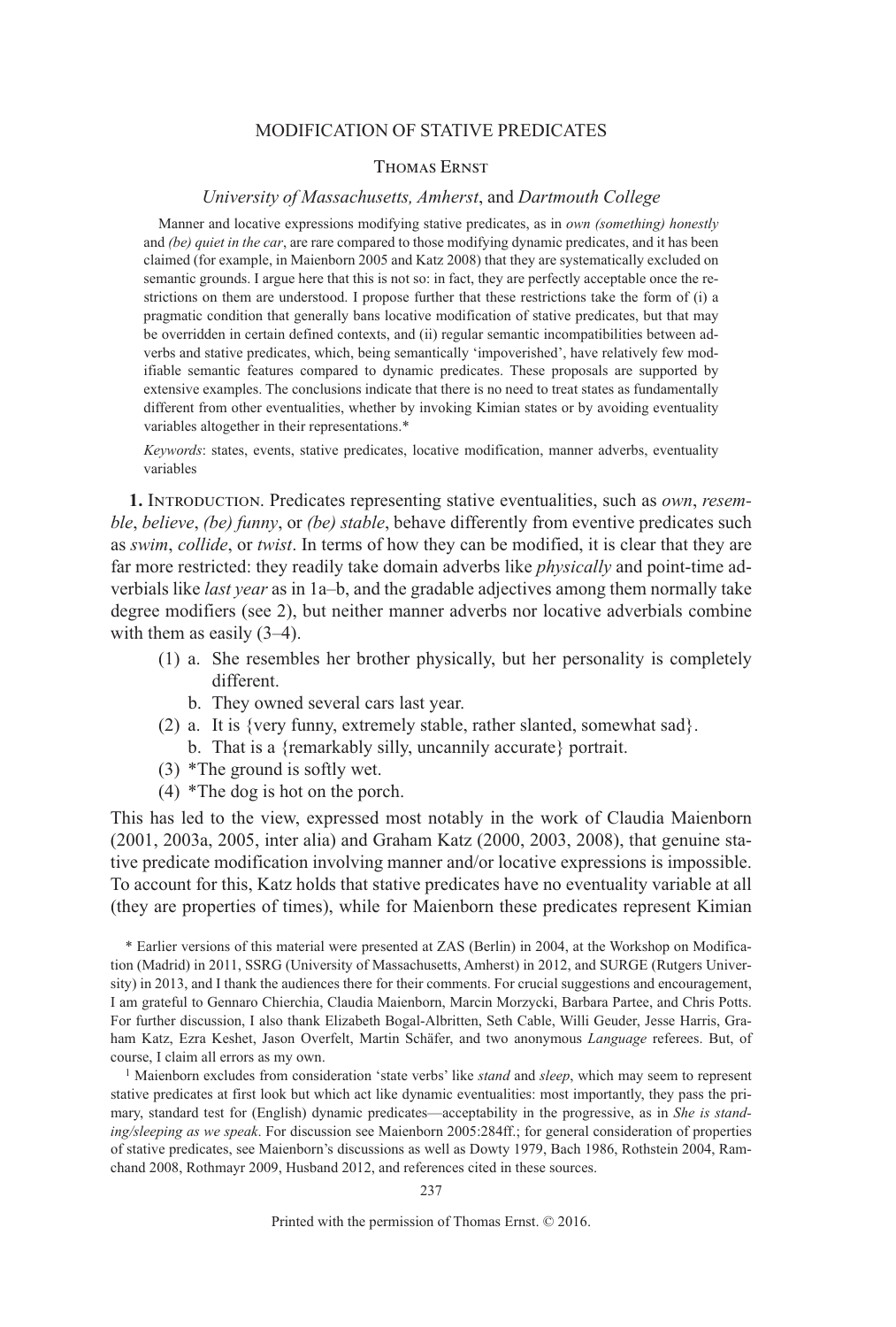states, whose variable is restricted in ways that event variables are not.<sup>1</sup> On a standard Davidsonian analysis, for example, 5a with the eventive verb *hit* would have the representation in 5b (where *b* stands for *her brother*).

- (5) a. She hits her brother.
	- b.  $\exists e$  [HIT(e) & Agent (e, she) & Theme (e, b)]
- (6) a. She resembles her brother.
	- b. ∃k [RESEMBLE(k) & Holder (k, she) & Theme (k, b)]

If *k* stands for Kimian states, 6a could be represented by 6b (where the 'Holder' and 'Theme' labels are for convenience only). For Maienborn, Kimian states are abstract objects standing somewhere between events and facts on a 'spectrum of world immanence' (Asher 1993); they are defined as 'abstract objects for the exemplification of a property P at a holder x and time t' (Maienborn 2005:303). Abstract states of this sort are like dynamic events in that they can be located in time, so sentences like *She was tired yesterday* are fine. However, Maienborn proposes that they have a number of special properties that dynamic predicates do not share: they cannot vary in the way they are realized, they are not accessible to direct perception, and they have no location in space (Maienborn 2005:304). These properties directly account for the unacceptability of locative and manner modification, as shown in 3–4. <sup>2</sup> (See Maienborn 2003b, 2005, Rothmayr 2009, and Moltmann 2013 for further discussion.)

Katz (2008) provides the examples in 7 (his 16a–d) to support the descriptive ban on manner modification of states, and Maienborn provides German examples that translate directly into English as in 8 for the locative cases (her 2003b 5d–g).

- (7) a. \*John resembled Sue slowly.
	- b. \*She desired a raise enthusiastically.
	- c. \*They hate us revoltingly.
	- d. \*She was slowly tall.
- (8) a. \*The dress is wet on the clothesline.
	- b. \*Bardo is hungry in front of the fridge.
	- c. \*The tomatoes weigh 1 kg beside the peppers.
	- d. \*Bardo knows (at this moment) the answer over there.

However, a number of writers have provided examples where these modification patterns in fact seem to work. In 9a–b, the locative PPs *in the subway* and *in the back seat of the car* are fine; in 10–11, manner adverbs are acceptable with adjectives and verbs.

- (9) a. In New York, I am scared in the subway. (In Paris, I am not.)
	- b. In Germany, John was nauseous in the back seat of the car because of the speed at which we drove. (Rothstein 2005, ex. 4a–b)
- (10) effortlessly elegant, systematically different, charmingly benign

(Mittwoch 2005, ex. 30)

- (11) a. John loves Mary passionately.
	- b. The house is eerily quiet
	- c. visibly/perceivably happy (Katz 2008, ex. 19c–d, 35c)

<sup>2</sup> In this article I do not discuss the issue of states with perception-verb complements, which Maienborn 2005 claims to be impossible (as in \**I saw Carol be tired*). It is not clear that they are in fact impossible, given manner readings in cases like *I see how this painting's construction mirrors the composition in that Dürer print*; see Higginbotham 2005, Maienborn 2005, Mittwoch 2005, Ramchand 2005, Geuder 2006, and Piñon 2007 for discussion. I also ignore the issue of instrumental and comitative phrases like *with a spoon*/*with a friend* cooccurring with stative predicates. Deciding whether they can modify stative predicates should not affect the conclusions reached here, though of course any restrictions on acceptability must still be explained.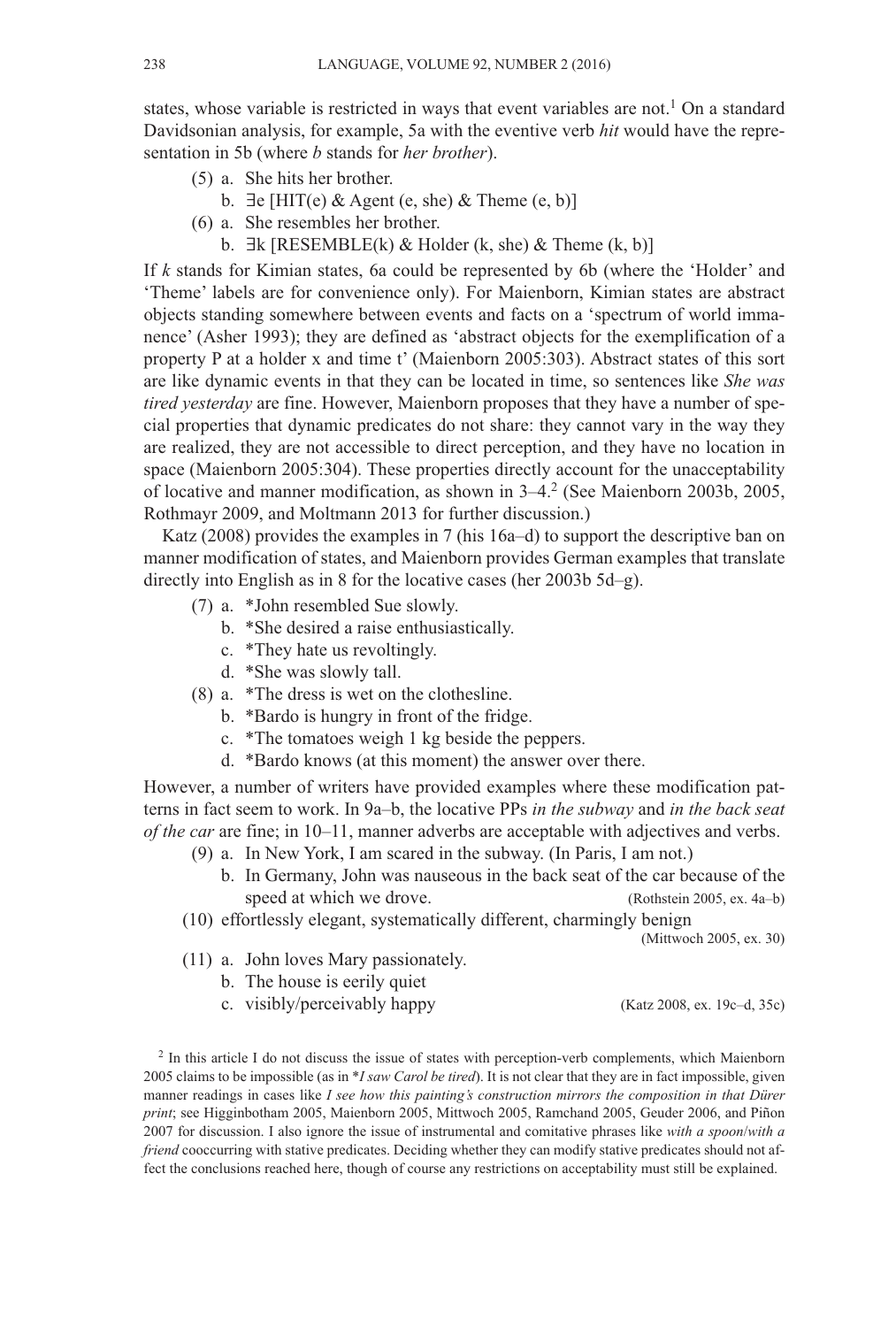The two sets of examples—those like 9–11 where modification of states appears to be permitted and those like 7–8 where it is not—must be reconciled. Both major proponents of the ban on state modification recognize the existence of such counterexamples and propose accounts in which they do not truly represent modification of this kind.

Up to now, these counterexamples have provided the main critique of the Maienborn/Katz position, especially in Higginbotham 2005, Mittwoch 2005, Ramchand 2005, Rothstein 2005, and Geuder 2006. These writers also more or less agree on the basic intuition concerning the rarity of locative and manner modification of states. Locatives' behavior with state predicates is rooted in their being 'tendentially stable and not location dependent'(Rothstein 2005:379); thus, in some sense to be further defined, locative adverbials are excluded with states because they are not informative, since, as a default, the state holds regardless of location. As for manner adverbials, their relative rarity results from states being the 'simplest kind of eventuality' (Ramchand 2005:371) or 'monotonous events' (Higginbotham 2005:353), that is, such that their 'internal conceptual structure is too poor to provide a construal for the modifier'(Geuder 2006:111). What these writers do not do—with the exception of Geuder (2006), in a limited way for manner modification—is provide a theoretical elaboration of these underlying intuitions and a coherent, worked-out alternative to the Maienborn/Katz approach.<sup>3</sup> While Maienborn does follow this idea to some extent, treating Kimian states as impoverished, for her this is a categorial contrast, justifying a different kind of Kimian state variable (as in 6) with sharply different properties from regular Davidsonian variables. Here, as for Mittwoch 2005, I hold that the different modification possibilities are more a matter of degree, one that does not support such a radical difference in representation.

Thus, the goals of this article are twofold. First, I show that restrictions on locative modification of states result from a pragmatically based condition formalizing the idea that, in the normal (default) case, any individual holder of a state would be in that state regardless of location. I show that the condition does not hold in special contexts where the possibility of an individual's state varying by location is made salient, that do not involve a particular individual, or that in other specific ways deviate from the default.

Second, I present extensive data to show that manner modification of states is more common than has usually been thought, drawing from a database of approximately 1,100 examples (of which about 50% are from published sources), and show why Maienborn's and Katz's attempts to explain examples away are inadequate. I also provide contrasts between more complex (more multidimensional 4) and less complex (more unidimensional) predicates, to provide a greater underpinning for Mittwoch's (2005:86) assertion that the difference between stative and eventive predicates with respect to modification is a matter of degree, not of an absolute distinction between variable types. This permits an account of why, for example, the more complex predicates *elegant*, *belligerent*, *funny*, and *affectionate* permit more optionsfor manner modification than do the less complex *blue*, *loud*, and *hard*, and of why the relatively small number of stative verbs like *own*, being on the simpler, more unidimensional end of the scale, usually resist manner modification. While counterexamples to Maienborn's and Katz's claims have been around for a while, the discussion here will offer a more systematic account of them and an explanation for

<sup>&</sup>lt;sup>3</sup> Kratzer 1995 represents a different attempt to capture the intuition about the stability of stative predicates, but in a semantic way similar to Maienborn and Katz.

<sup>4</sup> I use *multidimensional* in one of its senses in current semantic theory, to mean 'having many semantic properties' or 'conceptually complex'. This is unrelated to the sense of *multidimensional* that refers to multiple, fundamentally different kinds of meanings, such as 'at-issue' and expressive meanings, as in Potts 2005. See §3 for further elaboration.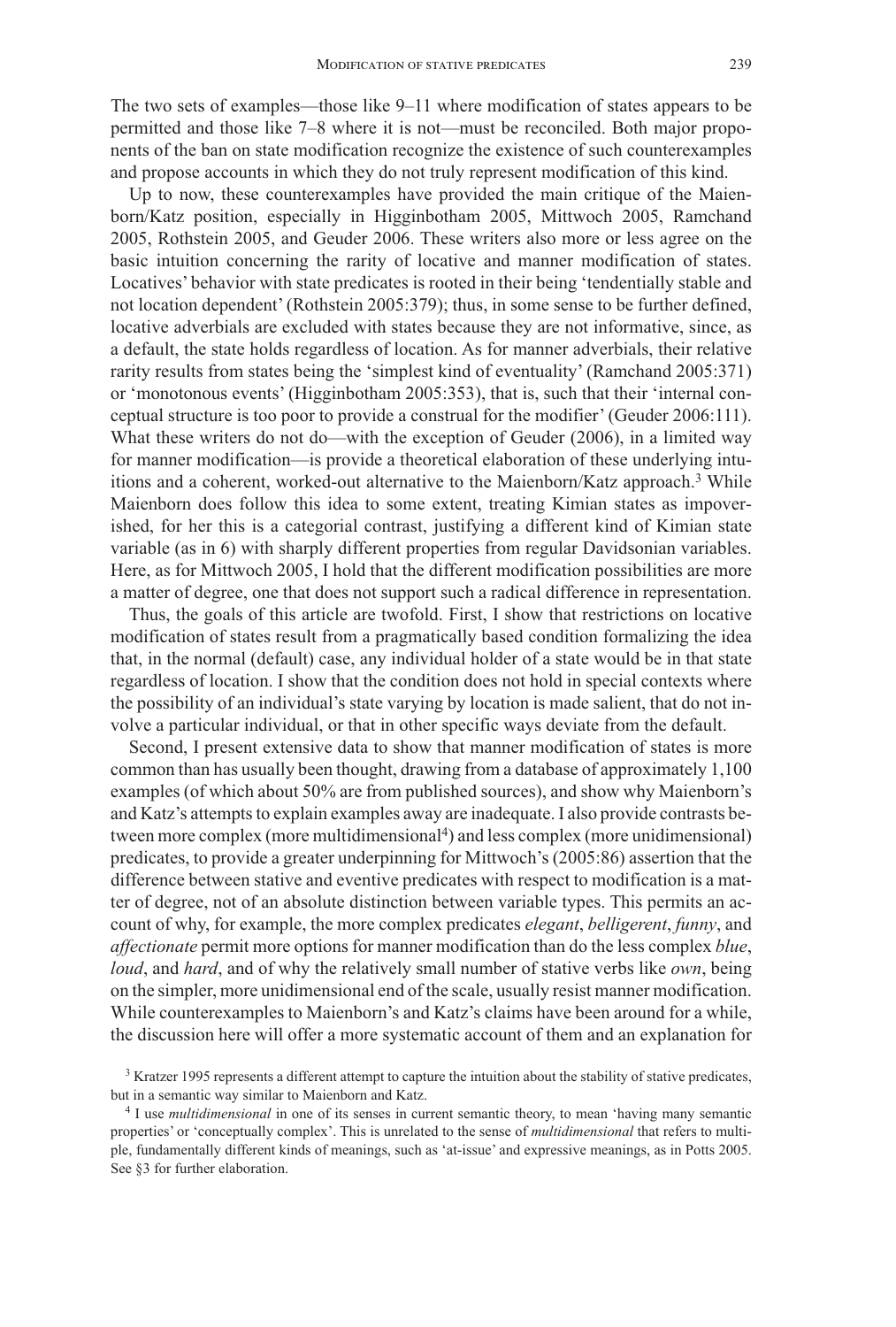why they are relatively rare—that is, why it has been easy to assert a total ban on manner and locative modification of stative predicates.

Theoretically speaking, two conclusions can be drawn from all of this. One is that the restrictions on stative predicate modification are not broadly formulated, fundamental semantic matters; rather, they involve a pragmatically based constraint for locatives, and garden-variety semantic incompatibilities (type mismatches, given a sufficiently detailed theory of types) for manner modification. A second is that, contra Maienborn and Katz, all eventualities, including states, are represented by regular Davidsonian variables, as advocated by Higginbotham 1985, 2000, Parsons 2000, Ramchand 2008, and others.

**2.** Locative modification.

**2.1.** MAIENBORN'S THEORY. Maienborn 2001 lays out a theory of locative modification, in which locative expressions divide into three types: internal, external, and framesetting. The first of these, exemplified by 12 (her 13a), does not locate a whole event, but rather locates some entity (often a grammatical object) in a particular place.

(12) The cook prepared the chicken in a Marihuana sauce.

In 12, the chicken is in the sauce as part of the preparation, but the (whole) act of preparing is not in the sauce. I have no more to say about this type, since the concern here is with the other two readings. External readings are the canonical locatives that locate a whole event in a particular place.

- (13) a. Clarissa wrote the book in London.
	- b. Alice swam her laps in the pool.

Frame-setting locatives like those in 14 locate some referent—that of a sentence topic or discourse-salient entity—in a particular place and provide a frame (topic) within which the rest of the sentence (comment) is interpreted.

- (14) a. In Frankfurt the population has increased.
	- b. In France, Jerry Lewis is very popular.

I return later to the characterization of frame-setting locatives, when the precise criteria for distinguishing them from external readings are at issue.

Maienborn provides examples like those in 15 (adapted English translations of her 2001 ex. 59a,c) to claim that external locatives cannot occur with stative predicates.

- (15) a. \*Paul resembles his brother on the street corner.
	- b. \*One bottle of red wine costs 15 euros beside the white wine.

She uses this fact (and others) to argue that stative verbs do not have a standard Davidsonian event argument, in combination with impossible cases of manner modification of statives, as in 16 (English adaptations of her 2005 examples 28a, 29b, and 30b).

- (16) a. \*Carol was restlessly thirsty.
	- b. \*The table was sturdily wooden.
	- c. \*Paul has a lot of money thriftily.

In particular, Maienborn argues that stative predicates are interpreted by means of Kimian states rather than standard eventualities (Maienborn 2005:302ff.). Kimian states are abstract objects, unlike events; they can be located in time, but are not accessible to direct perception, and so cannot serve as infinitival complements of perception verbs and do not combine with locative modifiers, and, since they cannot have alternative realizations, they disallow manner modification (Maienborn 2005:304).

Maienborn (2005) does admit the existence of locatives with stative predicates, such as 17 (Fernald 2000:24; Maienborn's 15a).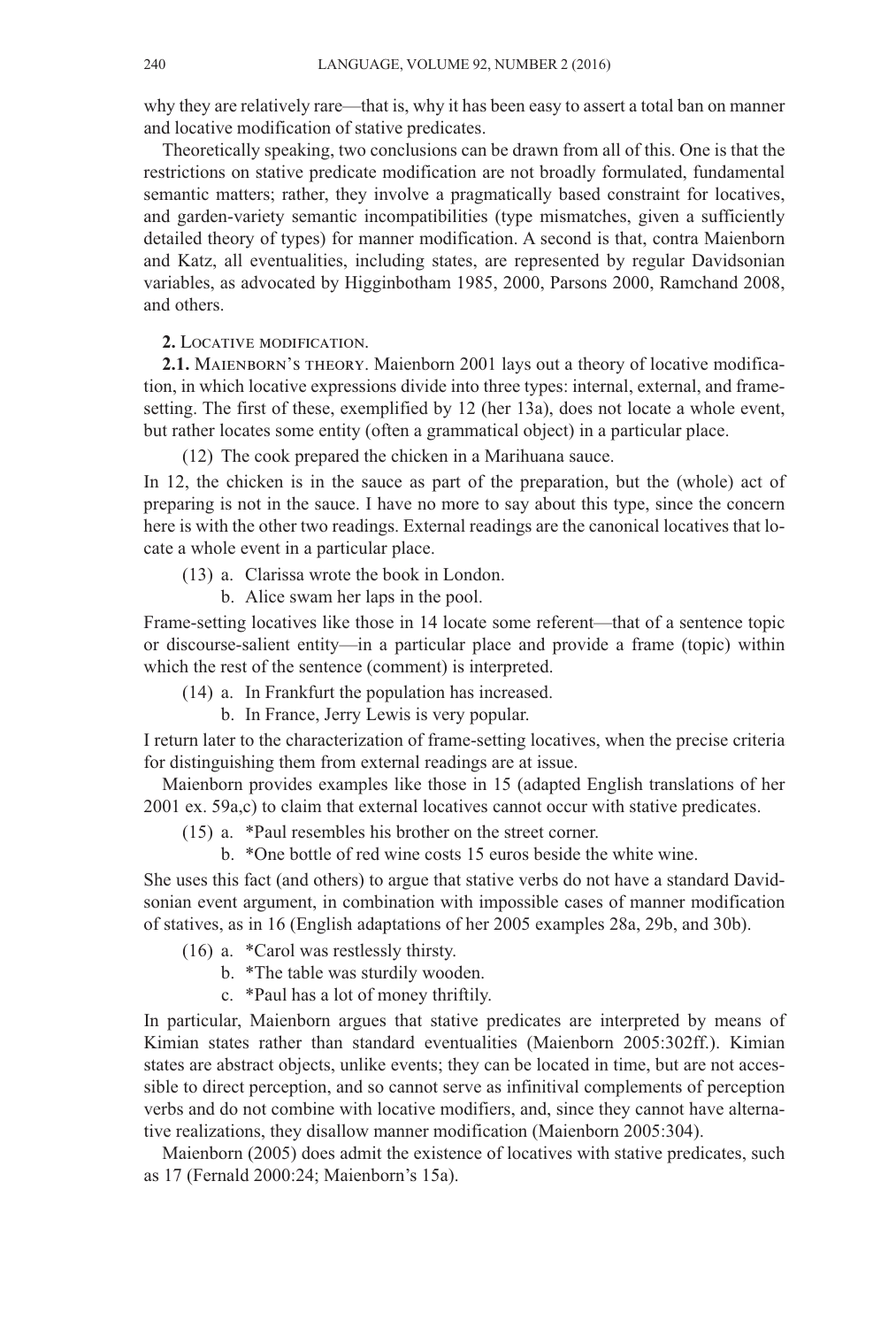#### (17) Carol was tired/hungry/nervous in the car.

However, she argues crucially that such sentences do NOT represent regular external modification. She claims that they involve frame-setting modification, in which a locative expression relates in some way to the discourse topic. For 17 the most likely instantiation of this is a topic time (Maienborn 2001:232), yielding a reading roughly equivalent to 'When she was in the car, Carol was tired/hungry/nervous'. Much of Maienborn's account of locatives with stative predicates depends on determining the most likely object for the frame-setting locative to modify. That is, her semantics for frame-setting readings (18, her 2001 ex. 90) has the locative expression taking  $v^x$  as its object;  $v^x$  designates an underspecified referent relating to the discourse topic and requires a pragmatic resolution of this underspecification ( $\alpha$  is the comment and *reg* is the region in which  $v^x$  is located; the locative PP is adjoined to TopP).

(18) Frame-setting modifiers

 $[\text{Top } PP_{LOC} [\text{Top } \dots]]$ : λx  $[\langle \alpha, x \rangle \&$  LOC  $(v^x, reg)]$ 

More specific values for  $v^x$  within the discourse topic might be the discourse topic itself, the topic time, the sentence topic (including the sentence subject), or some contextually relevant entity. For example, in 19 (Maienborn's 2001:233, ex. 92), v<sup>x</sup> cannot refer to Trafalgar Square because the latter cannot be restricted to London as opposed to other places—it is always and only in London. Nor can  $v^x$  felicitously refer to a time, because being in London is not a temporary property of Trafalgar Square. The remaining alternative is the discourse topic, which might be measures concerning public places in view of public disturbances or the like; thus v<sup>x</sup> might be 'closings off of public spaces'.

(19) In London war Trafalgar Square abgesperrt. (German)

in London was Trafalgar Square closed off

In 20a, by contrast, *in Sweden* could have a temporal reading (Fred was cold while in Sweden), and in 30b it could have an 'epistemic' reading, if (say) Fred's gay marriage is legal in Sweden but not in Saudi Arabia; in  $20c$  v<sup>x</sup> may refer to hotels.

- (20) a. In Sweden, Fred was cold.
	- b. In Sweden, Fred was married.
	- c. In Sweden, some hotels are made out of ice.

(See Maienborn 2005:289 for further discussion.)

I return below to a fuller comparison of Maienborn's use of frame-setting readings to account for locatives with stative predicates. For now, it is sufficient to note two prima facie difficulties that it presents. First, treating English postverbal locatives like those in 17 as frame-setting locatives is problematic in syntactic terms, because they occur fairly low in clausal structure; frame-setters are supposed to be 'Chinese-style topics', which occur high in a clause and take scope over the whole proposition. Second, there are several data points that cannot be explained adequately on this resolution-of-underspecification approach. Among these are the contrasts in 21–22.

- (21) a. \*The dress is wet on the clothesline.
	- b. \*Bardo is hungry in front of the fridge.
- (22) a. The dress was wet on the clothesline, but is dry now that we've put it in the shed.
	- b. Bardo is (always) hungry in front of the fridge, but forgets about food when he studies in his room.

If 17 is acceptable because *in the car* restricts the sentence's topic time, then it is not immediately clear why 21a–b are unacceptable, yet essentially the same clauses within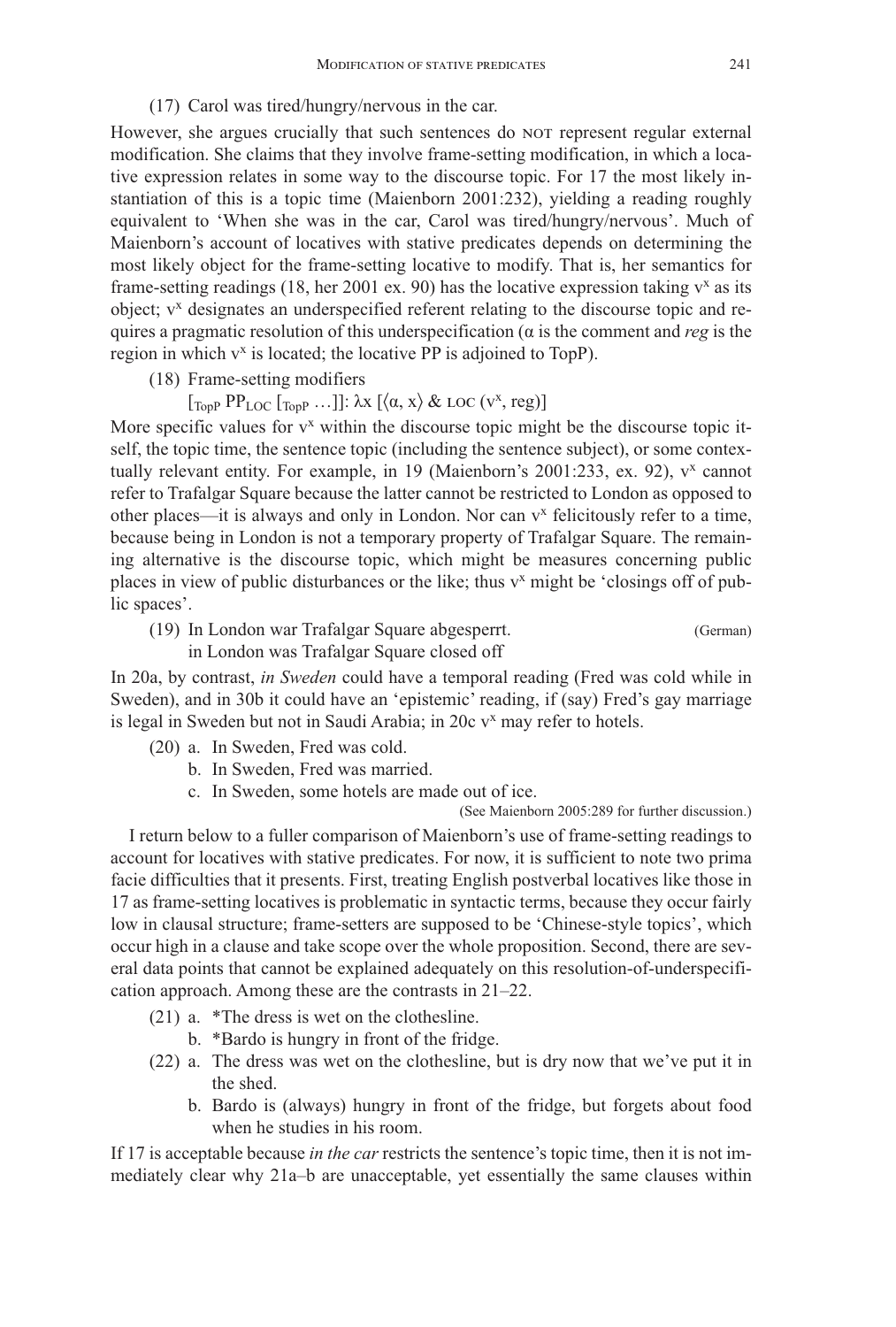22a–b, featuring explicit contrasts, are acceptable. Similarly, consider the contrast between 21 and 'descriptive' cases like 23, which function to present an objective, neutral description rather than make a specific assertion.

(23) The moon is bright in the night sky.

One might treat 23 simply by saying that the sentence topic, the moon, is the entity located in the night sky, as the pragmatically most likely interpretation. But if so, why isn't 21a acceptable, as saying that the dress is the entity located on the clothesline? Also, this analysis has no explanation for why universally quantified locations are generally fine with states, as in 24.

(24) Dennis is calm no matter where he finds himself.

These problems seem to provide enough reason to investigate an alternative approach. (I return to a more focused comparison between this alternative and Maienborn's analysis in §2.4.)

**2.2.** An alternative, pragmatically based proposal. I argue here for a more pragmatically based analysis, following on the basic ideas of Condoravdi 1992 and Rothstein 2005:379–80. In particular, I focus on the intuition that states are 'tendentially stable'—that is, the usual assumption is that, for some individual in some state, the location is irrelevant: by default, an individual stays in a given state irrespective of location. This core notion is stated in 25.

(25) The default, contextual-knowledge assumption for stative predicates is that, for a given individual i, location is irrelevant to i being in that state: if i changes location, i normally 'carries' the state along to a new location.

The notion in 25 can be formalized as in 26 (with some additions that will be useful later), for external modification.

(26) The state-location default axiom (SLDA): formal version: In sentences where focus on a locative expression is possible, for any individual state s, holder h, and location l, in all DEFAULT<sub>ck</sub> worlds w, if  $[HOLDER_w (s, h)]$ & HOLD<sub>w</sub> (s, h) &  $AT_w$  (s, l)], then for all nearby normal<sub>ck</sub> worlds w', where l  $\neq$  1', [holder<sub>w'</sub> (s, h) & hold<sub>w'</sub> (s, h) & at<sub>w'</sub> (s, 1')].<sup>5</sup>

Put less formally, the SLDA amounts to 27.

(27) The state-location default axiom (SLDA): informal version: In sentences where focus on a locative expression is possible, in all  $DEFAULT_{ck}$ worlds, if an individual is in a state at some location, then that individual would be in that state at any location.

I take the SLDA as part of the grammatical (semantic) system, making allowance for pragmatic knowledge. Specifically,  $DEFAULT_{ck}$  worlds are those worlds consistent with normal, commonsense assumptions about states. As defaults, they represent something that can be overridden, where the context strongly implies that the location of the stative predicate in question is variable (the *ck* subscript stands for contextual knowledge). Thus:

(28) Worlds in which the location of a state s is saliently variable are not de- $FAULT_{ck}$  worlds.

<sup>5</sup> I do not flesh out the notion of 'nearby normal worlds' here, but they should be like the 'most similar' accessible worlds invoked in the Stalnaker-Lewis analysis of conditionals; see Stalnaker 1968, Lewis 1973, and (for general discussion) Kratzer 1991.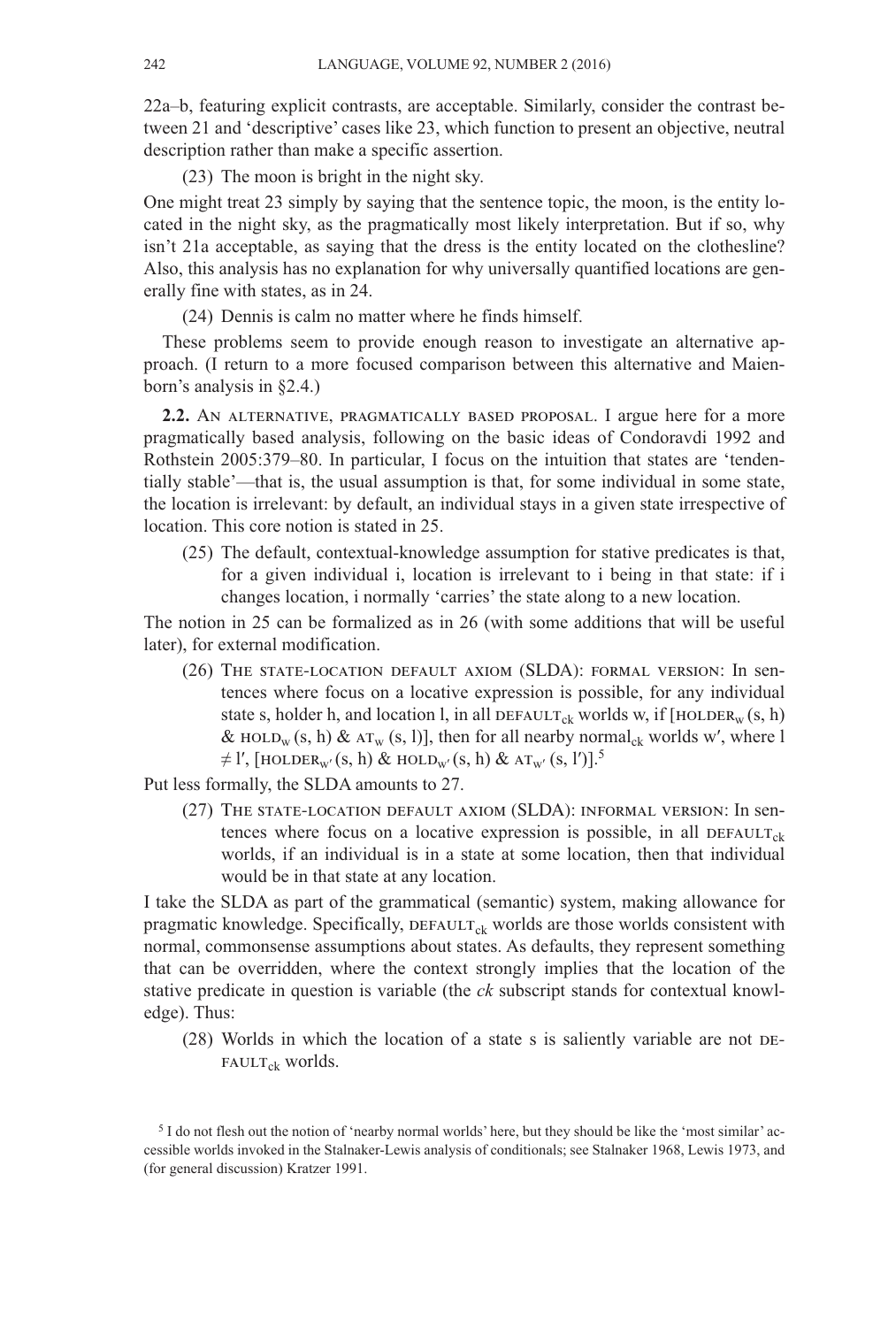(There are other ways to make the SLDA in 26 inapplicable aside from 28; these are discussed below.) Note that this is similar to Chierchia's (1995:207–9) proposal for the ban on locatives with individual-level predicates (ILPs), <sup>6</sup> as illustrated in 29b (cf. 29a). To simplify somewhat, Chierchia proposes that ILPs involve a generic operator GEN saying that the eventuality in its scope occurs in all locations, parallel to 26.

- (29) a. John knows Latin.
	- b. \*John knows Latin in his office.

Thus 29b is bad because the relevant restriction, [in (j, s)] (representing *the situation is in John's office*), conflicts with the fact that '*Any* situation s where John is or might be located ... is a situation in which he is in his office' (Chierchia 1995:208). It is important to note, though, that there is a difference between ILPs and SLPs with locatives: the pattern in 29a–b with ILPs is absolute, so ILP statives modified by locative expressions are uniformly bad. As exemplified in 9 above, however, SLPs modified by locatives are common. Thus in the discussions below, we must be careful to avoid data using ILPs; we must also eventually explain why the two types of stative predicates display this difference.

My solution for the problem posed by stative predicates with locative PPs is based on Magri (2009), who accounts for 30a–b in terms of scalar implicatures.

- (30) a. #A father of the victim arrived late.
	- b. #John is sometimes tall.

Both sentences trigger implicatures (for 30a: the victim has more than one father; for 30b: John is not always tall) that clash with common knowledge about fathers and ILPs. In Magri's grammaticized-pragmatic account, the MISMATCH HYPOTHESIS (2009:258, ex. 33), slightly simplified in 31, exploits this clash to rule such sentences out.<sup>7</sup>

(31) Mismatch hypothesis: If the blind strengthened meaning of a sentence P is a contradiction given common knowledge, then P is odd.

The process of strengthening statements like 30a–b is like applying an *only*-style focus operator, such that P is asserted true, but the relevant alternatives are false. For 30b, then, strengthening has the effect that John is tall at some times but, crucially, not at all times. The mismatch hypothesis can now be applied to cases like 8a–d, given the characterization of the relevant common knowledge in 26, and focus is taken to be on the locative modifier.

- (8) a. \*The dress is wet on the clothesline.
	- b. \*Bardo is hungry in front of the fridge.

To take 8a as an example, the strengthened meaning of this sentence is that the dress is wet on the clothesline and not wet anywhere else. This conflicts with the common knowl-

<sup>6</sup> Individual-level predicates, or ILPs, are those that are taken to persist through time and do not change for a given individual: *be tall*, *be French*, *be smart*, *know*, and so forth. Stage-level predicates, or SLPs, denote more temporary eventualities and are seen as changeable, as with *be hungry*, *be available*, *be quiet*, or *fall*. The terms originate in Carlson 1977; see Carlson 1982, Diesing 1992, Kratzer 1995, Jäger 2001, Maienborn 2004, and references therein for discussion.

<sup>7</sup> Example 31 omits the formalized part of Magri's 33, which is not needed for the less formal account here. *Blind* refers to meanings that do not take common knowledge into account. Thus, for example, for the oddness of 30a to be explained by the mismatch hypothesis, its meaning must not incorporate the knowledge that fathers are unique. That is, this knowledge must be kept separate from the semantics-only meaning of 30a specifically, 'A single father of the victim arrived late'—so that the latter can trigger the (false) implication that there may be more than one father, which then forces the contradiction with this common knowledge, triggering 31. See Magri 2009 and references cited there for more detailed discussion.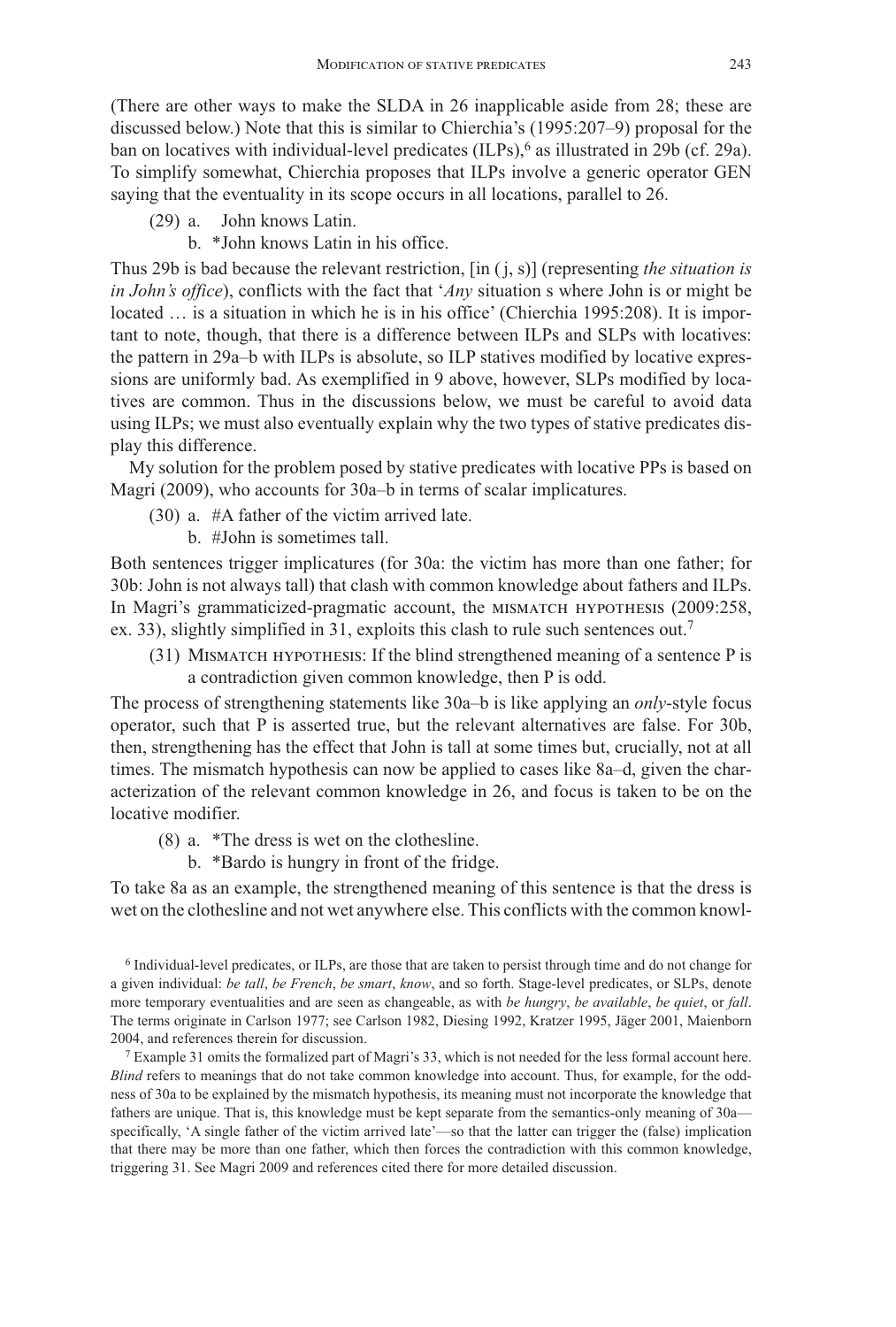edge embodied in the SLDA, by which the dress is wet everywhere. Since this is a contradiction, the sentence is ruled out by 31. Similarly, 8b's strengthened meaning includes Bardo not being hungry in places other than in front of the fridge; this contradicts the SLDA's proposition that he is hungry everywhere, so 31 again excludes this as an acceptable sentence. Many acceptable cases, like 9a–b, are those cases where the salience of the location's variability makes 26 inapplicable, as common knowledge is overridden.

In other cases, 26 is inapplicable for other reasons. In one of these, no focus on the locative expression is possible in 'descriptive'sentences (e.g. *When we arrived, she was deep in thought on the porch*). This is captured in the first clause of the SLDA, which makes the possibility of focus on the locative phrase necessary for 31 to be triggered. This and other examples where the SLDA is inapplicable are discussed in the next section.

**2.3.** Examples and elaboration. The SLDA analysis embodied in 25–28 and 31 can be used to account for several different kinds of locative modification of stative predicates. In this section I discuss five kinds, organized according to the reasons why the sentences are acceptable—that is, how they escape the contradiction created by the SLDA (26) and the mismatch hypothesis (31).

SALIENT VARIABILITY. In this type, the context implies that the state in question may or may not be manifested in a given individual in different locations—that is, that the state is variable by location. Thus, since  $(i)$  (by 28) the world described is not a DE- $FAULT_{ck}$  world, (ii) the SLDA in 26 does not hold; therefore, (iii) the sentence's implicature does not clash with the common knowledge represented in the SLDA, and the sentence is not ruled out by the mismatch hypothesis in 31.

Of course, we must specify more fully how variability is implied. There appear to be at least four main types of salient variability contexts, as in 32. (These may overlap, especially time and contrast; I treat time as a subcase of contrast but note it separately here.)

- (32) Main types of salient variability for stative predicates with locatives
	- a. Location causes variation (change) in state. (cause type)
	- b. Existence of the state s at location l is unexpected or unusual. (surprise type)
	- c. Location indirectly indicates a time when the state obtained. (TIME type) (Special subcase: The state is a description of a set of actions that obtain in a predictable series of occurrences in different locations. (series type))
	- d. Two locations are set in a contrast (which of course explicitly indicates that the default is inapplicable). (CONTRAST type)

Here are some examples.

- (33) cause
	- a. The dog is pretty hot on the porch; why don't we let her in?
	- b. Bill was accidentally beamed into this forest, and boy is he confused up in that tree!
	- c. The chair is pretty unstable on this (warped) floor.
	- d. This train is slow on upgrades/hills.
	- e. In New York, I am scared in the subway. (In Paris, I am not.)

(Rothstein 2005, ex. 4a)

f. John felt faint in the stuffy room. (Mittwoch 2005, ex. 25c)

- (34) surprise
	- a. (Amazingly,) The baby was quiet on the plane.
	- b. Students (actually) own a lot of houses here (in this college town).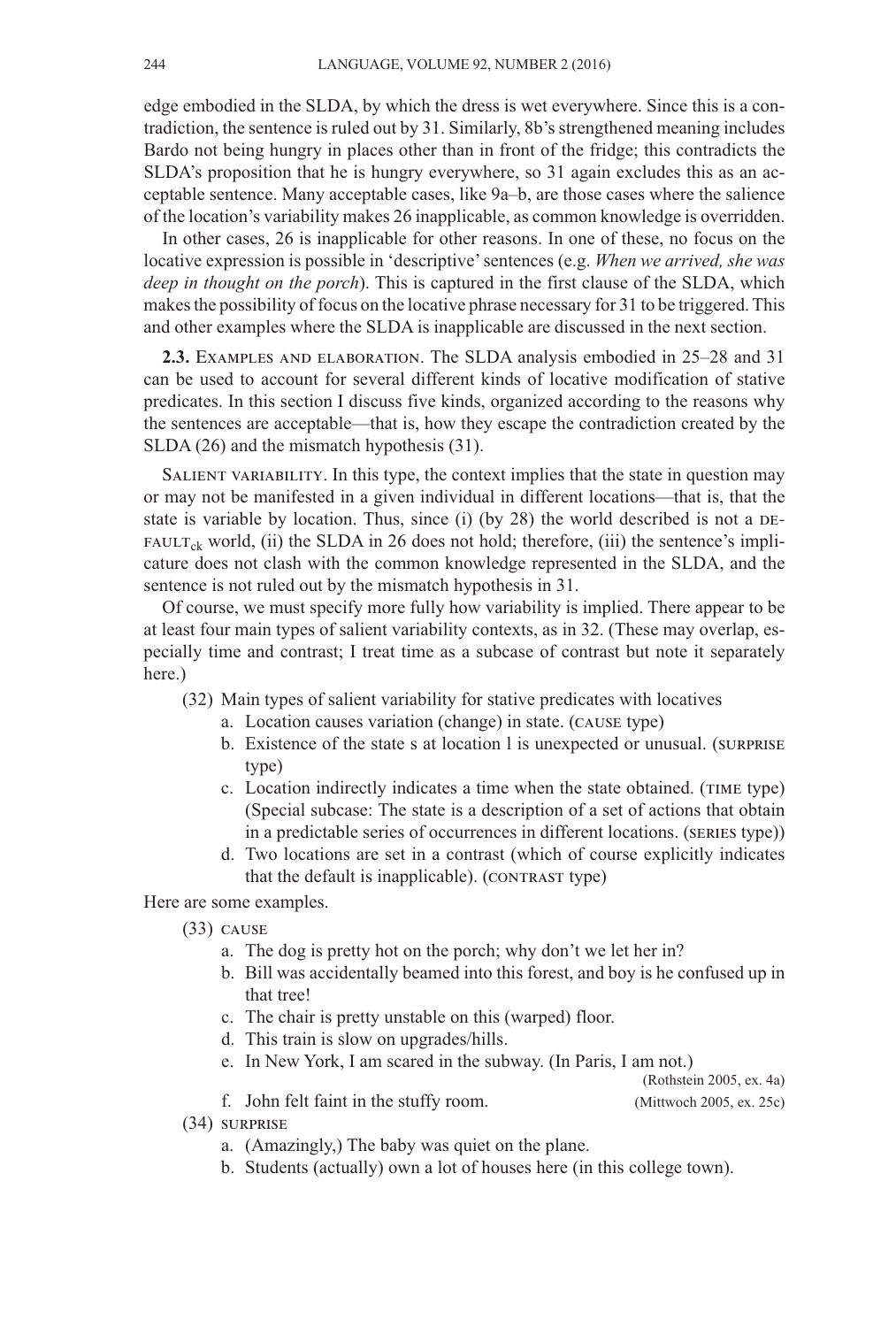- c. Fred was naked out in the street again yesterday.
- d. Hmm. Dad has been awfully quiet in the basement all afternoon.
- e. Even the bravest of our recruits is afraid on this cliff.
- f. Wow—Al really rocked at that nightclub last night.
- (35) TIME [including series  $(c-d)$ ]
	- a. She was grumpy in New York (but cheered up by the time we got to Boston).
	- b. Alice was (already) tired on the bus (and she seems to be getting sick now that we've arrived).
	- c. She [an athlete] was faster in NY than she was in LA.
	- d. Olivier was brilliant (on stage) in London that year.
	- e. Carol was tired/hungry/nervous in the car.  $(= 17)$
	- f. Sam was a bit distracted at the concert.
- (36) CONTRAST (see also 35a and 35c)
	- a. Sam is hungry in front of the fridge, but usually is oblivious to food in his study.
	- b. Our dog is quiet in the city, but noisy at our country house.
	- c. The new Chameleon Car can be red in your driveway and green in the forest.
	- d. He has mood swings; he was sad (this morning) in the garden, but happy in the kitchen (at suppertime).
	- e. Cultural differences are weird. I always talk the same way and yet I am funny here at home and I am rude in America. (Rothstein 2005, ex. 12b)

The four sets above all involve contexts where the variability of the state from location to location is salient. Cause readings entail this variability because, if something caused the state to obtain, it necessarily did not obtain at a previous time; since it changed, it could have changed along with being in a new location. Surprise readings entail it (at least in the speaker's belief world) because, while the speaker asserts that the state holds, she also expected it not to, and thus believed that it possibly does not hold in some instances. Thus, likewise, it could hold or not hold in different locations. The effect of surprise is confirmed by the fact that adverbs indicating unexpected situations, such as *even* and *actually*, generally favor locative modification of stative predicates, as 37 illustrates.

- (37) a. Even Fred, who grew up in Minnesota and goes winter camping in his shorts, is cold in Antarctica.
	- b. Actually, that four-year-old is pretty self-composed in the middle of Grand Central Station.

Now consider time and contrast. For the latter, as noted by Rothstein 2005 with respect to 36e, the contrast helps indicate why the state is variable (location-dependent). There is either an explicit statement of contrast in location at different times, and thus necessarily variability in the state's location (as in 35a–b), or general knowledge of the context—such as a series of events, as in 35c–d—requires that there be variability. This explanation is supported by the use of *elsewhere* or *in other places*, illustrated in 38, since these expressions explicitly invoke a context in which the state can vary by location.

(38) The dog is quiet elsewhere.

The time interpretation may also involve an explicit contrast (as in 34a–b), or an implicit one, as in 39a–b.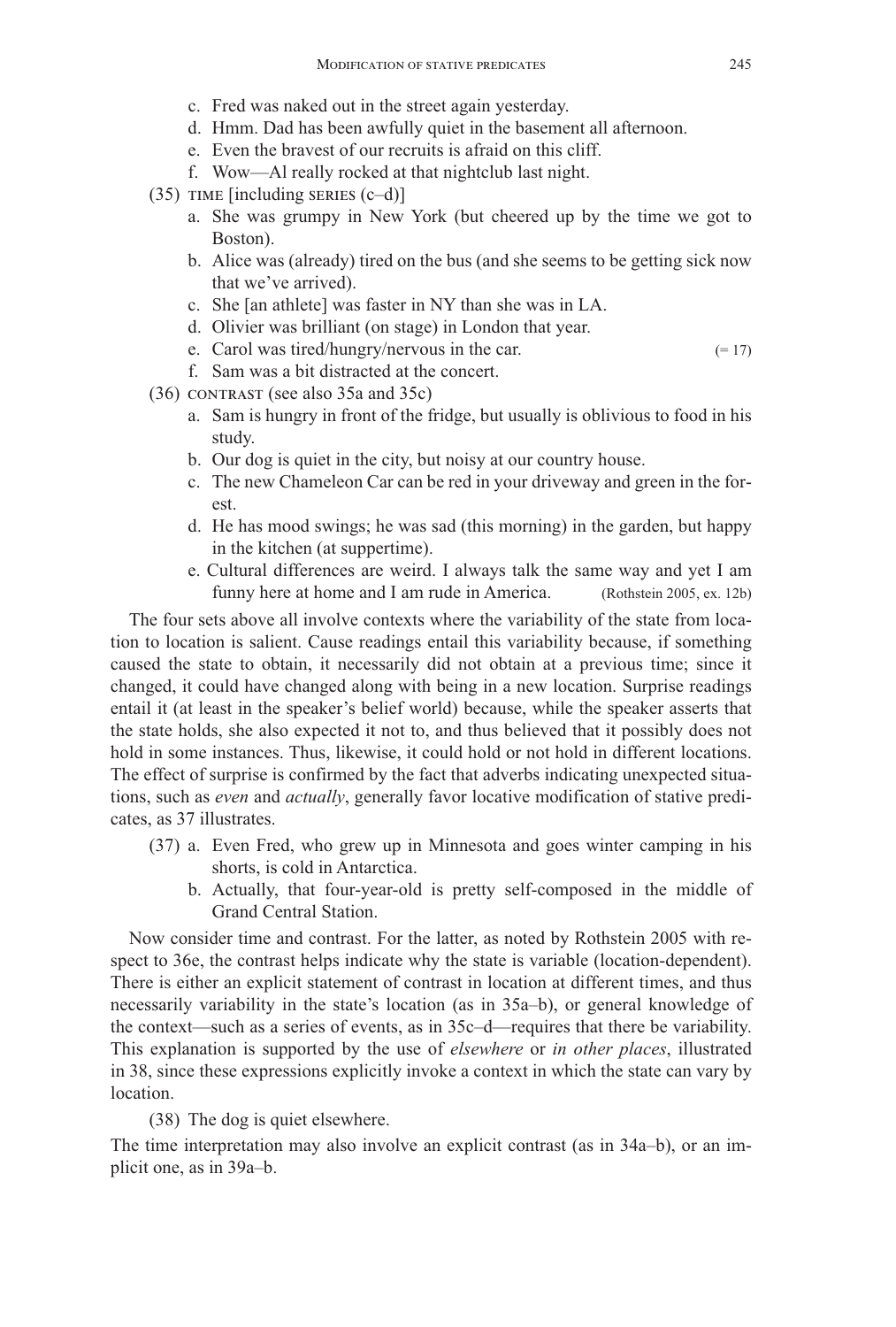(39) a. Why aren't you eating? You were hungry in front of the fridge just now. b. Sam was already tired at the starting line.

We may take a temporal interpretation ('X happened during the time that something was in location l') as pragmatically derived from a true external locative expression. It is well known that time and location can often stand in for each other, as 40 illustrates.

(40) We should be more careful of mistakes, {when/where} children are involved. And a temporal interpretation is perfectly possible for garden-variety external locatives with eventive predicates.

(41) a. She was painting in Paris (but doing sculpture in New York).

b. Clarissa wrote the book in London.  $(= 13a)$ 

The temporal interpretation can be derived in contexts where contrast is appropriate. In such a context—where the variability of the state is salient—the state may be taken not to hold in other locations; otherwise there is no communicative function in using the locative. And since individuals are assumed not to be in two places at once, different locations entail different times. This is supported by a science-fiction context like that in 42, where Zarkon is able to be in two places at once (I am indebted to Marcin Morzycki for this example).

(42) Zarkon was (simultaneously) visible in New York, but practically invisible in Boston.

There is no temporal interpretation here, because Zarkon can simultaneously be in two cities.

DESCRIPTION. External locatives are acceptable with neutral, 'scene-setting' descriptions of situations. This DESCRIPTIVE type is illustrated by the sentences in 43, which have the flavor of a neutral narrator, an observer looking at a scene and giving a snapshot of it.

- (43) a. The citizens were generally happy in the cafés of Paris that year.
	- b. Everyone was quiet in the auditorium as Mandela began to speak.
	- c. When we arrived, he was deep in thought on the lawn.
	- d. The moon is bright in the night sky.  $(= 23)$

I suggest that these are a subtype of thetic sentences (see Lambrecht 1994, McNally 1998, Erteschik-Shir 2007, and references therein), which can be seen as bare descriptions of an eventuality, rather than as predicating some state (property) of an individual. This may explain the contrasts in 44, where the context in brackets in (b) and *over there* in (c) favor the descriptive function of the sentence.

(44) a. #Jim is quiet in the car.

- b. [On a postcard, the writer describing the real-time situation to a friend:] The birds are singing. I am sitting on a bench watching a squirrel eat an acorn. Jim is quiet in the car.
- c. Hey, Jim is really quiet over there in the car.

Such sentences also seem to be common in real-time sports announcing.

- (45) a. Jeter is relaxed out there at shortstop as he waits for the batter to step in.
	- b. Cech is on full alert at his end of the pitch even before Ronaldo crosses the halfway line.

Here are some published examples. For 46, it has been established that the protagonists are on top of a building to watch a compatriot blow up a ship in a harbor. After a wait, the compatriot appears.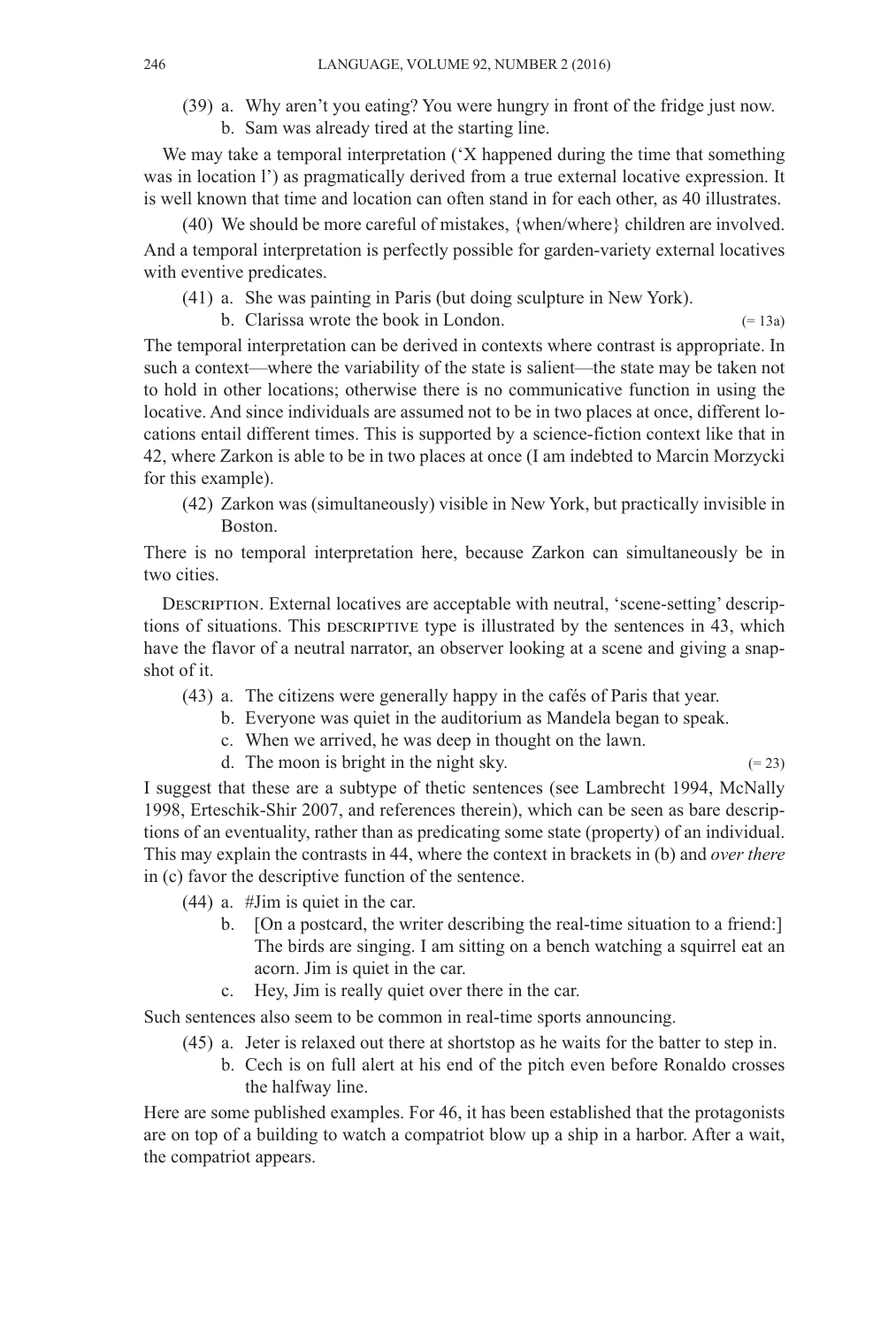(46) '[The saboteur] walked up the gangplank. For a moment, they were very quiet on the roof.'

(Dennis Lehane, *Live by night*, p. 212)

Example 47 is a caption for a photo of a dead seal pup and birth lair taken by the author, who describes the circumstances—an almost literal example of taking a picture of a scene.

(47) 'A ringed seal birth lair washed away by an unseasonably early rain. The pup was dead on the ice.' (Ian Stirling, *Polar bears*, p. 298)

Further examples are given in 48, where two protagonists make a long, arduous trek though an underground tunnel on Mercury. To pass the time, one of them, Wahram, tries whistling and later helps the injured Swan survive; afterward, they are rescued, and Swan ends up in the hospital.

- (48) a. 'But it had to be said that even as single tunes, inexpertly whistled, the magnificence of Beethoven's music was palpable in the tunnel.'
	- b. 'Swan was left to think about her stupid foolishness. Her body, emaciated on the bed, swimming under her gaze like someone else … was resilient.' (Kim Stanley Robinson, *2312*, pp. 173, 225)

Finally, consider a context of the beginning of a play (suitably altered for tense, these will work also as stage directions).

- (49) The curtain went up, and …
	- a. Major Farquhar was perfectly still on the deck of his flagship.
	- b. The obligatory damsel was already in distress in a castle tower.
	- c. The colonel was ramrod-stiff in his study.

I suggest that the descriptive type is allowed, qua thetic sentences, because no focus is allowed on any particular subpart of the sentence: if there is a focus at all, it is on the whole proposition (Lambrecht 1994:137). The purpose of such sentences is to merely present or paint a picture of the scene, not to make any assertions about any aspect of it. Since no focus is possible, the SLDA in 26 is inapplicable, because its first clause ('In sentences where focus on a locative expression is possible') is unfulfilled. This clause of the SLDA is relevant, and crucial, because the strengthening required by the mismatch hypothesis in 31 is essentially a focusing operation: if the determination of a set of alternatives to the focus is impossible, the sentence cannot be strengthened.

SEMANTICALLY BLEACHED SUBJECTS. When a stative predicate has an expletive subject, or certain types of subject that seem to act like expletives, locatives are acceptable, as in 50 (this type includes weather-sentences, as in 50d).

- (50) a. It's tense in the kitchen right now.
	- b. All is quiet on the western front.
	- c. Things are chaotic on the street at the moment.
	- d. It's rainy in London.

In 50a, there is no individual holder of a state who is normally assumed to be in that state in all locations; in some way, all of these sentences might be paraphrased as 'There is tension/quiet/chaos/rain in location l'. Thus the relevant part 'for any … holder h' of the SLDA's antecedent is undefined, so the SLDA does not apply. Therefore there is no contradiction to trigger oddness via the mismatch hypothesis in 31.

Nevertheless, there is more to say here (as noted by a referee). One might well treat 50a–b as having a holder of the state—perhaps all relevant entities on the western front, or those on the street—and with the expletive subjects in 50a,d, perhaps the holder is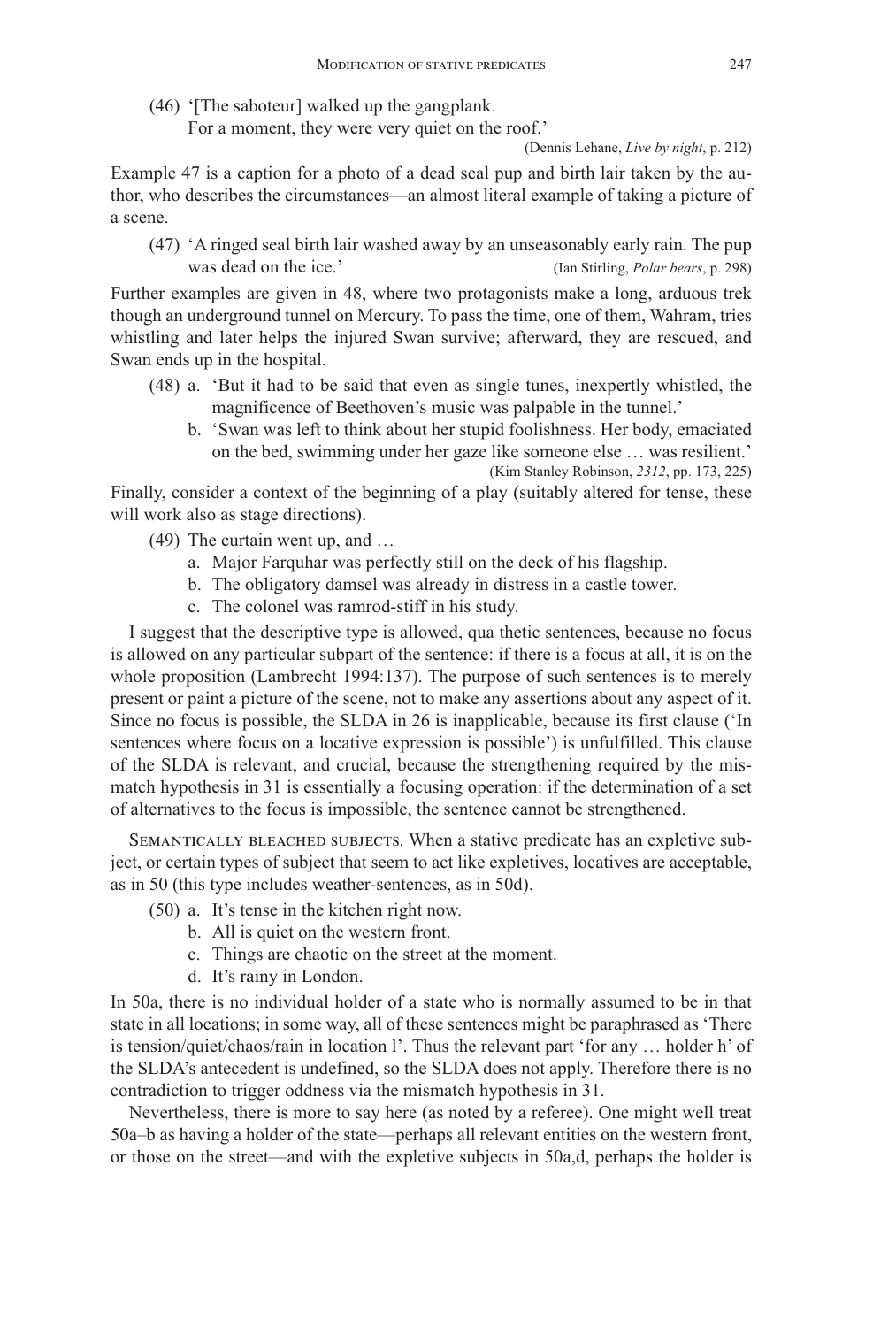people or weather, respectively. And if 50a,d are taken as existential sentences along the lines of *There is tension in the kitchen* or *There is rain in London*, the holders might be tension and rain, with the predicate *exist*. For the moment, I assume that on the SLDA approach, the holder in 26 (and individual in 27) can be defined to exclude such 'generic' or 'bleached' entities in states. (Since this data set does not provide a crucial difference between Maienborn's and the current analyses, I leave this issue open, but see §2.5 for brief further discussion.)

Universally quantified locatives. Stative predicates are perfect when a modifying locative is universally quantified, as 51 illustrates. This would seem to follow naturally, because there is no implicature that the holder is in the state in some locations but not others.

- (51) a. Ken is quiet everywhere he goes.
	- b. Alice is grumpy in all of our branch offices.

However, as Gennaro Chierchia has pointed out to me, sentences like these ought to come out as redundant, since the entailment embodied in the SLDA still holds. The solution to this problem is rooted in the maxim of relevance, in that there would be no reason to utter such sentences (via the maxim of QUALITY) if the SLDA is in force—that is, given a DEFAULT<sub>ck</sub> world. Thus, such sentences are informative only if the default is overridden, with the variability of the state in question assumed. If so, the SLDA does not hold, and the sentences are acceptable.

Lexical exceptions? Finally, there seem to be at least two exceptional predicates: for some reason, *asleep* and *drunk* seem acceptable with locatives most of the time.

- (52) a. The children are all asleep in their beds.
	- b. Fred is drunk in some bar across town again.

*Alone* also goes easily with locatives (see 53a).

- $(53)$  a. Carol is alone in her room.
	- b. ?Carol is unaccompanied in her room.

On the one hand, perhaps locatives with *alone* are acceptable because common knowledge tells us that people are not always alone, and location is always relevant to establishing aloneness (since one has to know the area within which one looks for other individuals). So the fact that the location where one is alone may vary is salient. On the other hand, the same ought to apply to *unaccompanied* in 53b, which is not awful, but has a different feel from 53a. So maybe *alone* goes with *drunk* and *asleep* as special lexical cases.

SOME ADDITIONAL EXAMPLES. There are a few other examples that I cannot explain easily on the grounds discussed above, yet seem to be acceptable; despite the lack of an explanation, they seem to be counterexamples to Maienborn's claims.

- (54) For the first part of the trip, the boys were pretty well-behaved in their motel room.
- (55) (Bill was spouting all sorts of nonsense on the bus on the way back to college.) Well, yeah, he was pretty high on the bus.
- (56) Alice was a bit obnoxious in the conference room this morning, don't you think?
- (57) '[The hotel was a] hideaway for various agents, headed here or there, and best not to see the others, or let them see you. He did hear them, though they were quiet in their rooms, and broke the rule only inadvertently …'

(Alan Furst, *Dark voyage*, p. 158)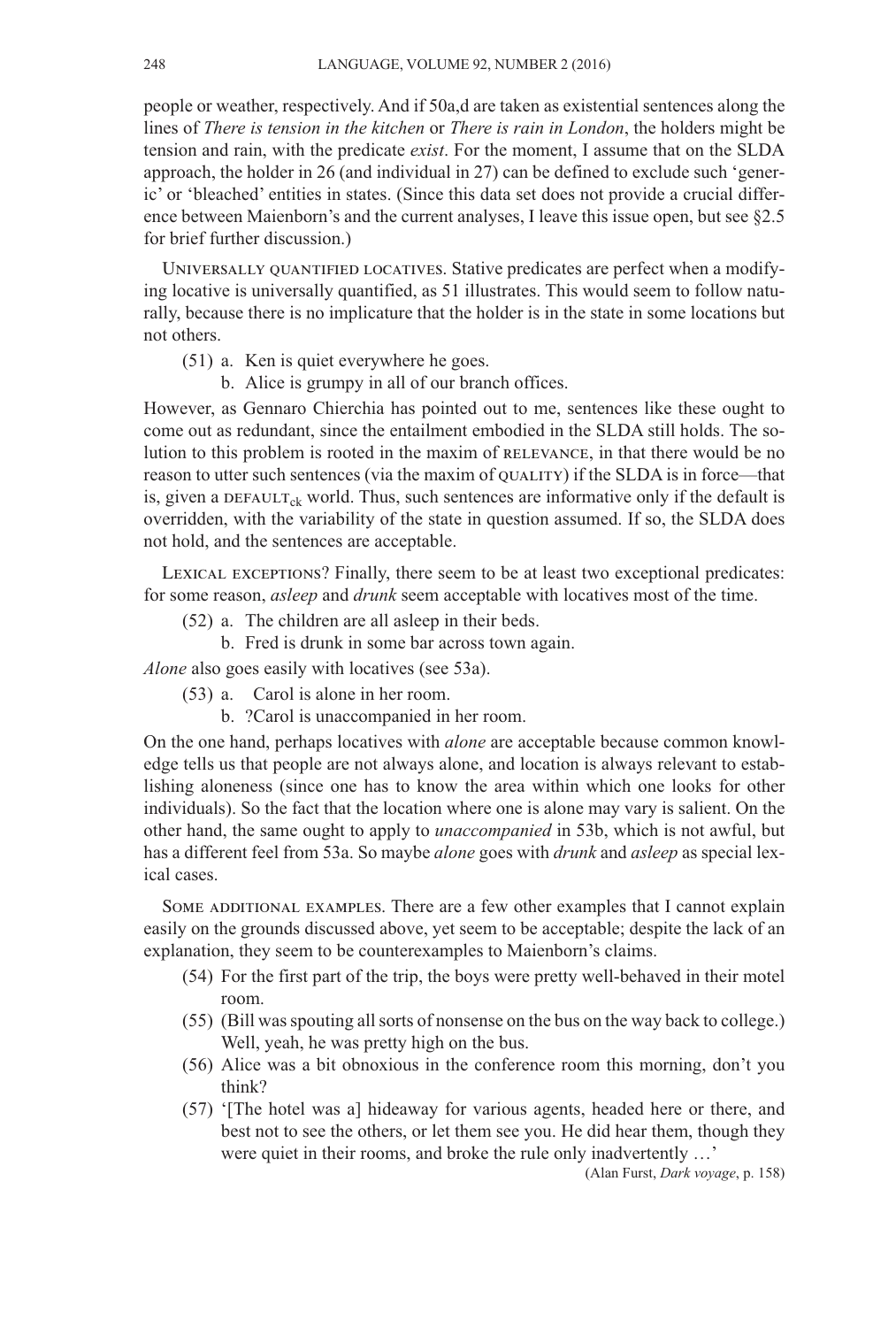The conclusion from the data in this section is that external locatives are indeed possible modifiers of stative predicates, and so provide no evidence for such predicates representing Kimian states and excluding regular eventuality variables. Locative modification is conditioned by the SLDA in 26, the characterization of default worlds in 28, and the mismatch hypothesis in 31. The relative rarity of commonly found examples is due to the restricted number of contexts, described here, where the SLDA is inapplicable.

**2.4.** THE FRAME-SETTING ANALYSIS. As noted earlier, Maienborn claims that the sentences discussed in §2.3 can be treated as cases of frame-setting locative modification, thus preserving the idea that stative predicates take Kimian variables instead of standard Davidsonian eventuality variables. Here, I briefly describe her proposal, and then show that the SLDA analysis does a better job of explaining the data. It should be noted that I have no quarrel with Maienborn's analysis of clause-initial frame-setting locatives, and in general I accept her proposals for resolving underspecification in context. The critique offered here is only against using them to explain the types of English postverbal locatives with states examined here.

Recall that Maienborn's schema for frame-setting locatives, in 18 (repeated here), requires a pragmatic resolution to determine the actual object  $v^x$  that is located in the region designated by the locative expression.

(18) Frame-setting modifiers

[TopP PP<sub>LOC</sub> [TopP ...]]:  $\lambda$ x [ $\langle \alpha, x \rangle \&$  LOC (v<sup>x</sup>, reg)]

v<sup>x</sup> can refer to three things: the sentence topic (often the sentence's subject, but not always); the topic time; or some contextually relevant object relating to the discourse topic. Pragmatics must resolve which of these serves as the locative's object—that is, which item is located in the designated region of space—according to which of the three options is most appropriate in context. If none of them is appropriate, the sentence is unacceptable.

For many cases of locatives modifying stative predicates, Maienborn claims (2005: 289, inter alia) that they are frame-setting modifiers that represent temporal readings. Example 33a would be interpreted as saying that the dog is hot at such time as she is on the porch, in 33b Bill is confused during the time he is in the tree, in 34a the baby was quiet during the time she was on the plane, in 35a she is grumpy while in New York, and so on.

- (33) a. The dog is pretty hot on the porch; why don't we let her in?
	- b. Bill was accidentally beamed into this forest, and boy is he confused up in that tree!
- (34) a. (Amazingly,) The baby was quiet on the plane.
- (35) a. She was grumpy in New York (but cheered up by the time we got to Boston).

There are several problems with this approach. First, if the PP merely refers to the topic time, we have no explanation for why simple sentences like 4 and 58–60 are much less acceptable, with no special context.

(4) \*The dog is hot on the porch. (cf. 33a)

(58) \*Bill is confused in that tree. (cf. 33b)

Maienborn's analysis must explain why 33a is acceptable with the context it creates, while 4 is unacceptable (without that context). Similarly, the pragmatic resolution mechanisms assumed in Maienborn's analysis do not explain why 34a and 35a are fine with temporal readings, but 59–60 are not (again, lacking the context of the more complex sentences).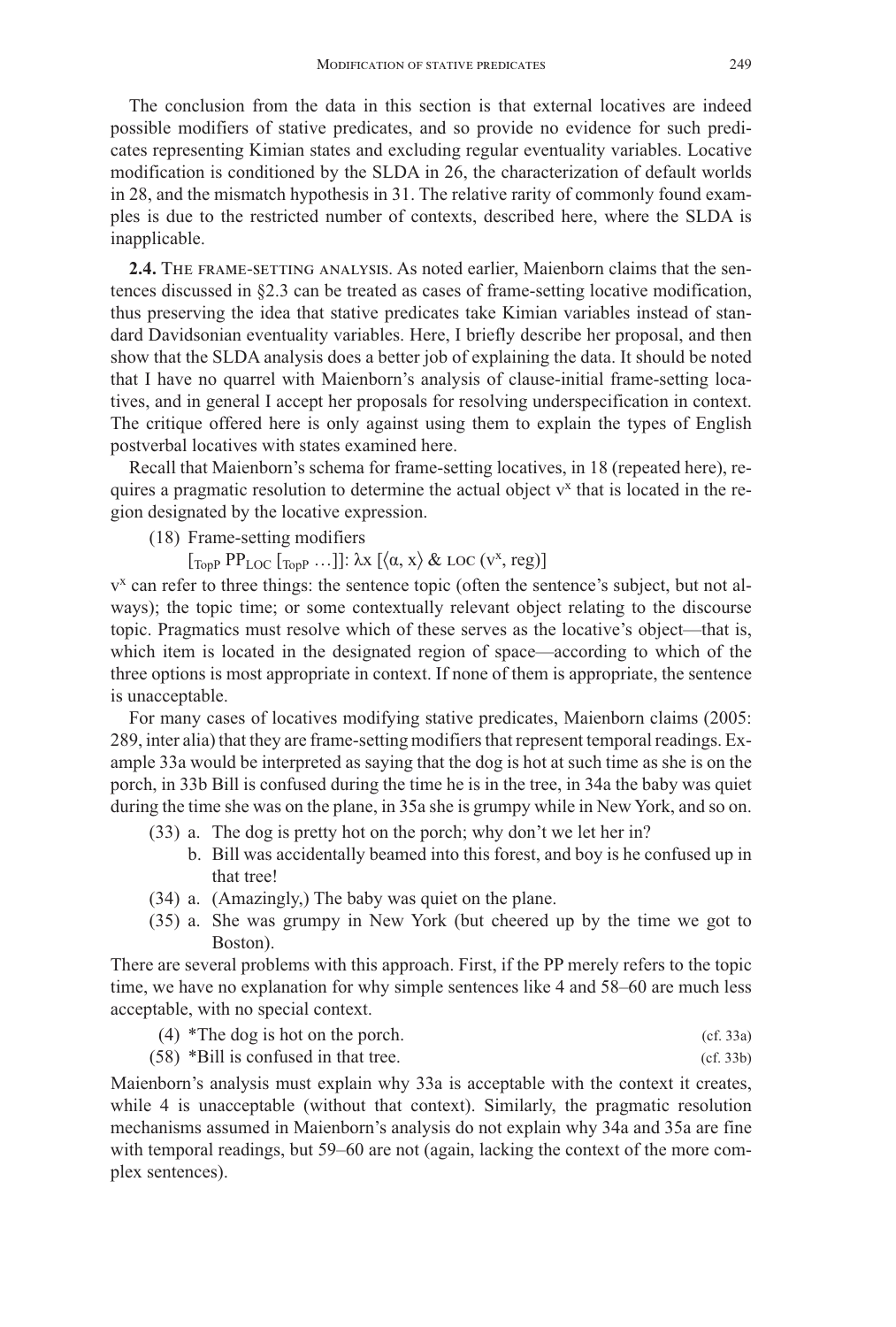(59) \*The student was quiet on the chair. (cf. 34a)

(60) \*She was grumpy in New York. (cf. 35a)

Maienborn's system does allow possibilities aside from times; *on the porch* may be taken as giving the location of the dog, or of the topic situation (perhaps, for 4, the dog's sensitivity to excessive heat). But if so, the same point holds: since it seems reasonable to say, for example, *The dog on the porch is hot* or perhaps *The dog's sensitivity to excessive heat is located on the porch*, why is 4 unacceptable, while 33a is acceptable (similarly for 59/34a and the other pairs)?

The SLDA approach does predict these contrasts. Reference to being beamed into a tree makes causation salient, the combination of babies and planes (especially with *actually*) makes surprise salient, and an explicit contrast as in 35a makes variable locations salient.All of these defuse the SLDAby bringing in nondefault worlds. Consider also description cases like those in 43, which the SLDA analysis predicts are acceptable.

- (43) a. The citizens were generally happy in the cafés of Paris that year.
	- b. Everyone was quiet in the auditorium as Mandela began to speak.
	- c. When we arrived, he was deep in thought on the lawn.

Compare 61a–c, with the sentences of 43 altered as appropriate to make an assertion about a particular instance of a state, rather than an observer's neutral description.

- (61) a. \*Ken is happy in the café.
	- b. \*My friends are quiet in the auditorium.
	- c. \*He is deep in thought on the lawn.

Maienborn's schema has no apparent explanation for why temporal (or other) readings for the locative would result in these contrasts.

A second, related problem comes from universally quantified locatives, which are generally fine with states (see 51, repeated here).

- (51) a. Ken is quiet everywhere he goes.
	- b. Alice is grumpy in all of our branch offices.
- (62) a. \*Ken is quiet in the backyard.
	- b. \*Alice is grumpy in the living room.

The contrasting 62a–b are not acceptable (unless one imposes a context favoring causation, surprise, thetic description, etc.). These do not even seem to be treatable as cases of temporal interpretations, as in the sentences seen above; nor does it seem useful to take Ken and Alice, or some topic situation, as the located entity in 51, since the same ought to be possible in 62. There does not appear to be anything in Maienborn's theory of frame-setting locatives to predict the difference.

The third problem for Maienborn's analysis is that it is not clear that English postverbal locatives with stative predicates, as in 34–35 and 43, genuinely have the properties of frame-setting locatives. Syntactically, Maienborn (2001:231) takes this type's position to be high in a sentence (adjoined to TopP, though exact structural details are not crucial), but this clearly does not hold for these English postverbal expressions. Maienborn 2004 admits the possibility that they may instead be adjoined to vP, and in fact data like 63–65 support this, because the standard c-command-based tests (negative polarity item (NPI) licensing in 63b, focus of *only* in 64b, and scope of adverbs like *probably*, *not*, and *often* in 65b) show the locative to be below Tense and Neg heads. 8

<sup>8</sup> See Rothstein 2005:378 for similar remarks. Maienborn makes her claim about frame-setting locatives' base positions, and so leaves open the possibility that all such locatives, including these English postverbal locatives, are adjoined to TopP. If so, there must be elaborate operations preposing other parts of the sentence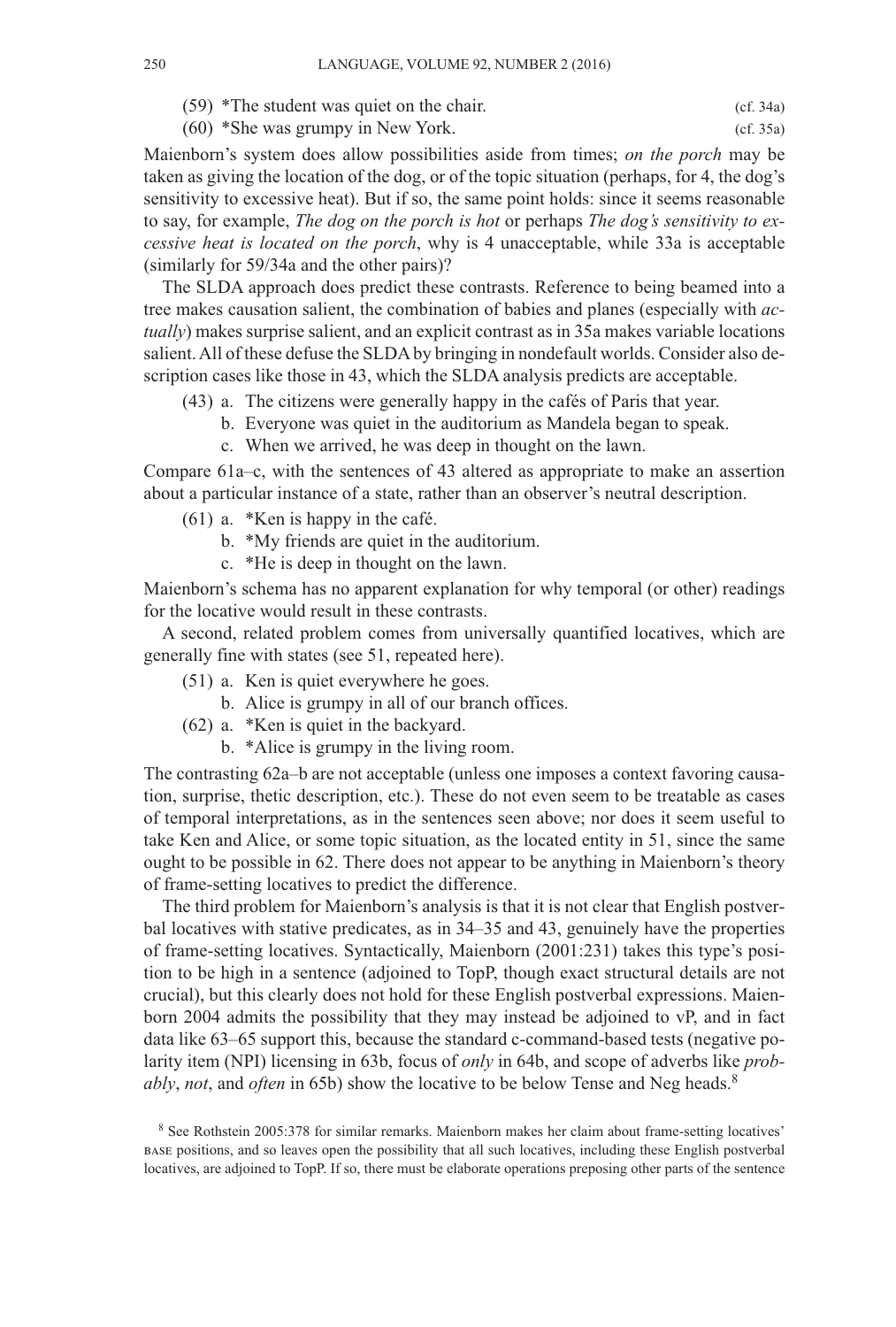- (63) a. Many children were hungry in the regions I visited.
	- b. The children weren't hungry in any of the regions I visited.
- (64) a. She's very quiet in the classroom.
	- b. She's only quiet in the classroom, not on the playground.
- (65) a. Bill was naked yesterday out in the street.
	- b. With his new medication, Bill probably hasn't often been naked out in the street this year.

Since adjunction to vP (or a position just below that) is standardly taken as the (or one possible) position of external locatives, this shows that syntax cannot be a guide to whether postverbal English locatives are frame-setting or external (though Maienborn 2001:198/207 claims that the readings have distinct base positions). Similar evidence can be given to demonstrate locatives'low position for the other examples given above.

Now consider Maienborn's conception of the semantic properties of frame-setting locatives. Conceptually, she takes them as Chinese-style topics, citing Chafe's 1976 characterization of them as setting 'a spatial, temporal, or individual framework within which the main predication holds'. She identifies at least the three specific properties in 66.

(66) a. Frame-setting locatives restrict the overall proposition.

(Maienborn 2004:161)

- b. Frame-setting locatives take negation, frequency adverbs, etc., in their scope. (Maienborn 2001:206ff.)
- c. Sentences with frame-setting locatives do not entail the sentence without the locative. (Maienborn 2001:194)

It is clear from the postverbal examples above (as Maienborn confirms, p.c.) that the restriction referred to in 66a need not be on the entire proposition; in fact, there must be a smaller range of what can be restricted, since the locatives in cases like 63–65 do not restrict the 'upper' parts of the proposition, such as negation and the epistemic adverb *probably*. The same data show that 66b does not apply to these postverbal cases in English. And 67 is evidence that, at least for temporal readings, 66c does not necessarily hold either.

(67) She was very quiet in the classroom.

 $\rightarrow$  She was very quiet.

The example in 67 is in the past tense; Maienborn (p.c.) claims that the entailment fails in the present tense, as in 68, but this is because the most normal reading of 68 is a generic reading, and this is the normal pattern for generics (cf. 69).

- (68) She is very quiet in the classroom.
	- $NOT \rightarrow She$  is very quiet.
- (69) She generally sings in classrooms.
	- $NOT \rightarrow She$  generally sings.

to derive the surface order. This seems implausible, since NPI licensing, focus by *only*, and adverbial scope are fairly well established as being surface phenomena, yet the correct c-command configuration would not obtain after the necessary movements. For example, for the relevant part of 51b the structure would have to be something like (i).

<sup>(</sup>i) [Bill probably hasn't often been naked]<sub>i</sub> out in the street  $t_i$ .

While more elaborate extraction movements might save the analysis, there is considerable evidence against such unconstrained and overly complex derivations. See Ernst 2002, 2014 and van Craenenbroeck 2009 for discussion.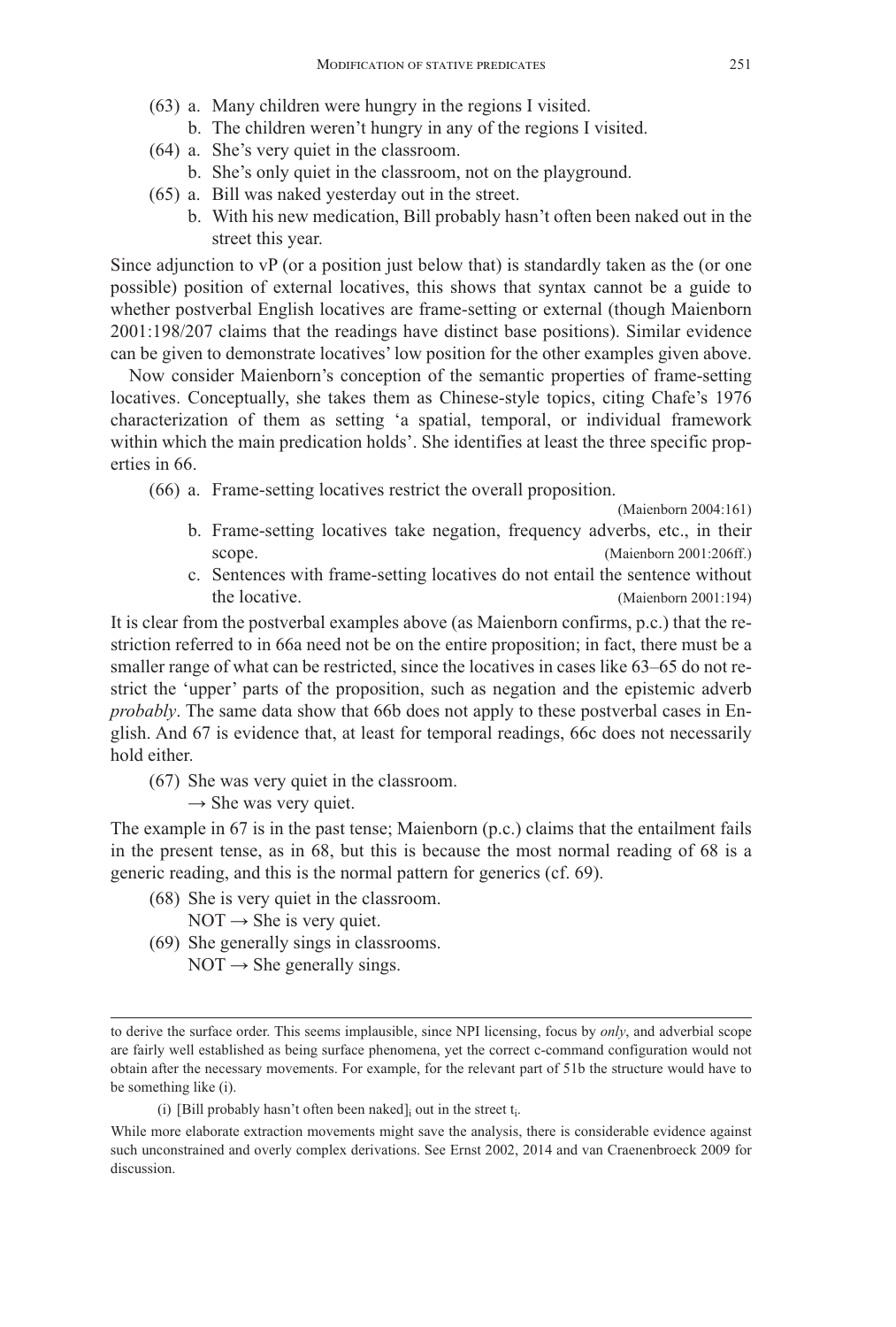On an episodic reading of 68, the entailment holds.

- (70) She is very quiet in the classroom now (but won't be when the teacher leaves).
	- $\rightarrow$  She is very quiet.

In the other cases, the entailments also hold.

- (71) The dog is pretty hot on the porch; why don't we let her in?  $(= 33a)$  $\rightarrow$  The dog is hot.
- (72) Fred was naked out in the street again yesterday. (= 34c)  $\rightarrow$  Fred was naked.

The upshot of all of this is that the English postverbal locatives do not show most of the characteristics of frame-setting locatives; the only consistent distinguishing characteristic is that they restrict the interpretation of something in the sentence. Restrictiveness need not arise from frame-setting semantics, however, and may obtain even with garden-variety external locatives in eventive sentences, as 73 illustrates.

(73) George was running on the beach (but not on the roads).

One contextual interpretation of 73, especially given the clause in parentheses, is that George's running happened only on the beach; this is parallel to Fred being naked out on the street, but not necessarily elsewhere (in 72). The sense of restrictiveness is in fact often triggered with statives, since explicit or implicit contrasts are often used to make the variability of the location salient.

Finally, it should be noted that where there is a sense of restriction by a locative expression, the SLDA account has an alternative, pragmatic explanation. Consider sentences like 74a–c (taken from 35).

- (74) a. She was grumpy in New York (but cheered up by the time we got to Boston).
	- b. Olivier was brilliant [on stage] in London.
	- c. Carol was tired/hungry/nervous in the car.

On the SLDA account, where these are external locatives, 74a–c are acceptable only because something in the context makes the variability of the state across locations salient (e.g. explicit contrast in 74a, or contextual knowledge about stage performances in 74b). As noted above, this allows a temporal interpretation, since we assume that one individual cannot be in two places at once, so the existence of two different locations entails two different times. This creates the sense of domain restriction. In the science-fiction context of 42, any sense of domain restriction comesfrom the explicit contrast. Note also that in three of the data sets above (description, semantically bleached subjects, and universally quantified subjects), the sense of domain restriction seems to be lacking. These are precisely the types where the variability of a state across locations is not specifically invoked. This difference is to be expected if the sense of domain restriction is a contextual implication rather than something required by frame-setting semantics.

Thus, given the syntactic and semantic facts reviewed above, there do not seem to be solid grounds for taking the locatives discussed here as frame-setters.

To summarize, Maienborn attempts to account for English postverbal locatives with states as frame-setting locatives (primarily with temporal readings), but problems arise. First, the analysis cannot explain why many simple sentences are unacceptable in neutral contexts, while more complex sentences (where contrast, causation, surprise, and other special contexts obtain) are fine. This is because the frame-setting analysis cannot clearly explain why, in a given case, all of the possible readings are excluded. Second, this point holds as well for certain simple sentences, universally quantified locatives.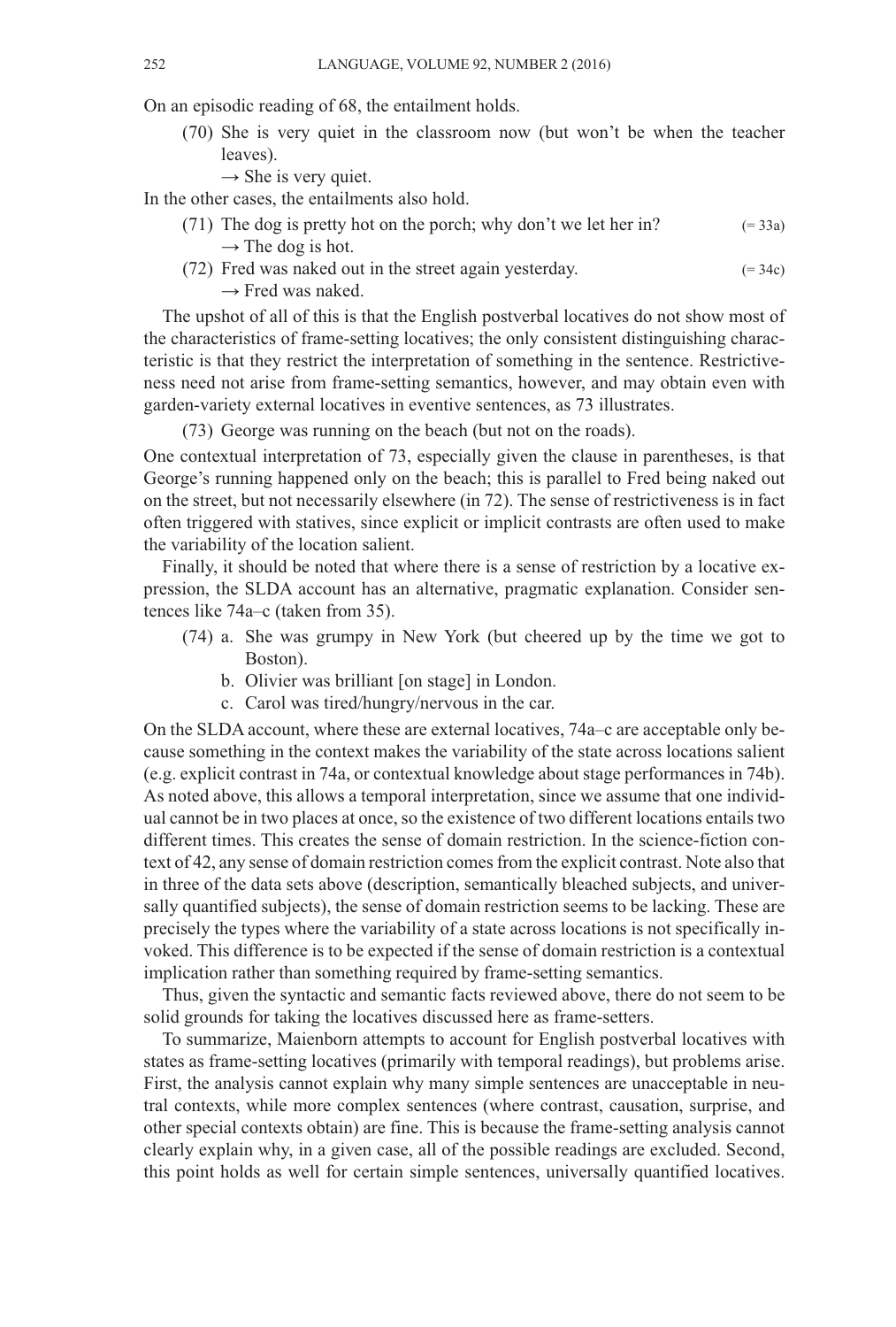Third, these English postverbal locatives do not display the usual criteria for framesetting locatives.

By contrast, the SLDA analysis treats these cases as external locatives, in a simple way. Most of the simple sentences are bad because they lack the necessary contexts to override the SLDA; the more complex sentences supply such contexts. Universally quantified locatives are fine even without special contexts, for reasons discussed above. And the lack of the frame-setting properties in 66 is expected if they are external locatives adjoined low in a clause, with the sense of restriction being pragmatically derived from the existence of a contrast.

**2.5.** Three more types. Three types of stative sentences with locatives can probably be accounted for on Maienborn's analysis. I examine them briefly here, but note that they reinforce some of the problems noted above. The first type comprises semantically bleached subjects. As noted for 50 (repeated here), when a stative predicate has an expletive subject (or the functional equivalent), locatives are acceptable.

- (50) a. It's tense in the kitchen right now.
	- b. All is quiet on the western front.
	- c. Things are chaotic on the street at the moment.
	- d. It's rainy in London.

Maienborn's proposal for the resolution of underspecification, outlined above, performs fairly well in this case: parallel to the Trafalgar Square example (19), it may be the topic situation that is situated in the location provided. On this account, the fact that such sentences are easy to construct and accept might be due to the lack of a subject referent, since this facilitates the pragmatic calculation of the located object's identity. As noted briefly earlier, however, if the topic situation is generally available as the located entity for frame-setting locatives, why doesn't this option 'save'sentences like 4 or 8a?

- (4) \*The dog is hot on the porch.
- (8) a. \*The dress is wet on the clothesline.

It seems natural to take 4 in a context where the dog's sensitivity to heat is the topic, perhaps when discussing an aged, infirm dog on a July day; why is 4 not acceptable under these conditions? Similarly, why doesn't 8a work when, say, we have to go to a party in half an hour, so the party dress's being wet is topical? In other words, even though 50a–d are covered by Maienborn's proposals, the price is to cast the net too wide. As it stands, her theory does not explain why all of the available options for the object of LOC are excluded in the unacceptable sentences.

Second, in certain cases with indefinite subjects of stative predicates, locatives are acceptable.

- (75) a. Somebody must have been confused in the press room this morning.
	- b. Nobody is perfectly clean in this factory.
	- c. Mom? Something's burnt in this pan.
	- d. [Hard-boiled detective upon entering, thinking to himself:] Something's fishy in this joint.
	- e. [News announcer:] Four people are dead in the downtown area tonight, as a truck lost control and …

Maienborn (p.c.) suggests that her theory can treat all of these cases as frame-setting locatives. But it is not clear that this is tenable, given the properties in 66. For example, 75a entails that someone was confused, and 75e that four people are dead, so the entailment criterion 66c fails. Also, there seems to be no sense of the locative providing a re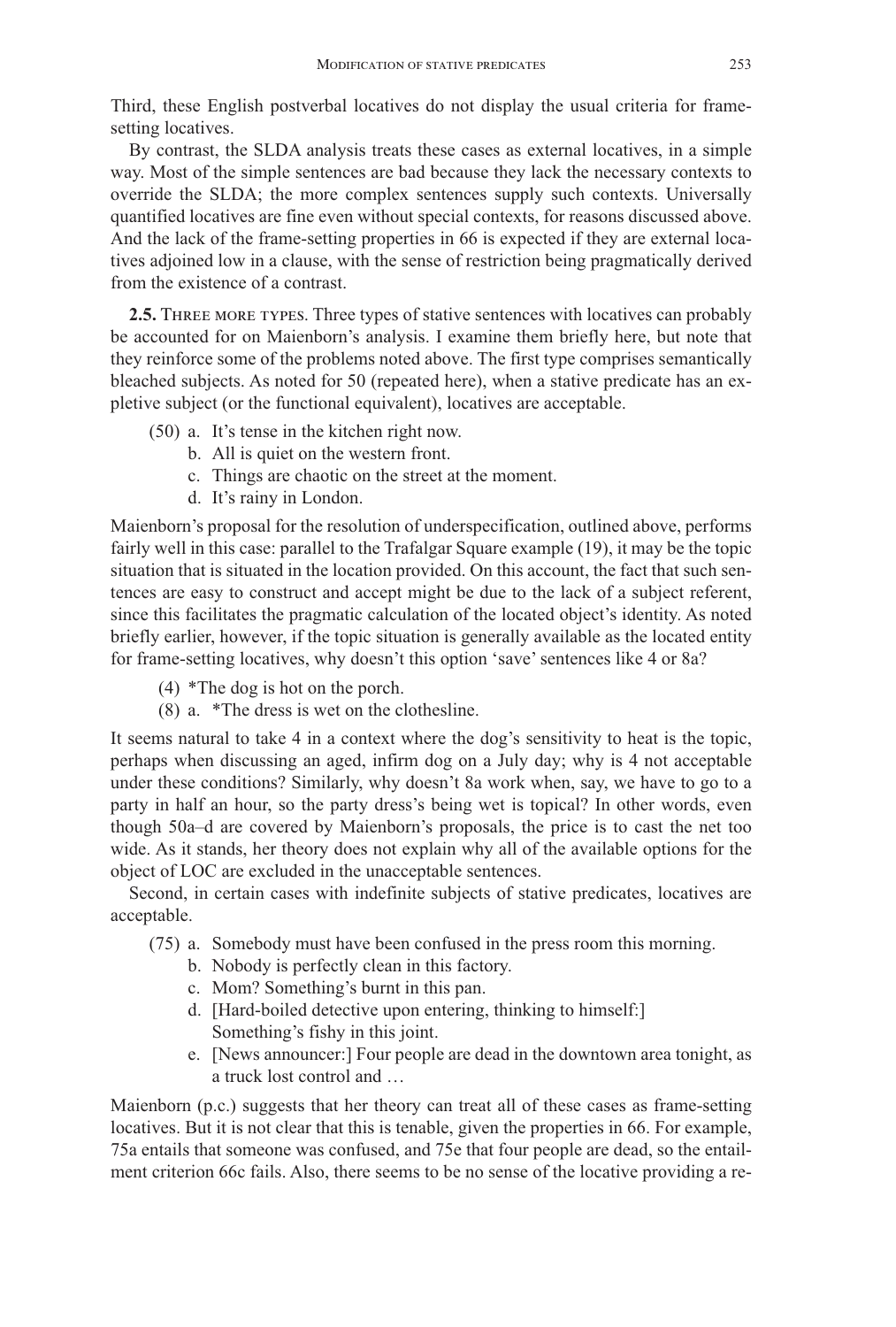striction (the criterion in 66a). Finally, these locatives have positions low in the clause, as shown by NPI licensing in 76a and the scope of *only* in 76b.

- (76) a. Nobody is perfectly clean in any of these factories. (cf. 75a)
	- b. Something's only burnt in THIS pan. (cf. 75c)

Examples 75a–e might be assimilated to those in 50 and treated as noted above, either by (i) defining *holder* in such a way as to exclude such subjects for the SLDA, or (ii) taking them as having a hidden existence predicate, which generally allows locative modification; whatever licenses the sentences in 77 ought to license sentences like 75.

(77) a. Does life exist on Mars?

b. There are/exist many wombats in Australia.

In the first case, at least, the account offered here provides a partial explanation for why these kinds of subjects should more easily allow locative modification.

Third, consider stative predicates with mass and plural subjects. Locative modification is possible when the subject is plural (as in 78a), represents masses that can be seen as composed of different submasses (78b), or is singular but representing one individual in a contextually defined set (78c–d).

- (78) a. Men are very tall in some parts of the Sudan.
	- b. The water's cold over there, come swim here.
	- c. The stock market is up in Tokyo this morning.
	- d. (Hey, you weren't such a klutz when we met for lunch last month!) Well, yeah, the table wasn't so wobbly in New York.

One can argue that cases like 78 do not involve true locative modification of a stative predicate, but rather an extraposed phrase representing a restriction on the subject quantifier (as does Chierchia 1995:192, n. 2). Though possible, this would not explain why examples like those in 78 are fine, while 79a normally is not unless referring to a single group of men, as in 79b.

- (79) a. #The(se) men are cold over here.
	- b. These men over here are cold.

Such sentences probably do not offer clear evidence for external locative modification with stative predicates under the SLDA, if only because they are fine with ILPs (as in 78a) and so differ from the examples provided in §2.3. Still, it is worth noting that they pattern according to the intuition in 25, in that locative modification is possible where different individuals (or submasses) are involved. Though speculative at this point, this suggests the viability of a general, unified analysis of states and locations based on the implicature associated with 26 and 31, following Chierchia and Magri, rather than Maienborn's less flexible, in-principle ban on external locatives with states.

There is a larger point that this leads to, encompassing all of the different readings discussed in this section. Although treating English postverbal locatives as framesetting modifiers does work in some cases, doing so does not explain the overall pattern: that the acceptable cases are precisely those that imply variability across space for a given individual, or that have no individual for which the state holds, or that make no assertion that allows focus. This pattern is exactly what is predicted by an analysis in terms of external locatives as conditioned by the SLDA.

**2.6.** Summary and theoretical implications. I have proposed an analysis of English postverbal locatives in terms of the SLDA in 26, with associated assumptions and the mismatch hypothesis in 31. The key point is that external locatives may modify stative predicates if and only if the SLDA is somehow neutralized, so that no contradiction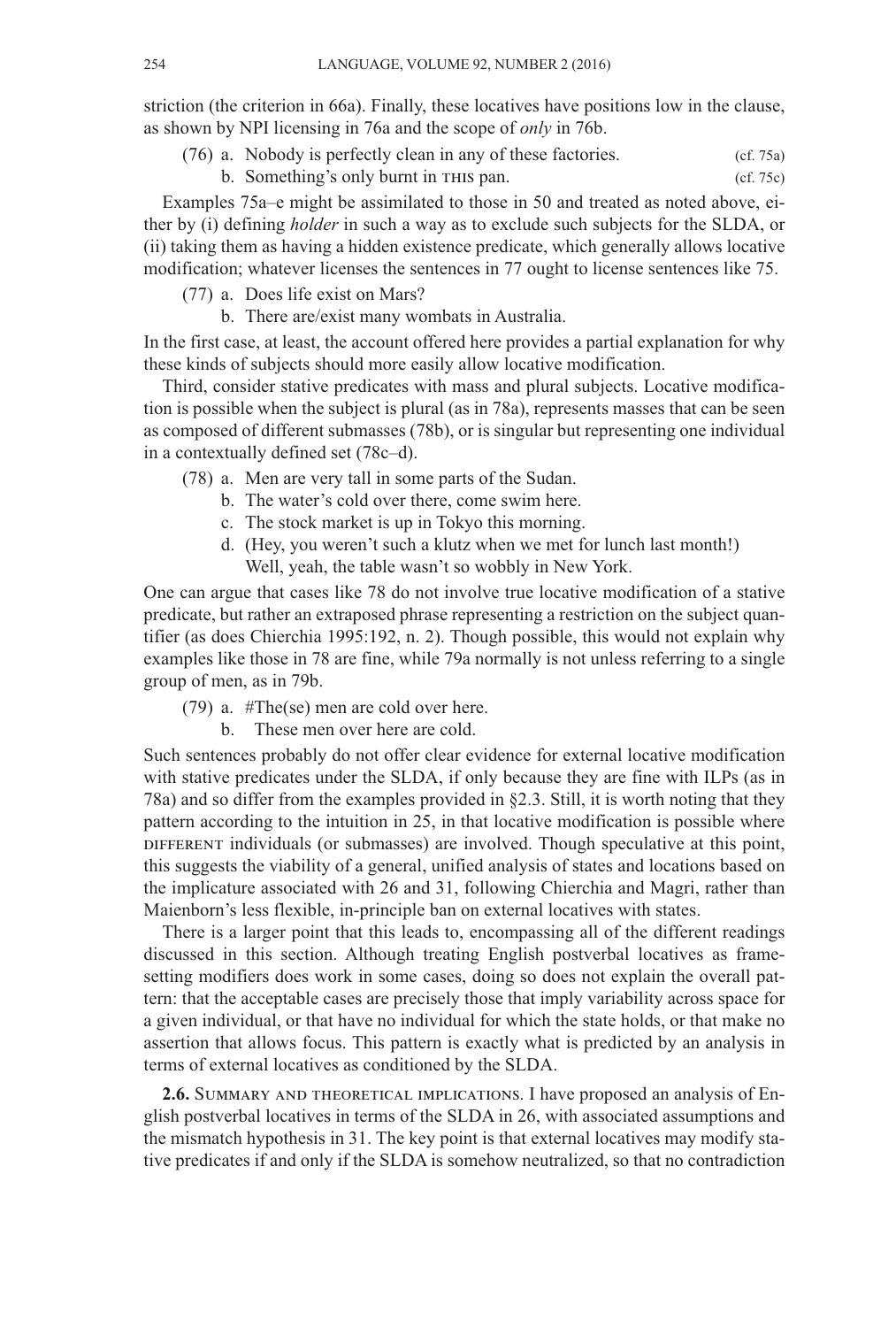is created. This can be done in contexts of salient variability of location (surprise, causation, and contrast readings, and temporal readings derived from contrast), thetic description, semantically bleached subjects, universally quantified subjects, and a handful of lexical exceptions. By contrast, the frame-setting analysis of these locatives fails in a number of ways. So it seems that they ought to be analyzed as garden-variety external locatives.

This conclusion has several theoretical implications. First, the existence of regular, external locative modification is evidence that stative predicates do not represent Kimian states, but are on par with dynamic predicates in taking a regular eventuality variable. Second, the SLDA analysis provides an explanation for the relative rarity of such sentences, and for why they are common when they have one or more of a set of specific characteristics including theticity, expletive subjects, universally quantified subjects, and overt contrasts. Third, the acceptability of stative sentences with universally quantified locatives points to a potential (if speculative, at this point) virtue of the SLDA account, in that it plugs into a unified system that potentially explains both time and locative modifiers with both SLPs and ILPs. Magri's 2009:271, ex. 70 (simplified and adapted), is essentially as in 80.

(80) For any individual holder h of a state s, state s, and time t, in all worlds  $w_{ck}$ , if HOLD<sub>w</sub> (s, h) &  $AT_w$  (s, t) then  $\forall x$ : time(x) [HOLD<sub>w</sub> (s, h) &  $AT_w$  (s, x)].

Together with 31, 80 is meant to explain the unacceptability of temporal modifiers with ILPs. The only big difference between 26 and 80 is that the latter applies to ALL contextual-knowledge worlds, not just normal (default) ones; as a result, the oddness of ILPs with time modifiers, as in 7d, cannot be circumvented as is allowed for locatives with SLPs. If 80 has a parallel for locations with ILPs (a reasonable possibility, given common knowledge; see Chierchia 1995), we can explain the contrasts between ILPs disallowing both time and locative modification on the one hand, and, on the other, SLPs only disfavoring locative modification, but freely allowing time modification (for which no condition like 26/80 applies at all).

## **3.** Manner modification.

**3.1.** PREVIOUS ACCOUNTS. Maienborn aims to account for the purported nonoccurrence of manner modifiers with stative predicates by saying that the latter represent Kimian states, which cannot be realized in different ways. She provides examples like those in 16. 9

 $9$  Throughout the discussion below, I use manner-adverb modifiers instead of PPs, as in (i)–(ii).

(i) a. 'Happy families are all alike; every unhappy family is unhappy in its own way.'

(Leo Tolstoy, *Anna Karenina*, Ch. 1, first line)

- b. '[Rumsfeld] was very uncooperative in a petty way … '
	- (Robert Draper, *GQ Magazine*, 5/20/09)
- i(ii) a. George was quiet, but in a very intrusive manner. b. Alice resembled her sister in a very unusual way.

Examples like these are often better than those with the corresponding manner adverb; for example, most people take (iiia) as better than (iiib).

- (iii) a. The two brothers resemble each other in an odd way.
	- b. The two brothers resemble each other oddly.

Nevertheless, since the difference between adverb- and PP-modification is not well understood, I take the conservative tack of showing that manner adverbs can indeed modify stative predicates; if PPs like those in (i)–(ii) are genuine manner modifiers that work the same way as adverbs, the conclusion is all the stronger.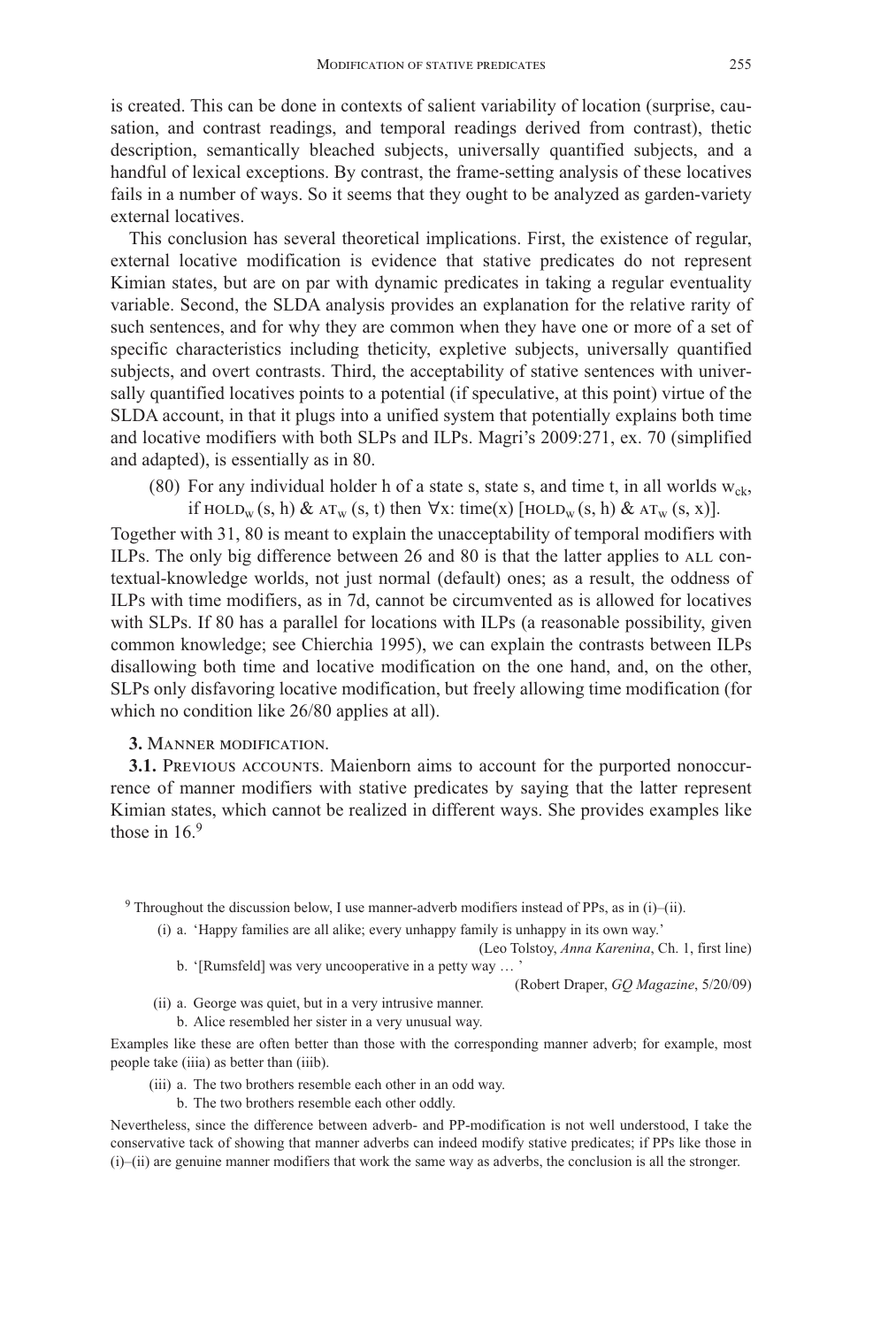- (16) a. \*Carol was restlessly thirsty.
	- b. \*The table was sturdily wooden.
	- c. \*Paul has a lot of money thriftily.

She claims that Kimian states cannot vary in their realization as Davidsonian states can, and so they disallow manner modification. Katz (1997, 2003, 2008) proposes a different treatment, saying that stative predicates have no eventuality variable at all, thus accounting for the examples in 7 because the manner adverbs require such a variable.

- (7) a. \*John resembled Sue slowly.
	- b. \*She desired a raise enthusiastically.
	- c. \*They hate us revoltingly.
	- d. \*She was slowly tall.

As has been noted previously (Mittwoch 2005, Rothstein 2005), for many proffered examples of this sort there are lexicosemantic clashes that explain the unacceptability easily. In both 7a and 7d, for example, the predicates *resemble* and *(be) tall* denote states that are normally stable and do not change over time, while *slowly* necessarily describes a rate of change over time. Thus these examples have nothing to do with a restriction on manner modification per se, but rather with a simple semantic incompatibility between the particular predicate and this adverb. In a similar way, the agentoriented adverbs are bad in 81a–b not because they function as manner adverbs, but because agent-oriented adverbs require that the agent have control over an eventuality (in the sense of at least being able to choose whether to enter into it, if not to control it in other ways; see Ernst 1984, 2002); neither *resemble* nor *(be) eager* permits such an interpretation.

- (81) a. \*She is cleverly eager to do her job.
	- b. \*Harold resembles his sister intelligently.

In 81a (with *cleverly* interpreted as a manner adverb, not with the clausal reading in 'she was clever to be eager', but 'she was clever in the way she was eager'), we cannot accept *cleverly* given the usual assumption that eagerness is a mental state that simply occurs, without the experiencer's control (though 81a might be acceptable if it refers to her deliberate manifestations of cleverness). Similarly, we do not normally think of a resemblance, as in 81b, as being controllable. Still, in a science-fiction context, if Harold is a shape-shifter and can make himself resemble other people in various different ways, 81b seems all right. These points explain why whole subclasses of manner adverbs are highly restricted with stative predicates: they require semantic properties, such as change over time and agentivity, that are often absent from states.

Katz points out some apparent cases of manner modification, such as those in 82 (his 2003:467, ex. 29).

- (82) a. Peter knew Maria well.
	- b. Lisa firmly believed that James was innocent.
	- c. Mary loves Max passionately.

I also largely ignore examples involving PP predicates modified by manner adverbs, as in (iv). I can detect no important difference between such cases and those where the stative predicate is represented by an adjective.

<sup>(</sup>iv) a. 'Robigus, Lord of Fungus, is still furiously among us, but these days he's collecting his sacrificial spoils personally.' (*New York Times*, 5/26/09, p. D1)

b. 'Madame Chiang … was also deeply involved in the endless maneuverings of her husband, Chiang Kai-Shek, who was uneasily at the helm of several shifting alliances with Chinese warlords … ' (*New York Times*, 10/24/03)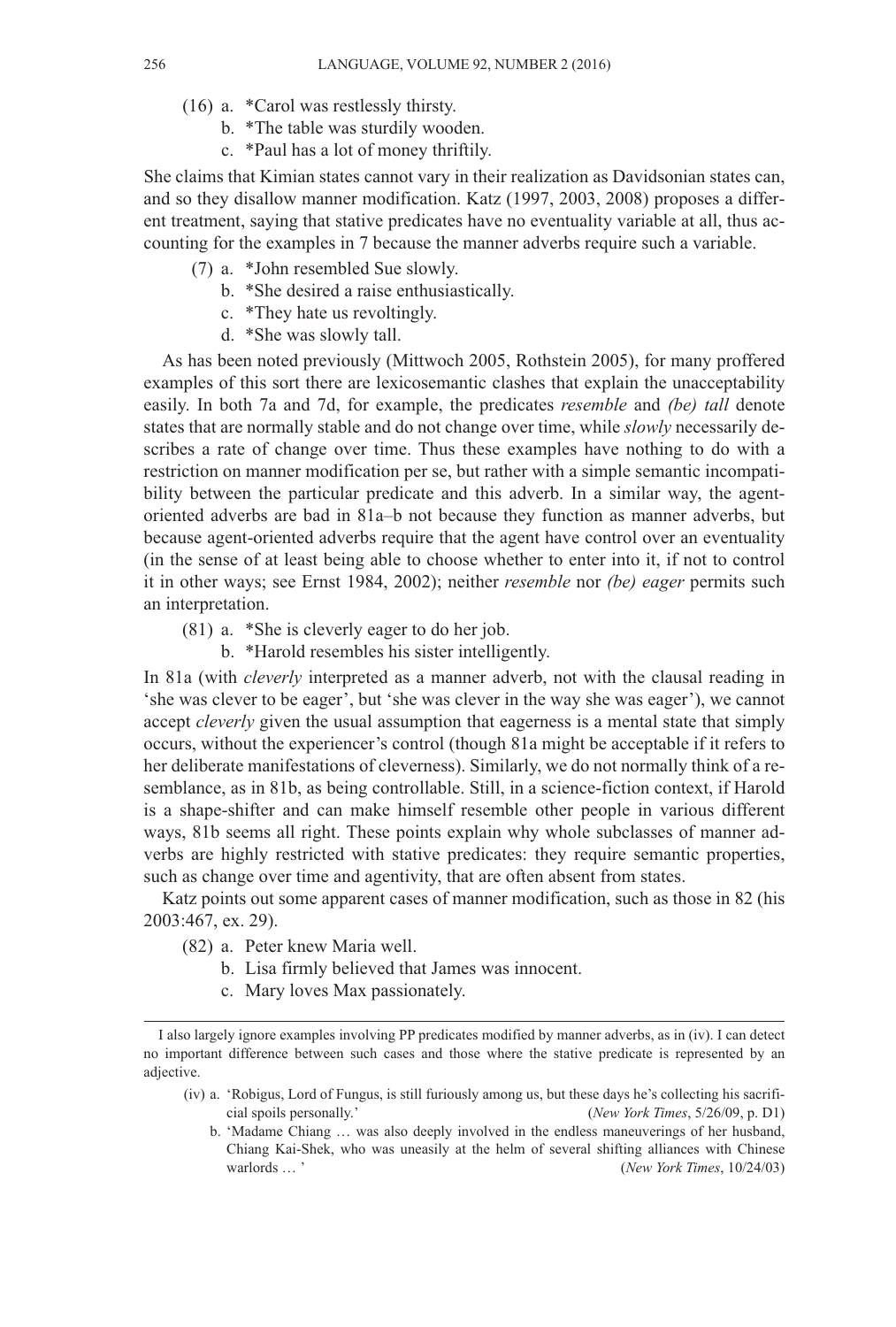Katz analyzes 82a–c as involving (respectively) degree modification, special 'adverbial collocations', and covert modifications of a collection of dynamic events associated with a state. In what follows I concentrate on other types of examples that cannot be analyzed in these ways, and I return to Katz's suggestions for examples like 82a–c in §3.5.

**3.2.** PRELIMINARIES. Before presenting an analysis, it is necessary that I look briefly at the nature of manner readings and of other readings that are sometimes mistaken for manner. The main criterion used here for manner readings is the possibility of a paraphrase with 'in an X manner' or 'in an X way', along with the judgment that modification is restrictive, picking out a subset of the eventualities denoted by the predicate. By these criteria, a phrase like *sing quietly* involves manner modification because one can say 'She sang in a quiet way', and events of singing quietly form a subset of events of singing; the same holds for *quietly elegant*: 'She is elegant in a quiet way' where this describes a subset of states of being elegant. There is no standardly accepted view of what a manner actually is, or how it should be represented formally, though one option is to employ a manner variable m, as exemplified in 83b for 83a.10

- (83) a. She sang quietly.
	- b.  $\exists e$  (Sing (e) & Agent (e, she)) &  $\exists m$  (m (e) and Quiet (m))

The precise formal representation of manner adverbs is not relevant to the issues taken up here; for discussion, see McConnell-Ginet 1982, Parsons 1990, Eckardt 1998, Geuder 2000, Ernst 2002, Schäfer 2005, Piñon 2007, Morzycki 2011, and Maienborn & Schäfer 2012.

Manner adverbs are sometimes confused with other types when they modify stative predicates, especially adjectives. This is important, among other reasons, because Maienborn, Katz, and others discuss apparent examples of manner modification of stative predicates, which, they argue, are not true examples of this type of modification; in some of these cases I believe they are mistaken (see below), but for other cases the examples must genuinely be excluded.

<sup>10</sup> A commonly seen representation for manner adverbs would treat them as predicates directly modifying an event variable, as in (ii) for (i).

- (i) She sang quietly with her brother on Thursday.
- i(ii) ∃e (Sing (e) & Agent (e, she) & Quiet (e) & With (e, her-brother) & AT (e, Thursday))

This representation dates to the early days of Davidsonian work on adverbs, but recent evidence has exposed some problems and opened the way for other analyses. First, representations like (ii) do not properly make a distinction between the two event-related readings of subject-oriented and evaluative adverbs, which have both a clausal reading and a manner reading, shown in (iiia–b) and (iva–b), respectively.

- (iii) a. Karen cleverly fixed the hinge.
	- b. Karen fixed the hinge cleverly.
- (iv) a. Strangely, Jim (suddenly) looked at us. b. Jim (suddenly) looked at us strangely.

Simple representations like 'Quiet (e)' for (ii) or 'Strange (e)' for (iv) do not capture this distinction, so representations that are worked out in more detail often abandon them. Second, there is some evidence that manner adverbs may take scope, albeit rarely, as in (v) with two manner adverbs (from Schäfer 2008); this cannot be captured with a representation along the lines of (ii).

(v) Peter painstakingly wrote illegibly.

Third, there is some evidence that manners should be represented as variables unto themselves, such as cases of manner anaphora (Landman & Morzycki 2003). For further discussion of these issues, see Ernst 2002, Piñon 2007, Schäfer 2008, and Kubota 2015.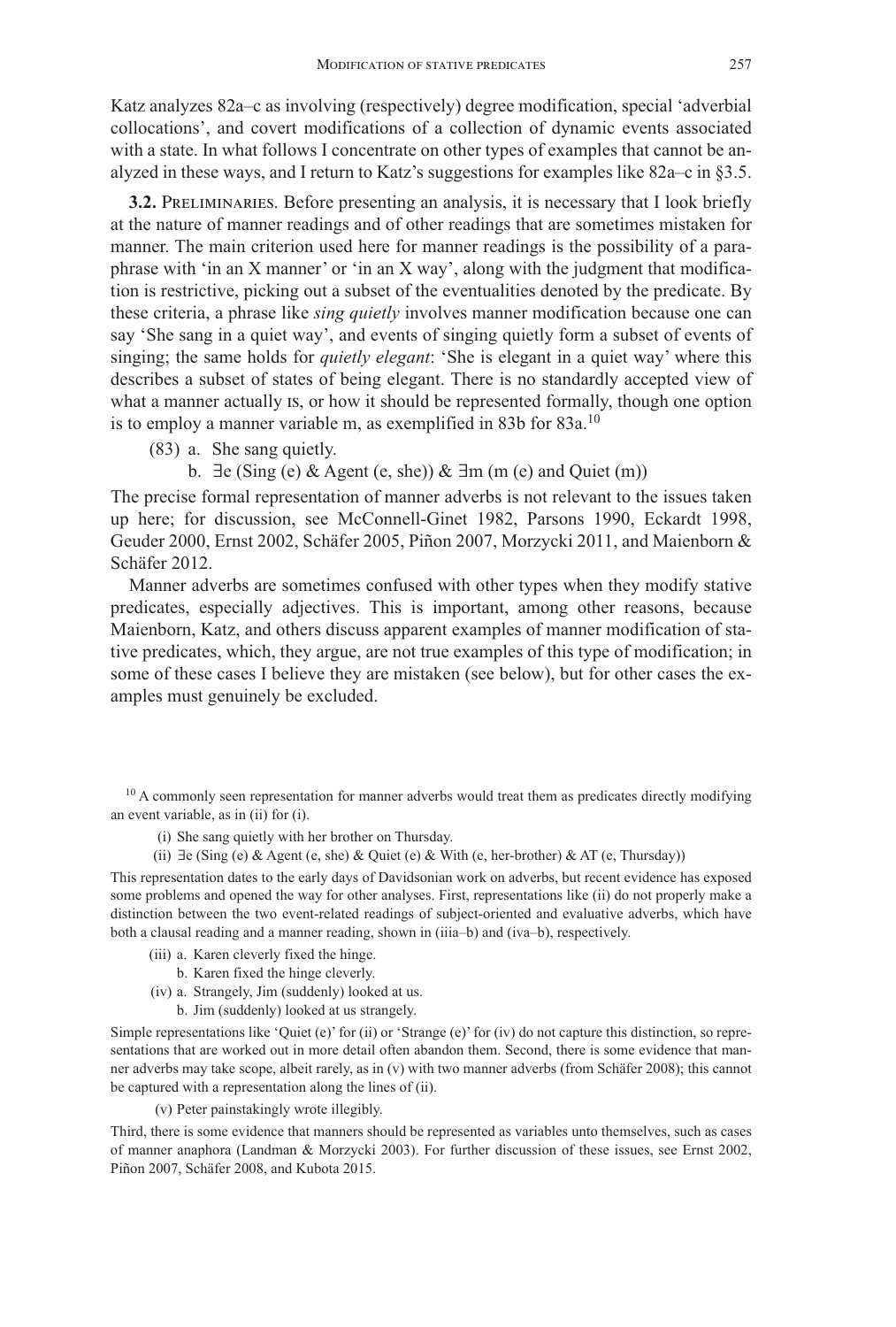Example 84 provides perhaps the most common type, that of adverbs expressing a degree by means of an adverb from another lexical class (especially evaluatives: see Rawlins 2003, Morzycki 2005). 11

(84) uncannily quiet, <sup>12</sup> brutally hot, remarkably funny, frighteningly close, disappointingly weak, unpleasantly loud, deeply frustrating, scarily unprepared, outlandishly optimistic, intimidatingly impressive

Here I use a paraphrase criterion and term it a case of degree modification if the paraphrase 'ADJ to a degree that is ADV' (using the adjectival form of the adverb as 'ADV') is appropriate.

Example 85 shows instances of domain adverbs, not manner adverbs.

(85) symbolically violent, politically astute, economically challenging

Domain adverbs can be distinguished from manner adverbs by the fact that they cannot themselves be modified for degree, as 86 illustrates.<sup>13</sup>

(86) The plateau is old (\*very) geologically, but not in terms of human settlement. Example 87 provides cases where an apparent manner adverb is actually its clausal homophone, a possibility noted earlier.

(87) a. Capuchin monkeys are famously shrewd and resourceful primates.

(*National Geographic*, May 2011, p. 136)

- b. Sharks are notoriously carnivorous.
- c. It was an obviously invented situation.

Again, the use of an appropriate paraphrase is the usual criterion for excluding a manner reading in such cases, so that one says 'It is famously the case that capuchin monkeys are shrewd and resourceful'(not 'capuchin monkeys are shrewd and resourceful in a famous way') and 'It is obvious that the situation was invented'(not 'the situation was invented in an obvious way'). In addition, in examples like 87a–c the set of eventualities denoted by the whole phrase is identical to, not a subset of, that denoted by the adjective itself.

**3.3.** An analysis. The tack I take here was previously explored in a limited way by Mittwoch (2005) and Geuder (2006). The relevant generalization can be stated as in 88.

- (88) a. Possibilities for manner modification generally increase with the conceptual complexity (multidimensionality) of a predicate.
	- b. Stative predicates are less conceptually complex than dynamic/eventive predicates.

Generalization 88a is plainly implied in Mittwoch 2005 and Geuder 2006. As for 88b, although I have never seen it formulated in print, it is clear from the literature on aspectual types (e.g. Vendler 1967, Dowty 1979, Bach 1986, Smith 1997); 89 is a list of properties of dynamic predicates that are absent in stative predicates (not all dynamic properties have all of these).

<sup>11</sup> In many other cases that have commonly been classed as degree modification, such as *brutally hot*, *fiercely hostile*, and the like, I do not believe it is clear that degree modification is primary: once one admits the possibility of manner modification of adjectives, one can interpret such cases as manner (e.g. 'She was hostile in a fierce manner'), with the (undisputed) degree reading being a pragmatic inference from this, where the adverb is only interpretable as holding for high degrees of the state in question. In the interest of clarity, however, I avoid such examples here.

<sup>12</sup> See Katz 2008:231 and Mittwoch 2005:84 for further discussion of *uncannily*.

<sup>13</sup> See Ernst 2002, 2003 for discussion of this adverb class and others to follow. For general discussions of adverb classifications, see Ramat & Ricca 1998, Ernst 2002, Bonami et al. 2004, and Maienborn & Schäfer 2012.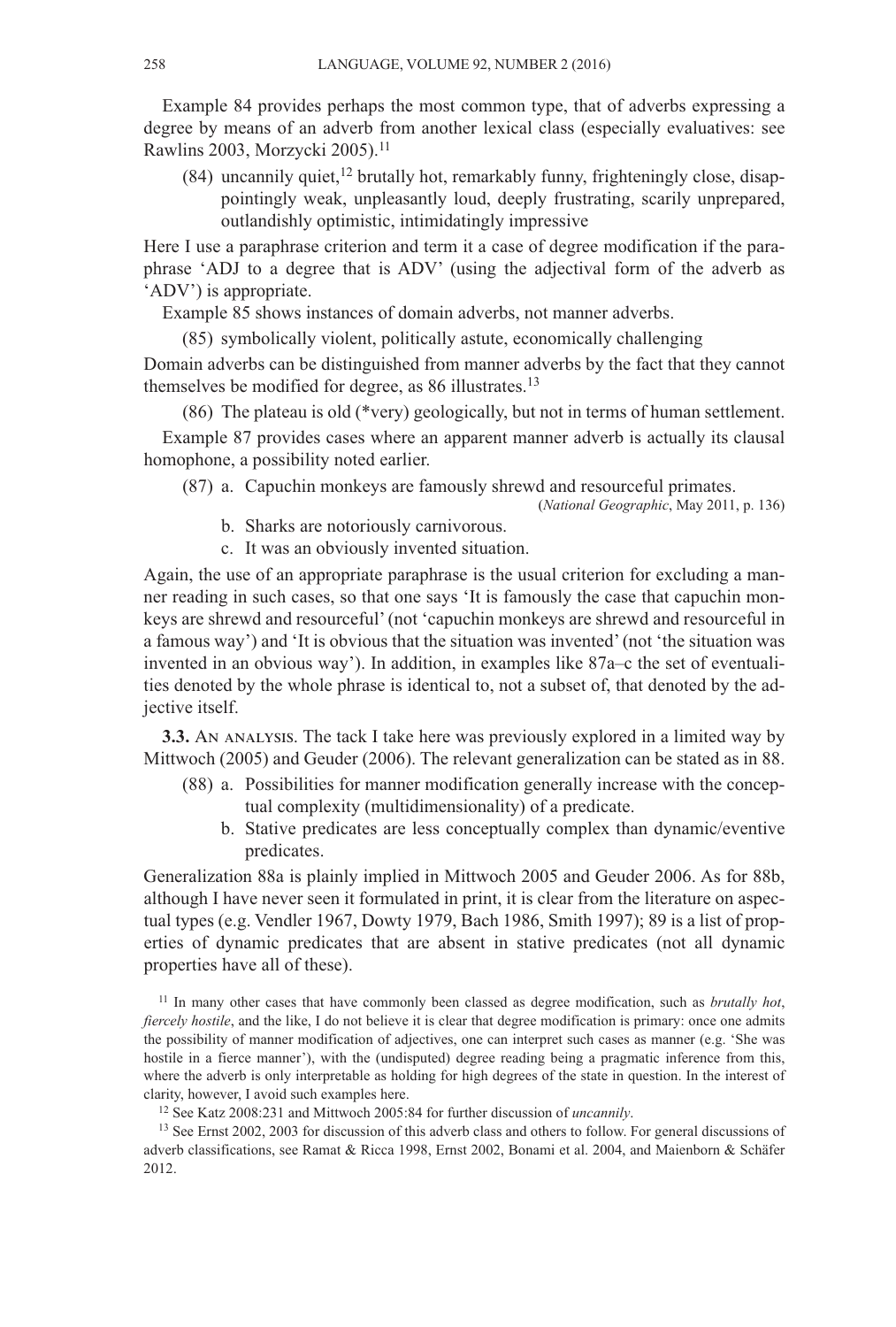- (89) Common properties of dynamic predicates lacking in stative predicates
	- a. change through time
	- b. beginning point
	- c. endpoint
	- d. causation/causal agent
	- e. result

In the common division of dynamic predicates into processes, accomplishments, and achievements, the latter two by definition have endpoints and causation, and all three at least potentially involve change through time. By this list alone, many types of manner modifiers are ruled out or severely restricted, as noted earlier, such as agent-oriented manner adverbs like *wisely* and aspect-manner adverbs like *slowly*. Nevertheless, there are additional properties of stative predicates that come into play for modification. In what follows, I examine a range of adverb types, in order to show how a greater conceptual complexity in a predicate provides more options for manner modification. Most of the data involve adjectives, though some stative verbs are invoked as well; one eventual goal will be to explain why manner modification is more restricted with verbs than with adjectives. 14

MANNER MODIFICATION OF ADJECTIVES. I do not claim that the classification given here is complete, or that the categories are sharply divided, or that this is necessarily the most revealing way of classifying. The ultimate aim for the moment is simply to show that manner modification of stative predicates is actually fairly common and easily productive given the right contexts,<sup>15</sup> and to start on understanding the semantic properties that exclude it or make it possible. <sup>16</sup> (As noted above, degree readings must always be excluded in the data; in all cases examined here there is also, or only, a manner reading.)

<sup>14</sup> I assume along with Engelberg (2005:338–43) that a copula is not necessary for an adjective to represent a full-fledged state, contra Maienborn 2003a. For discussion of aspect including the relative simplicity of states, see the references noted above, as well as Rothstein 2004, Ramchand 2008, Rothmayr 2009, and references they cite.

<sup>15</sup> Some of the examples provided here require more of a context than is often the case in linguistics papers. To some extent I believe this is so because different ways of manifesting states are often actually quite subtle—things one might not immediately notice upon observing the state, as compared to what one can see from observing a dynamic event. Also, combinations of manner adverbs with stative adjectives occur most easily in written, journalistic style, where a writer is trying to pack a lot of information into a small space, and to do so in a vivid and punchy way. This is especially true of arts reviews, a particularly happy hunting ground for examples.

<sup>16</sup> In neutral contexts it is generally much easier to accept manner adverbs when they precede the adjectives they modify (in an AP) than when they follow (in a VP but outside AP), as in (i).

- $(i)$  a. The song was hauntingly familiar.
	- b. ??The song was familiar hauntingly.

But such cases are possible with contrastive focus (and prosodic stress) on the adverb.

- i(ii) a. He's not only loud, he's loud obnoxiously.
	- b. [In the context of the well-known psychological ploy:]
		- He's definitely aggressive, but at least he's aggressive passively.
	- c. Yes, she's quiet, but the annoying thing is that she's quiet ostentatiously.
	- d. 'Actually, I favor some variation of the way the Chinese deal with it. Money fines would be … It is easiest to be rich quietly. In the shadows.'

[\(http://www.democraticunderground.com/discuss/duboard.php?az=view\\_all&address](http://www.democraticunderground.com/discuss/duboard.php?az=view_all&address=389x4948904) [=389x4948904\)](http://www.democraticunderground.com/discuss/duboard.php?az=view_all&address=389x4948904)

e. 'If you are under 25 and single, you are single simply. If you are over 40 and single, you are single with an explanation. You have a story to tell about it.' (http://www.datinglife.com/)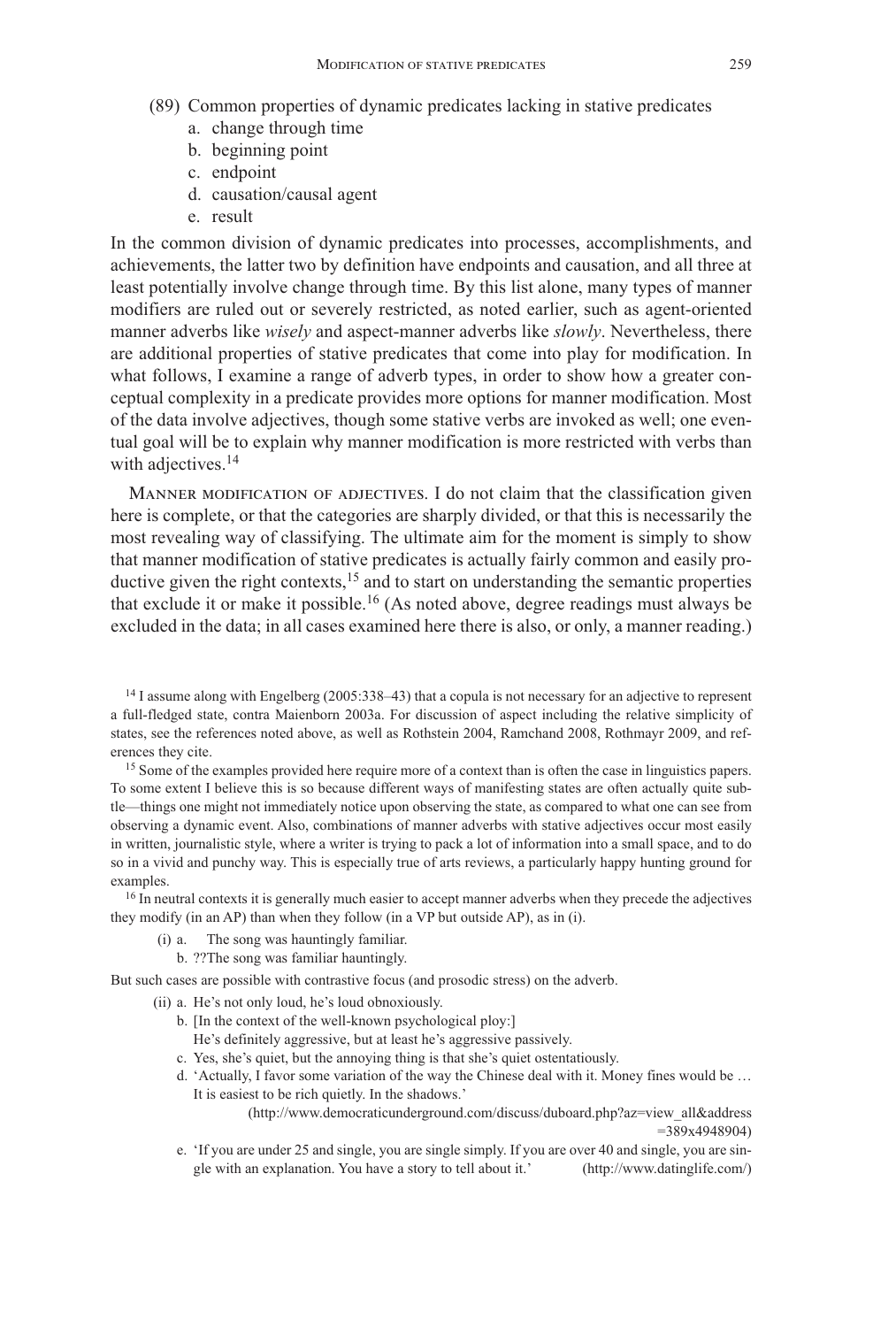The first large grouping of manner adverbs with stative predicates involves general requirements of semantic compatibility as restricted by the adverbs' connection to speakers or subjects. There are three subgroups. In the one making reference to speakers, a large number of adverbs come from the evaluative adverb subtype, where the core usage of *oddly*, *mercifully*, *tragically*, and so on is to modify a whole clause in terms of a speaker's evaluation of some situation. As noted above, the clausal and degree readings are common, but evaluatives do partake of true manner modification, as in 90a.

- (90) evaluative:
	- a. pleasantly archaic, obnoxiously idiosyncratic, eerily reminiscent, confusingly different, repellently wicked, tediously slow, mysteriously beautiful, disturbingly weird, comically menacing, boringly effective, appealingly melancholy, annoyingly dismissive, unpredictably deficient, oddly rearranged
	- b. bleakly quiet, (a) grimly blank (fortress wall), (a) grimly informative (experiment)

Examples are provided in 90b where the adverb is not of the dedicated evaluative subclass, but where a pure manner adverb functions to describe the feeling induced in the speaker—thus matching the function of evaluatives. The relevance of such examples is that their acceptability depends less on a strict semantic compatibility between adverb and adjective. As always, a full context makes many of these cases easily acceptable, as 91a–e show.

(91) a. '[*The Dark Knight*] is creepily elegant.'

(Gardner Dozois, 'Summation: 2008', p. xl, in *Year's best science fiction*, ed. by Dozois)

- b. 'The planes make a weirdly musical diatonic hum, like bagpipes playing two drones at once.' (Neal Stephenson, *Cryptonomicon*, p. 209)
- c. [A castle's tower is] bleakly formidable (Tadgell, *The West from the advent of Christendom to the eve of Reformation*, p. 561)
- d. 'To see the sun seeping through the multiple fissures of this building, which in its massive simplicity is otherwise so solid, is mysteriously beautiful.' (*New York Times*, 5/18/03, p. 44)
- e. 'Kerouac looked … quietly intense and appealingly melancholy'

(*Smithsonian*, 9/07, p. 116)

The second subgroup uses adverbs of the agent-oriented subtype. In their clausal usage, these adverbs describe the quality of an agent (usually the subject) in terms of the latter performing or not performing the event in question; in their manner usage, they describe the agent on the basis of the way s/he performed it: greeting a visitor politely, for example, as opposed to rudely or perfunctorily. Examples are given in 92, with representative citations in 93.

(92) AGENT-ORIENTED: politely attentive, stolidly efficient, quirkily personal, inventively elaborate, goofily educational, exuberantly eccentric, sternly judg-

I have no ready explanation for this focus requirement, though it may be related to a similar contrast between preverbal and postverbal adverbs, where only the latter can easily be focused.

<sup>(</sup>iii) a. ??She LOUDLY played the trombone.

b. She played the trombone LOUDLY.

<sup>(</sup>See Ernst 2002 for discussion of this point.) In any event, I do not believe that this should affect the arguments here that manner adverbs do modify stative adjectives; some additional explanation for cases like (ib)—and for why some examples do exist, as in (ii)—must be found.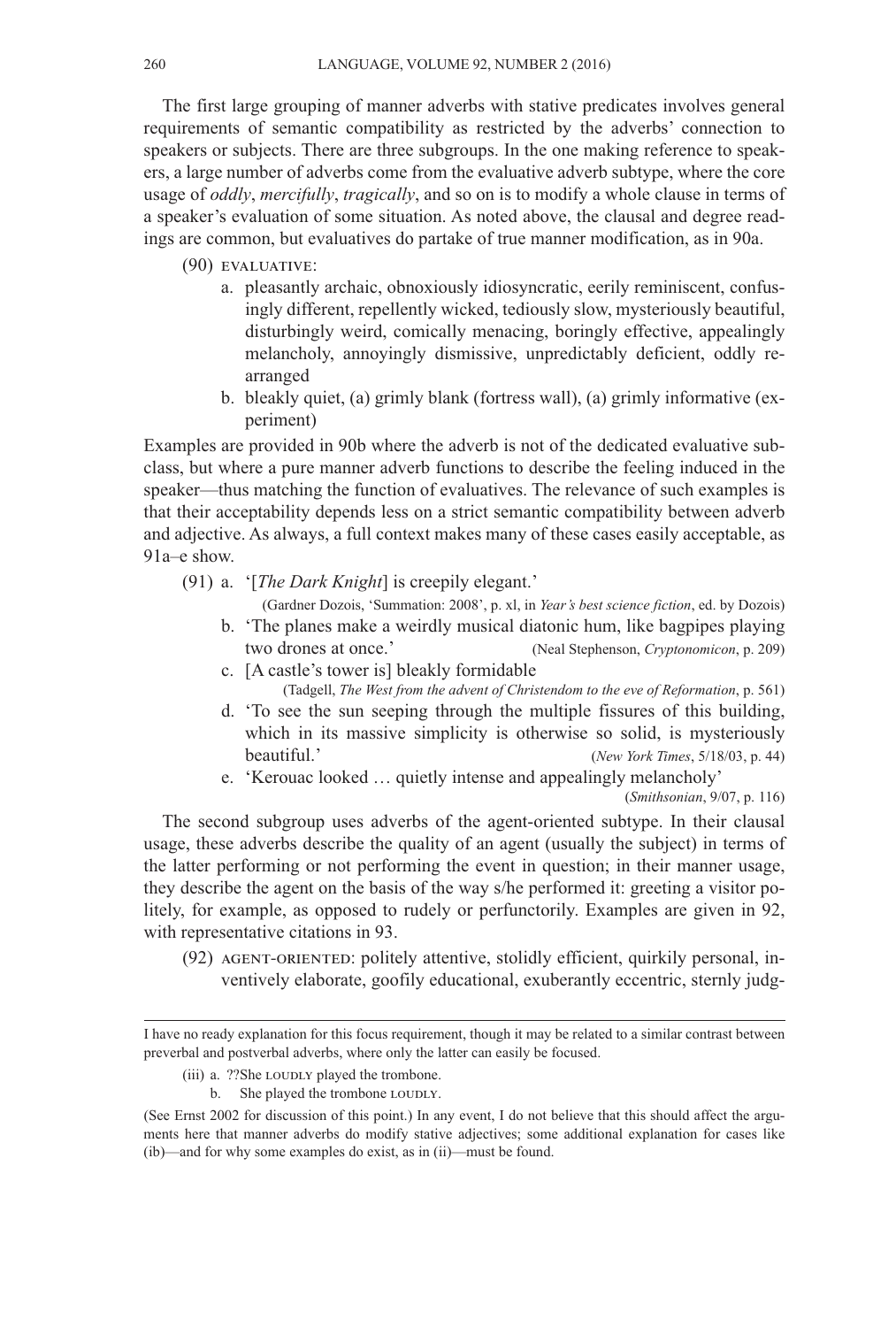mental, obsessively cheerful, graciously hospitable, intelligently funny, elegantly unobtrusive, aggressively cheerful, spunkily innovative, spitefully hostile, obnoxiously gentle, ruthlessly devoted, discreetly attentive, charismatically dynamic, unpretentiously welcoming, naively optimistic, politely insistent, rudely dismissive, arrogantly slow

- (93) a. 'Bernini spent his entire life in Rome and, not surprisingly, he was chauvinistically Roman.' (*Smithsonian*, Oct. 2008, p. 81)
	- b. 'What was most precarious at the time was one's status within the murderously arbitrary and totalitarian Soviet regime.'

(*Archaeology*, Jul/Aug 2003, p. 52)

- c. [In the time of Thomas Aquinas] 'the entire corpus of Aristotle's works became available [with commentaries by] Alfarabi, Avicenna, and the brilliantly disturbing Averroës' (D'Epiro and Pinkowish, *Sprezzatura*, p. 87)
- d. 'But in those days, Roman Catholic religious life was cold, arid, and perversely strict.' (*Economist* 3/20–3/26/04, p. 92)

(Some adverbs can function as either evaluative or agent-oriented.) Agent-oriented adverbs often partake of a particular rhetorical function of denying or reinforcing a typical social property of the adjective's state, commonly found in fiction or journalism where evocative images are valued. Thus in 94, in *politely insistent*, being insistent is more likely to be taken as negative than positive, so modifying it with *politely* creates an interesting contrast; in a similar way, *nastily belligerent* refines the negative evaluation of a warlike quality.

(94) social criteria: politely insistent, nastily belligerent, rudely dismissive, benignly judgmental, militantly mild, smoothly professional

The third subgroup is also oriented toward subjects and comprises mental-attitude adverbs. <sup>17</sup> Typical examples are provided in 95–96.

- (95) holder's mental attitude: cheerfully selfish, proudly assertive, heedlessly joyous, cheerily efficient, defiantly female (perspective), paranoiacally suspicious, calmly busy, happily sore, smugly delighted, exuberantly hairy, playfully grotesque, antagonistically opposed, jovially competitive, delightedly liberated
- (96) a. 'That Sunny also wasn't allowed to ask girls out made Laura guiltily glad, because she knew he had a crush on her.'

(Richard Russo, *That old Cape magic*, p. 96)

- b. an 'icily competent PR liaison' (*Slate* website, 7/26/09)
- c. 'Dr. William C. Minor, surgeon-captain, U.S. Army, a forlornly proud figure from one of the oldest and best-regarded families of New England, was henceforth to be formally designated as a "certified criminal lunatic." '

(Simon Winchester, *The professor and the madman*, p. 21)

<sup>17</sup> Some people do not consider these to be genuine manner adverbs; for example, when they refer to a mental state that is not observably manifested in an event or state, they sometimes do not fit the criterion of use in the paraphrase 'in a(n) ADJ manner'. However, they often do allow such paraphrases, especially with *way*, when the attitude simultaneously describes the mental state alone cooccurring with the eventuality. In any case, what is most at issue is that the adverb functions to restrict the set of stative eventualities in a way that the use of Kimian states à la Maienborn, at least, does not predict.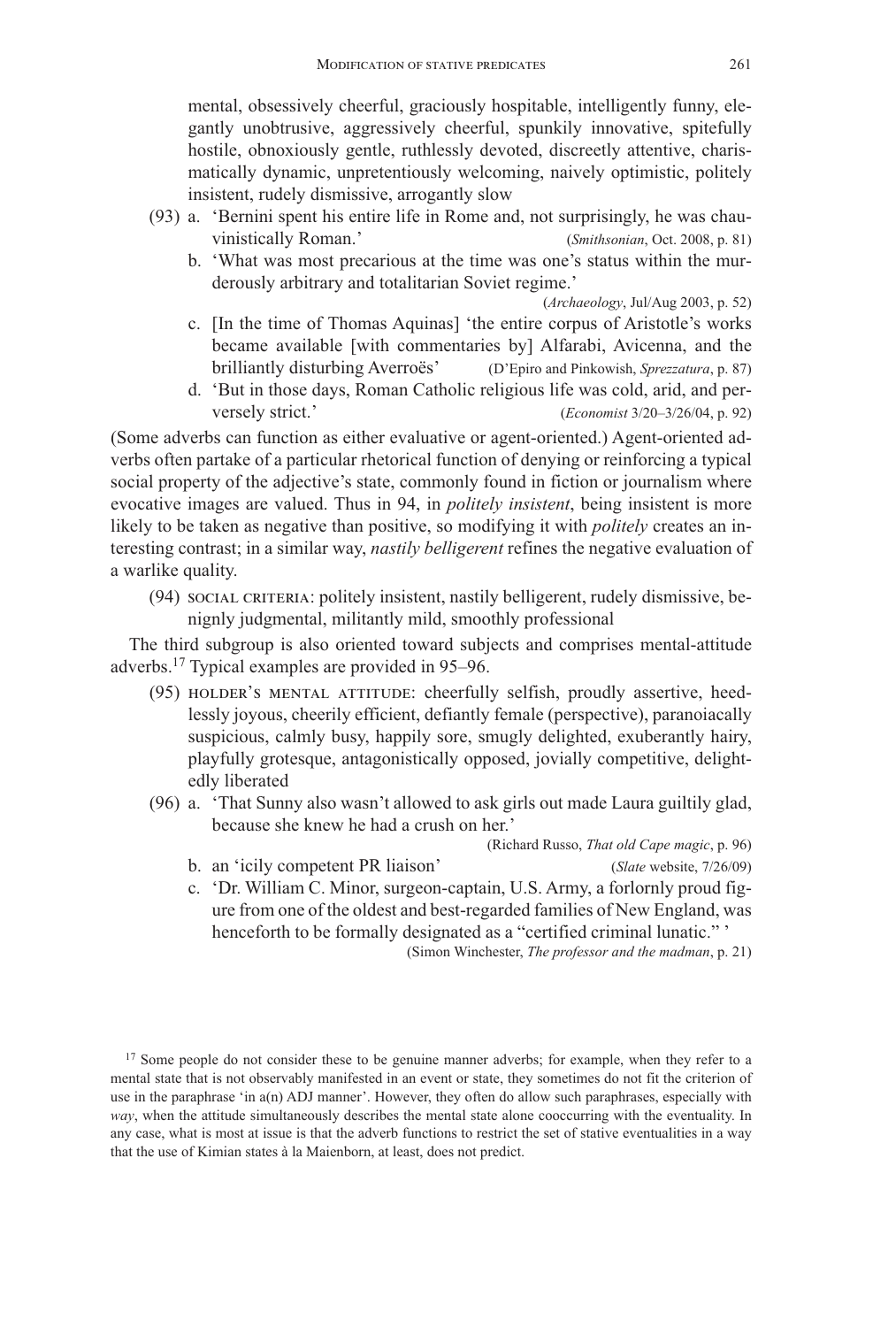d. 'But two pale, heavyset clerks ushered me in such a determinedly friendly fashion that I had not the courage to protest.' (Ursula Leguin, 'Confusions of Uñi', in Haber and Strahan, *Best science fiction of 2003*, p. 137) 18

The significance of subject-oriented adverbs (both agent-oriented and mental-attitude) for the present discussion is that they require an agent or an experiencer, if only by plausible implication in context. This creates openings for manner modification with stative predicates of this sort, while predicates lacking this dimension disallow manner adverbs.

The second, diverse grouping of manner adverbs does not refer to subjects or speakers; their ability to combine with stative predicates depends primarily on the (narrow) semantic properties of the predicates themselves. First, adverbs like *(un)evenly* and *patchily* describe the physical distribution of (subparts of) a pattern that can be described by the adjective.

(97) physical distribution: evenly blue, patchily opaque, smoothly luminous, regularly curvilinear, randomly distributed, complexly dense, seamlessly ubiquitous, blotchily white, randomly variegated, randomly distributed

Such cases must have an adjective that is interpretable as distributed in space (or sometimes time). However, this interpretation may come more from context than from core properties of the predicate, as in 98.

(98) '[T]he atoms that were part of our bodies for a time will move on, and be incorporated … perhaps on other planets in subsequent galaxies. So we are diffusely reincarnate throughout the universe.'

(Kim Stanley Robinson, *Years of rice and salt*, p. 756)

Second, a manner adverb may denote a physical, perceptual, or otherwise narrowly circumscribed property (or 'dimension') associated with the adjective it modifies. In 99a, for example, for *flexibly strong*, strength derives from (or coexists with) flexibility; in *loudly insistent*, volume restricts the way in which someone insists; in *massively stable*, stability comes from mass; in *sinuously elegant*, elegance comes from a property of lines; and in *sweetly redolent*, a smell is of a certain type. Additional 'dimensional' examples are given in 99b.

(99) dimensions:

- a. flexibly strong, loudly insistent, massively stable, sinuously elegant, sweetly redolent
- b. stiffly erect, dully reflective, violently carnivorous, gracefully slender, fluidly graceful, grittily wind-blown, metallically cacophonous, gooily delicious, humidly hot, glassily bejeweled, curvaceously flamboyant, grittily physical, tartly refreshing, expensively flamboyant, stiffly formal, gauntly handsome, lankily erect, gorgeously pregnant, jerkily graceless,

<sup>18</sup> Example 96d is of a type that appears to have spawned a related (possibly homonymous) meaning that can be applied to nonsentient beings, with a reading along the lines of 'will not change'.

- ii(i) a. 'Reduced, ferrous iron dissolves easily in water, but oxidized, ferric iron is resolutely insoluble.' (Lenton and Watson, *Revolutions that made the earth*, pp. 27–28)
	- b. 'Even if it were not covered by a relentlessly hostile jungle, … '

(Stephenson, *Cryptonomicon*, p. 218)

c. 'The Yambuku shuttle must have left for the obstinately silent [headquarters station] by now.' (Wilson, *Bios*, p. 204)

Other adverbs of this group include *stubbornly* and *doggedly*. It is not clear to me whether these should be taken as true manner adverbs; compare similar examples in 107 below.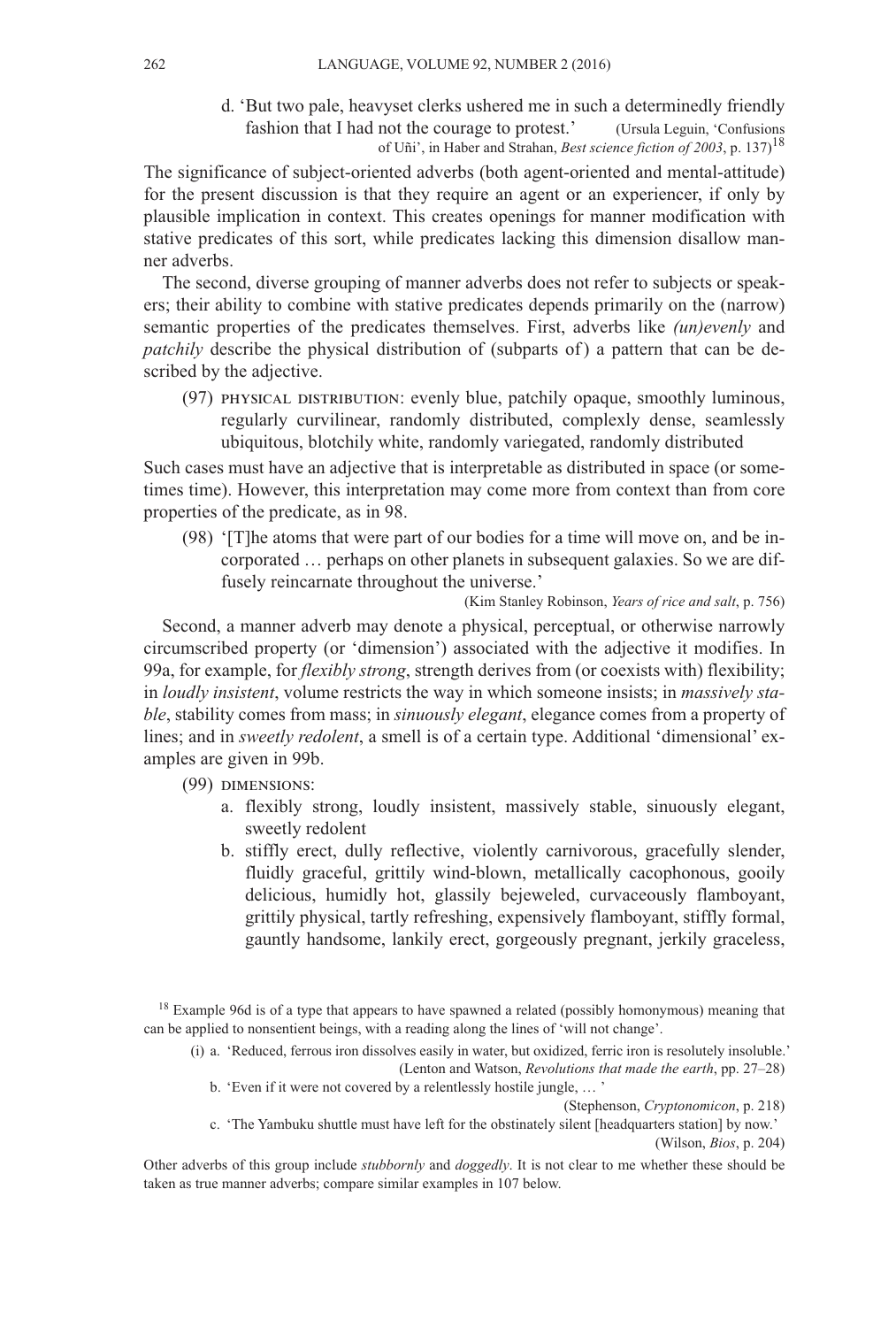raucously gonzo, silently companionable, colorfully striped, farcically loopy, elaborately ugly, starkly beautiful, ornately luxurious, stuffily warm, trendily attractive, elegantly evil, floridly argumentative, goofily educational, darkly vacant (windows), (windows glowing) warmly yellow, coldly brilliant (moon), sexlessly debonair, blearily awakened

In each case, the adjective denotes a state that is relatively complex in some way, even if it is physical (like air/atmosphere in *stuffily warm*, involving both temperature and perceived 'feel'). Sartorial flamboyance can be achieved with expensive or inexpensive clothes; one can present educational material in a dry way or its opposite (*goofily educational*); one's rhetorical style can vary considerably ( *floridly argumentative*), and so on. Often, as the examples in 100a–d illustrate, a particular context makes an unlikely combination work well, if not evocatively.

- (100) a. 'He … mov[ed] onto the mats of a richly spare room with a painted scroll hanging by a cedar post.' (Martin Cruz Smith, *December 6*, p. 93)
	- b. 'Khurusch was a fatly muscular man in a checked shirt.'

c. 'I'm perched on a … tower overlooking a scruffily majestic *Ochroma pyramidale* tree of about the same height.'

(*National Geographic*, May 2011, p. 136)

d. ... bulbously dynamic Gaudí furniture (cf. 'the bulbous dynamism of Antoni Gaudí's designs' in Paul Greenhalgh, ed., *Art Nouveau 1890–1914*, p. 40)

In one particular subtype, the adverb is derived from a noun and can be paraphrased as 'in the manner of  $a(n)$  N'.

(101) toadily phlegmatic, heroically Falstaffian, robotically consistent, Daliesquely abstract, boyishly enthusiastic, youthfully energetic, felinely lithe, Homerically violent

Another type is especially common in arts reviews, where a writer needs both to pack a lot of information into a small space and to describe nuances of aesthetic judgments in a colorful way. Thus an actor may be *craggily handsome*, a play *darkly* (or *grossly*, or *obscenely*, or *ironically*, or *elegantly*, …) *funny*, the solution to a plot *hilariously simple*, and so on (see 102); 103 provides a specific example where, again, the context creates enough background to allow a combination that might otherwise seem impossible.

- (102) 'AESTHETIC' CRITERIA: boyishly handsome, darkly beautiful, grossly funny, (a) spikily independent (young woman), boozily affectionate, hilariously simple
- (103) '[O]ld Cartwright has been the office bully, a snoop and a henchman, so few at the paper mourn him when he is found rather messily dead.'

(http://www.edwardoloughlin.com/)

The third large grouping may be called INDEPENDENTS. Manner adverbs of the third grouping modify states without involving subjects or speakers, yet they find other ways to be relatively independent of the semantic properties of the adjective. In the first subtype, the adverb indicates the way in which the state is manifested on a scale of (c)overtness, or the holder's attitude toward that manifestation (see 104).

(104) manifestation: openly contemptuous, quietly demonstrative, brazenly ambitious, ostentatiously wealthy, frankly interested, studiously unkempt, unobtrusively attentive, nakedly obvious, overtly theatrical, transparently eager, visibly active, outspokenly liberal, ostentatiously formal, unashamedly nationalist, flamboyantly attention-seeking, painstakingly beautiful

<sup>(</sup>China Miéville, *The city and the city*, p. 29)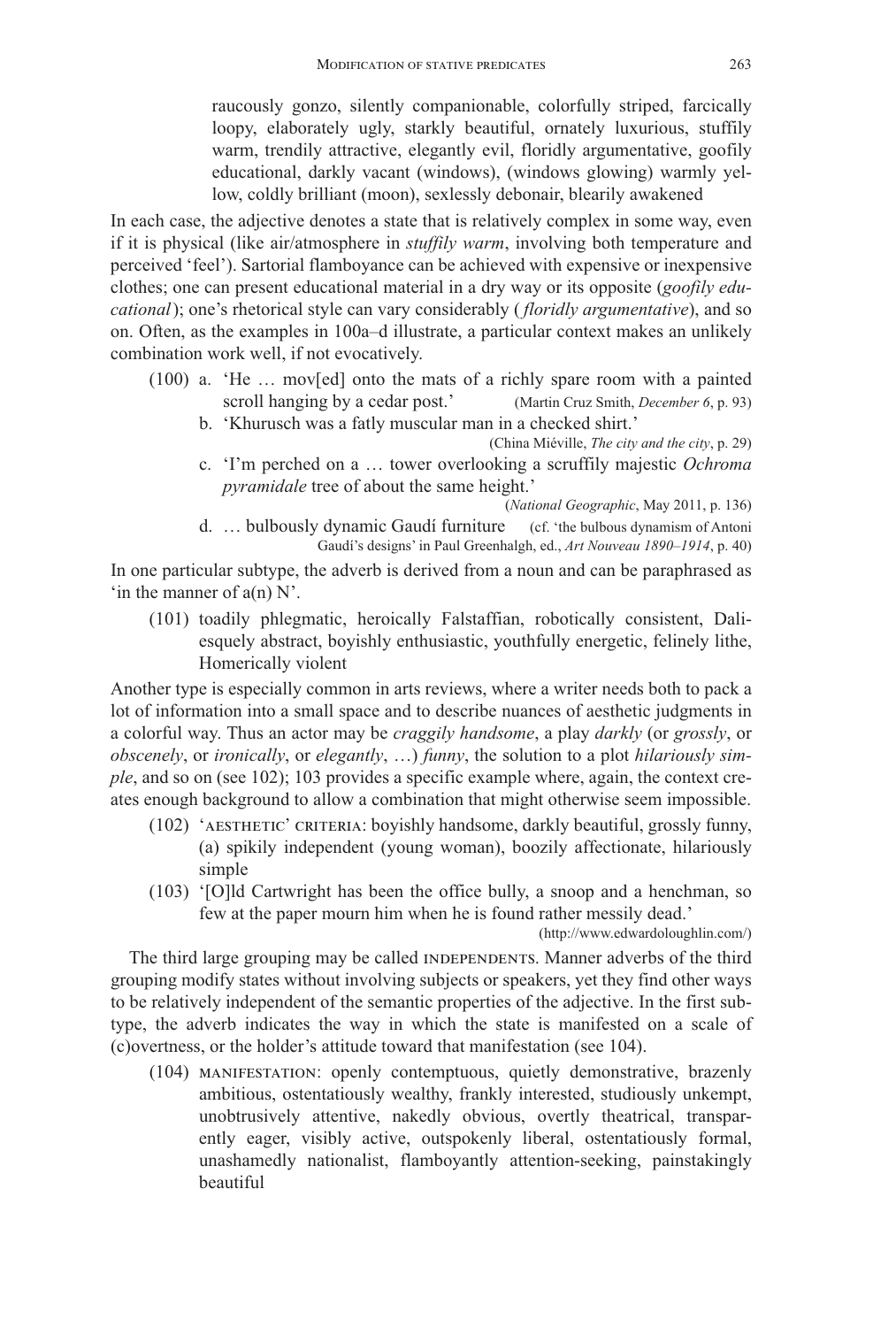(These adverbs may overlap in function with subject-oriented adverbs.) The second subtype includes a small number of adverbs that divide the adjective's properties between more and less prototypical ones and that are usable quite generally where prototypes are salient.

(105) prototypicality: classically feminine, characteristically democratic, prototypically avian, atypically athletic

The third type exploits exocomparative adverbs like *similarly* (see 106), and the fourth uses adverbs that describe the distribution of a state over time (see 107).

- (106) exocomparative: similarly intricate, differently dangerous, identically intense (reactions)
- (107) 'TEMPORAL ADVERB': consistently attentive, enduringly rich (musical heritage), lastingly penetrating (smell)

(It is not clear to me that those in 107 should be treated as true manner adverbs, and so I put them aside from further consideration here.) What is important about these subtypes is that the restrictions on their use are less tied to the specific semantic properties of the stative predicate; they merely require that the predicate in question be something that can be overtly manifested (or in some cases, that its manifestation can be controlled by an agent), that it involves a prototype, or that—quite broadly—its manifestation can vary. As with subject-oriented adverbs, this provides options for manner modification that simpler predicates do not have.

**3.4.** The effect of degrees of multidimensionality. The discussion above suggests that, in general, the conceptual complexity of a given stative predicate and the options that adverbs offer (e.g. modifying the external manifestation of a state) allow a wide range of manner-modification options. I now look at two types of contrast that can be explained by invoking the relative semantic complexity of two types of predicates, with the more complex one allowing manner modification and the simpler one barring it. This adds a broader study of the effect of semantic complexity on state modification to the narrower but more detailed study of Geuder 2006.

Examine first the contrast between multidimensional-social vs. unidimensionalphysical adjectives. The former group is freer; among other things, social predicates more easily allow adverbial modification based on human agency (control over an eventuality), human attitudes (toward an eventuality), and the possibility of (humans) manifesting the relevant property more or less openly. Representative lists of the two groups of adjectives are provided in 108–109, respectively.

- (108) belligerent, wicked, polite, dismissive, attentive, eccentric, judgmental, funny, cheerful, patronizing, hospitable, hostile, devoted, loyal, welcoming, optimistic, insistent, strict, intelligent
- (109) wet, tall, harsh, loud, black, hot, wide, spherical, diffuse, triangular, odorous, slack, straight, rough, bright, hard

(Some of the adjectives in 109 have metaphorical uses in the social domain, which are to be ignored except where noted below.) A number of revealing contrasts can be constructed based on the types of adverbial modification reviewed earlier.

Some evaluative adverbs work with both types, as illustrated in 110; many of these are adverbs that in essence indicate whether the state's effect is perceived as good or bad. As 111 shows, however, more specific adverbs (those going beyond simple good/bad judgments) work better with social predicates.

- (110) a. pleasantly {polite, attentive, eccentric}
	- b. pleasantly {wet, hot, rough}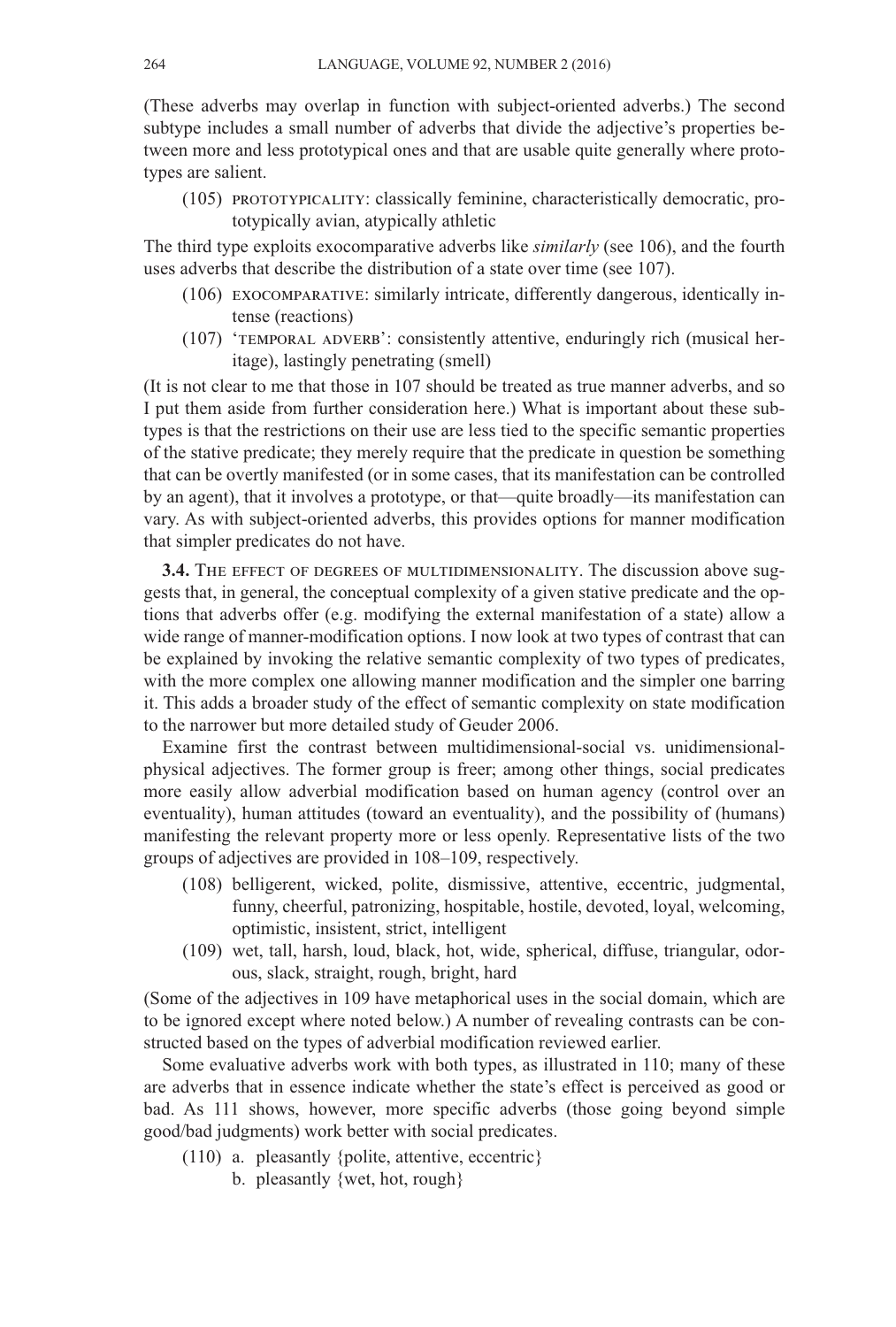- (111) a. comically {devoted, eccentric, optimistic}
	- b. \*comically {tall, black, triangular}

The social scenarios invoked in 111a might involve an overeager servant tripping over her feet for *comically devoted*, or a naive traveler bouncing around and singing despite dangers for *comically optimistic*; in either case the state's many different possible manifestations by different types of actions provide the necessary multidimensionality. The same is clearly not true for *tall*, *black*, or *triangular*; *comically tall* is acceptable but only on a degree reading (e.g. *She is so tall as to be comical*), not a manner reading.

Agent-oriented adverbs require some reference to an agent and so work far less well with the physical predicates in 109.

- (112) a. intelligently {funny, loyal, strict}<sup>19</sup>
	- b. \*intelligently {wet, rough, spherical}

In certain cases they may work with the latter adjective type, but only if the state has more dimensions to modify than those in 112b, for example, *diffuse* in 113 (implying that the precise pattern of diffusion shows the intelligence of whoever created it) or *cacophonous* when applied, say, to an avant-garde composer whose music displays a clever intellectual patterning.

(113) intelligently {diffuse, cacophonous}

What is crucial is that both of these predicates allow some complexity of physical or musical patterns, while *wet*, *rough*, and *spherical* in 112b do not, and in context can be predicated of things taken as created by some intelligent being.

Mental-attitude adverbs, like evaluatives, sometimes allow modifying the simpler type of adjectives, as 114 illustrates, where a sentient being can be equally happy about being loyal or being wet.

- (114) a. happily {loyal, eccentric, hospitable}
	- b. happily {wet, loud, hot}

But in other cases the mental attitude involved is impossible, with adjectives normally predicated of nonsentient entities.

- (115) a.  $\alpha$  calmly {polite, attentive, judgmental}
	- b. \*calmly {hard, triangular, slack}

The three types just discussed allow modification based on properties of speakers or subjects; by contrast, the adverb class referred to above as 'dimensional' uses a more direct connection between the adverbial and adjectival semantic properties in a given case. Thus in 99a *flexibly strong*, both words denote physical properties; *sinuously* refers to shapes that help define a pattern as elegant; *sweetly* in *sweetly redolent* describes an olfactory type within the smell referred to by *redolent*. There must therefore be a closer match between dimensions than with subject- or speaker-oriented adverbs, and so the group in 108, with more dimensions, is more flexible in this regard. Examine 116, for example.

- (116) a.  $\alpha$  a floridly {argumentative, drunk, polite, belligerent} person
	- b. a floridly {decorated, elegant, painted} wallpaper
	- c. \*a floridly {tall, triangular, rough, hard} table

*Floridly* denotes a manifestation that is exaggerated and colorful, something possible with the human performances invoked in 75a or with physical objects with enough complexity to meet these criteria (116b), but not predicates for simple physical charac-

<sup>19</sup> Cf. 'Intelligently funny tees' at http://www.headlineshirts.net/.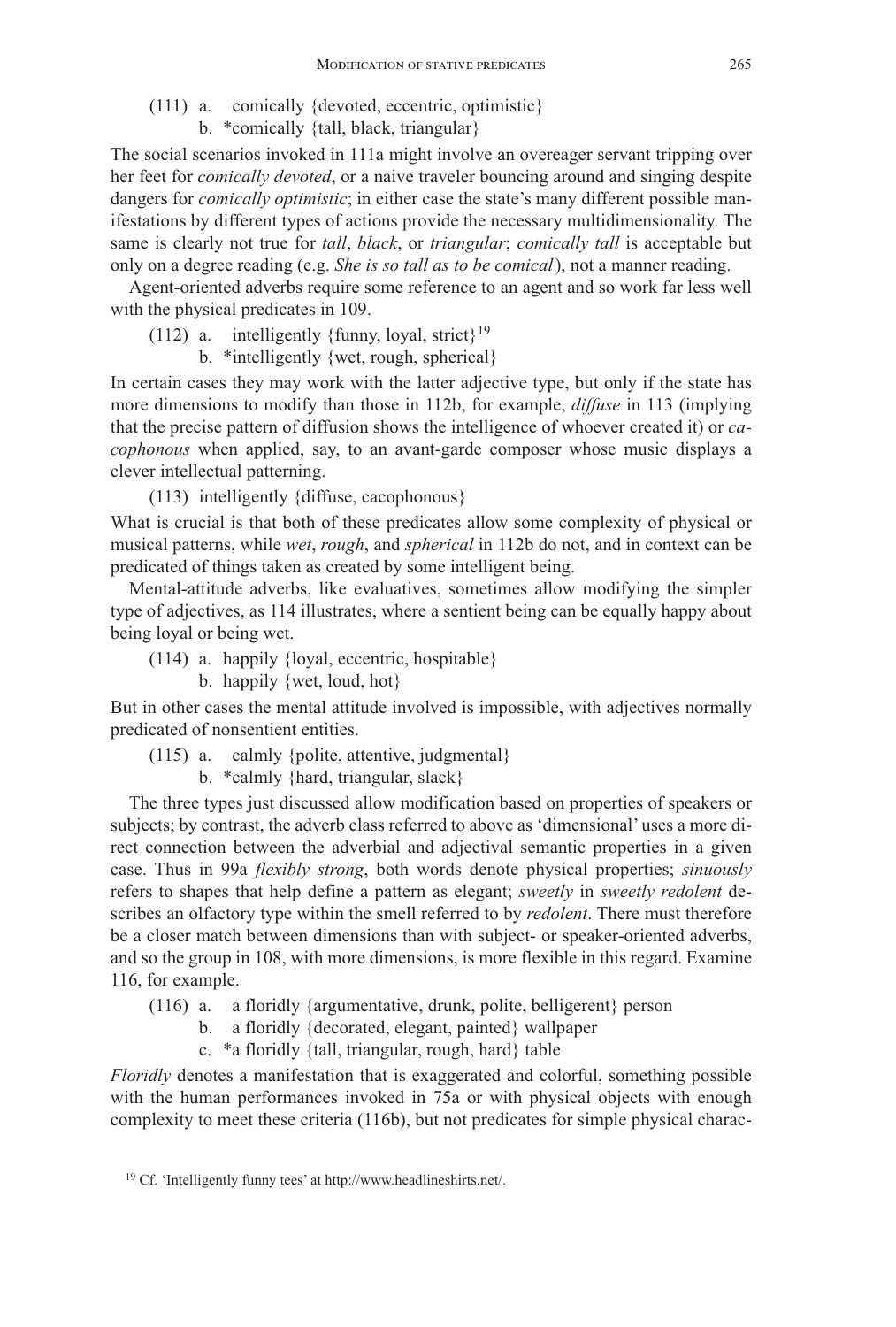teristics (116c). In a similar way, *goofily* requires a certain type of human humor, and so is restricted to (the more relatively complex) predicates that allow for this (see 117).

- $(117)$  a. goofily {eccentric, funny, insistent}
	- b. \*goofily {hard, hot, spherical}

Finally, some adverbs of the 'manifestation'type require that the predicate they modify be manifestable either overtly or covertly; social predicates can be so manifested, while simple physical predicates usually must be overt. Thus combinations with the former will be more common, and we see contrasts like that in 118.

- $(118)$  a. openly {belligerent, hostile, judgmental}
	- b. \*openly {loud, wide, odorous}

Others, like *studiously*, *painstakingly*, and *outspokenly*, require a sentient being who has some control over the way the state is manifested (among other restrictions); thus, as with the agent-oriented type, the more complex social predicates are usually better (though physical predicates are acceptable if they fulfill this criterion).

- (119) a. studiedly {casual, unkempt, oblivious}
	- b. \*studiedly {triangular, hard, wide}

For the second contrast, I return to the question of why stative verbs like *resemble*, *own*, and *love* allow manner modification relatively rarely, while stative adjectives do so more often. Consider the main types of stative verbs, those with experiencer arguments (examples in 120a), those that (to a large extent) denote stable, abstract, or perceptual relationships (120b), or those that denote stable social relationships (120c).

- (120) a. love, fear, want, know, prefer
	- b. resemble, match, reflect, differ, instantiate, belong, consist, appear, seem
	- c. own, owe

As noted earlier, these verbs are like all stative predicates in lacking many of the properties of eventive predicates, as listed above in 89. Yet they also permit state modification in some cases, as the examples in 121–122 show.

(121) a. 'He knew dirt, though, knew it exactly, bodily.'

(Ursula LeGuin, *Birthday of the world*, p. 261)

b. '[T]he investigators changed the tasks so that the member of the choice pair that matched the sample no longer matched it identically, but only matched it in terms of conceptual class.'

(Tomasello and Call, *Primate cognition*, pp. 114–15)

- c. 'The two disparate realms of physics not only meet but mesh harmoniously.' (*Discover*, Feb. 2009, pp. 59–61)
- d. 'Barack Obama—whose first crisis took hold before his election and dwarfs any of his predecessors' since Franklin D. Roosevelt's, which it chillingly resembles, … ' (*New Yorker*, 3/9/09)
- e. 'I wanted [the dog] ferociously, indignantly, unbendingly—blue dapple, kinked tail, and all.' (Mary Doria Russell, *Dreamers of the day*, p. 23)
- f. 'The film overlaps oddly with the plot of *The Seagull* … '

(*New York Times*, 5/22/11)

g. [Introducing a list of perennially losing sports teams:] 'These teams *suck*. They suck epically, inventively, in all kinds of ways.'

(Rob Tannenbaum, 'The 20 worst sports franchises of all time', *GQ*, Oct. 2013)

- (122) a. She belongs to the club {tenaciously/fortuitously/(only) casually}.
	- b. He resembles a movie star stereotypically, with a straight nose, blindingly white teeth, and the rest of the Hollywood package.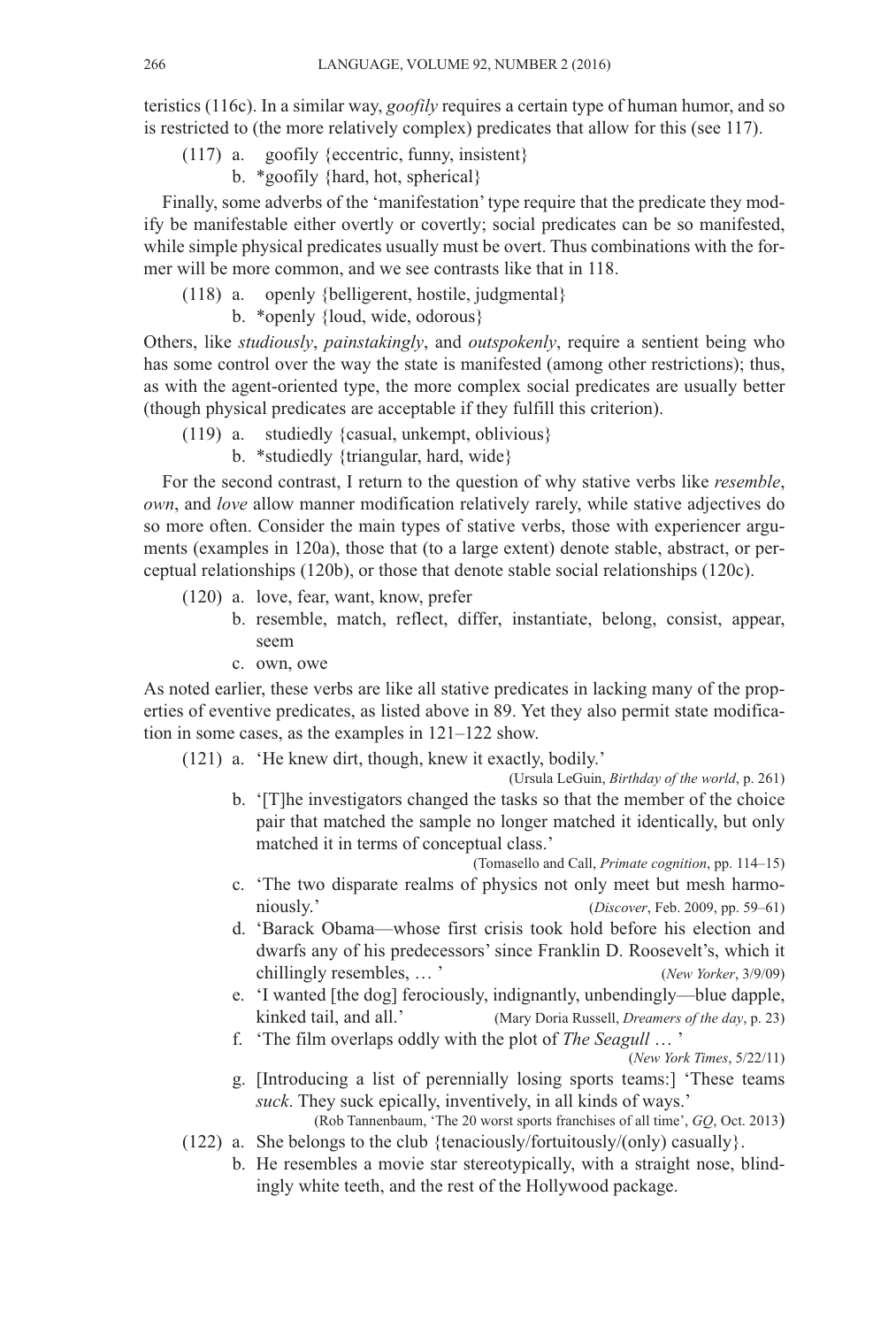- c. After his head injury, he recognized his relatives {disjointedly/only fragmentarily}.
- d. She may own a lot of properties, but unlike some people in this town she owns them honestly!
- e. He owns the porno store unabashedly.
- f. The snow leopard has not yet gone extinct, but it exists only precariously.
- g. Galapagos finches iconically exemplify speciation.
- h. Bob drank a couple of Red Bulls and lasted happily for the whole meeting.
- i. She's mastered semantics, but understands syntactic theory rather unevenly.

Once again, we find that such verbs (in their state uses) lack the kind of 'hooks' required by adverbial modification, such as change through time, a beginning point, an agent, or a result. The predicates in 120 are conceived of as involuntary and are not physical; one does not *love deliberately* or *stiffly* or *wetly* where *love* denotes a psychological state (see 123a). Likewise, they have no spatial extent, nor do we take them to vary quickly and repeatedly over time; one can, however, conceive of the feeling of love coming and going through time, or manifested either openly or covertly, or being (a)typical of the individual in question's patterns, so the examples in 123b are better.

- (123) a. She loves her brother {\*deliberately, \*stiffly, \*wetly}.
	- b. She loves her brother {unevenly, openly, characteristically (for her)}.

Note, though, that other psychological predicates do not allow 'distributional' adverb modifiers as easily (see the contrast in 124).

- (124) a. \*She fears snakes unevenly.
	- b. She loved him unevenly.

It seems better to say *She loved him unevenly* in 124b, presumably because our intense lifetime focus on affairs of the heart allow us to conceive of a woman loving someone in some ways but not others; this multidimensionality is absent for *fear*. This point holds as well for the group in 120b, which involve similarity, difference, and set relationships, all fairly one-dimensional concepts, in addition to not normally being under an agent's control, and, in many cases requiring overt manifestation to begin with and so excluding modifiers like *covertly* (again, considering only state readings).

Finally, *own* in 120c has a definition based in codified societal convention or law, and there are few ways for it to differ: in essence, it involves a human's recognized rights or control over something. Some evaluative adverbs work in context, as in 125a, and ownership can be overt or covert, as in 125b, or characterized by some attitudes (see 122d–e), but few other options seem available (125c).

- $(125)$  a. She owns those houses oddly, with no legal title but with a special dispensation from the city government.
	- b. She owns those houses covertly, via several shell corporations and a couple of middlemen reachable only via P.O. boxes.
	- c. \*She owns those houses {crazily, unevenly, wisely, boozily, …}

Thus, the reason why stative verbs are rarer and stative adjectives more common is that the verbs happen to have few modifiable properties: they are more unidimensional than stative adjectives as a class.

As expected, there is also a contrast between stative verbs and eventive verbs with respect to manner modification, as the explanation given here predicts. Compare 123 to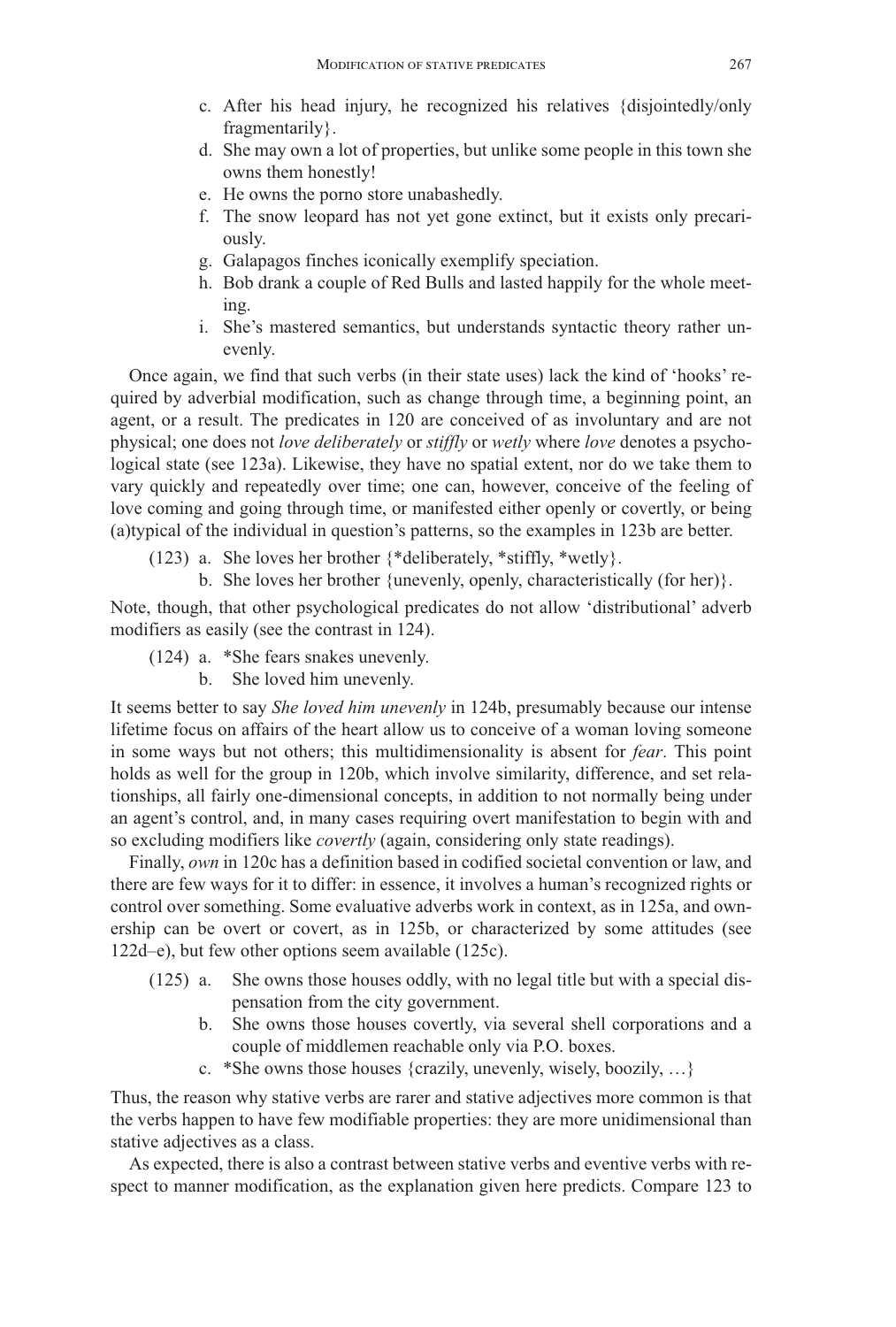126, or 127 (based on 125) to 128: in both cases, the stative verb is more restricted than the eventive verb in the types of manner adverbs that may modify it.

- (126) She applied the paint {deliberately, stiffly, wetly, unevenly, openly, characteristically (for her)}.
- (127) a. She owns those houses {oddly, covertly}.
	- b. She owns those houses {\*crazily, \*wisely, \*boozily}.
- (128) She built the houses {oddly, covertly, crazily, wisely, boozily}.

(For 126 with *openly*, a context of illegal graffiti-painting is appropriate; similarly inventive but plausible contexts can easily be found for the options in 128.)

**3.5.** The failure of alternative explanations. Both Maienborn 2005 and Katz 2008 attempt to explain away at least some of the examples given above, by arguing that they do not constitute true cases of manner modification. I focus primarily on Katz's suggestions here. First, he proposes that some cases involve 'pure lexical selection' and thus are to be classed as adverbial collocations, listed in the lexicon along with idioms. His examples are *to know (someone) by face* vs. \**to love someone well* (in the manner sense of *well*, not degree) in 129a–b, and in 130a–b *to firmly believe (in the supernatural)* vs. *\*to love (someone) firmly*.

- $(129)$  a. to know (someone) by face
	- b. \*to love someone well
- $(130)$  a. to firmly believe (in the supernatural)
	- b. \*to love (someone) firmly.

A case can be made, however, that these involve lexical selection in the normal, nonidiomatic sense in which a verb and another element simply have incompatible components, just as with, say, *\*to slap a characteristic* or \**to think crushingly*. Thus *firmly* appears to require a state that one can consciously hold to or support—beliefs, principles, a physical object, control of one's territory, and so forth—but not emotional or other mental states like love; this is brought out by the contrast in 131a–b.

- (131) a. to firmly {hold, believe, maintain, insist, resist  $\dots$ }
	- b. \*to firmly {think, mull over, assess, manufacture, … }
- (132) a. \*to fall apart well
	- b. \*to trip well
	- c. \*to coagulate well

Similarly, manner *well* requires a recognized criterion for quality: one cannot say *\*to love someone well* for the same reason one does not say *\*to fall apart well*, *\*to trip well*, or *\*to coagulate well* in 132—except perhaps for the last of these, where (for example) a chemist has established criteria for coagulation of a substance for a particular purpose; if readers take 132c as acceptable under this reading, then this underscores the point. So while there may be some instances of genuine adverbial collocations, they are probably very few, no more or less than with dynamic events and manner adverbs.

(133) Peter loves Mary passionately.

Second, Katz suggests that in phrases like *Peter loves Mary passionately* in 133 the adverb is an 'event-related modifier' in describing a collection of events related to loving, each one of them done in a passionate way. Maienborn (2003b, 2004) has a very similar proposal for this, treating it as a kind of coercion. On this analysis, 133 would be the representation of a covert set of events, something like 134.

(134) Peter passionately presents flowers to Mary, kisses Mary passionately, throws his arms around Mary passionately, gazes passionately at Mary, …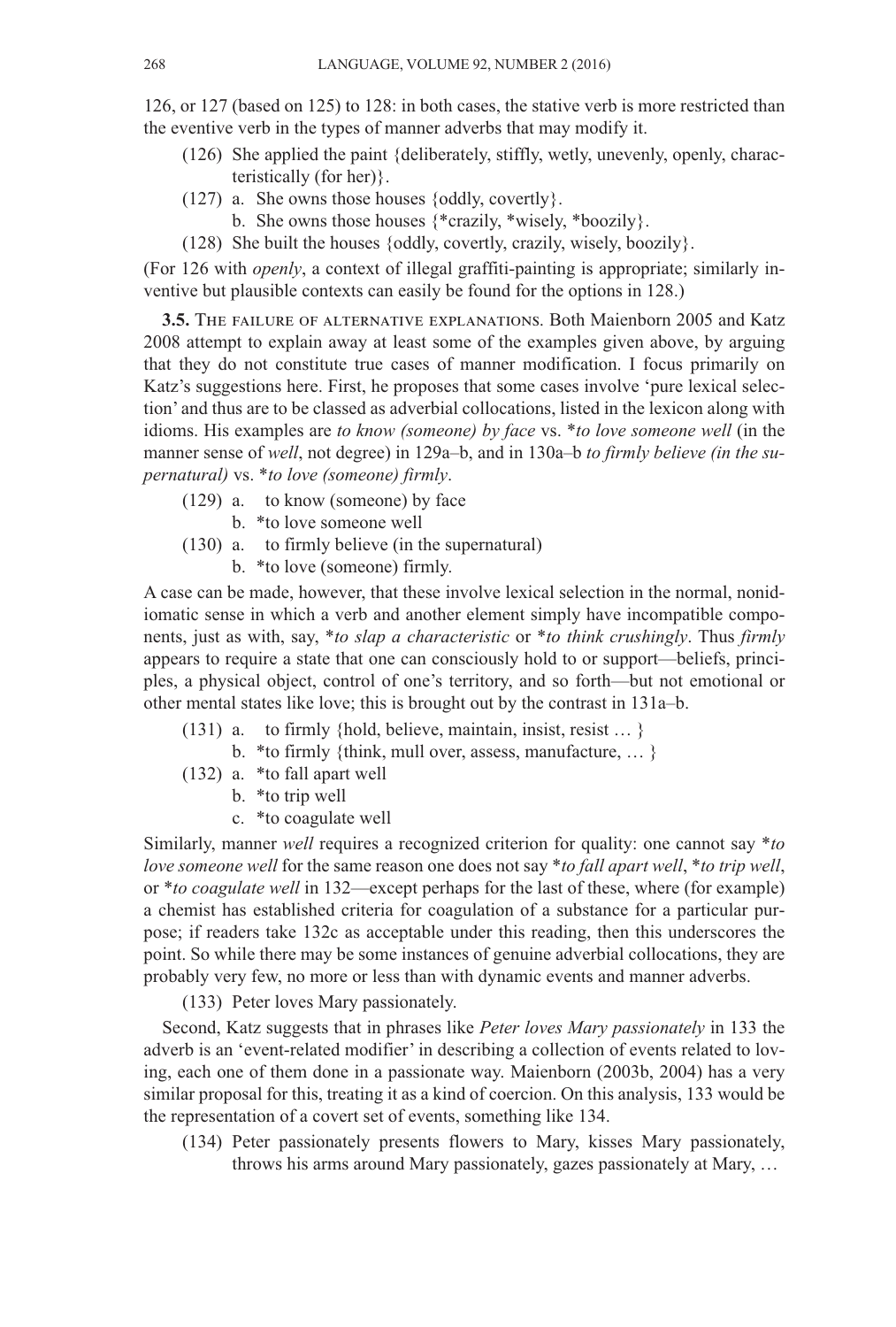There are many instances of stative verbs, as in 135a–e (b–c repeated from 122 above), where there can be no plausible collection of dynamic events.

- (135) a. '[Jackie and Veronica have] been together, passionately but precariously, since middle school.' (Chris Rohman, *Advocate*, 11/17/11, p. 30)
	- b. Bob drank a couple of Red Bulls and lasted happily for the whole meeting.
	- c. The snow leopard has not yet gone extinct, but it exists only precariously.
	- d. Peter loves Mary passionately but completely covertly. (= only within his mind)
	- e. Peter loves Mary comprehensively.

In 135c, for example, it does not seem possible to apply *precariously* to any of the individual events that might be taken as part of existing, and 135d clearly cannot involve dynamic events (barring 'events' in Peter's mental world), since the manner adverb restricts the predicate exclusively to an emotion. In 135e, no individual event within the loving-collection is comprehensive; the adverb applies specifically to the whole of these events, saying (in effect) that they constitute the whole of what Peter could do (cf. also *love unevenly*, as noted above). It should also be noted that, if sentences like 133 involve covert events, we might (depending on the details of the analysis) expect them to pass standard tests for dynamic events, such as the use of the progressive in English, yet they do not (136 is to be taken as referring to Peter's mental state).

(136) \*Peter is loving Mary passionately.

In a similar way, with adjectival predicates like *darkly humorous* or *elegantly intricate*, there seems to be no collection of events underlying humor or intricacy; rather, if there is any collection, it is of constituent states (properties), and we are back where we started. (Katz admits (2008:233) that he has no explanation for 'standard intersective modifiers such as *quietly*'.) Further examples of adjectival predicates for which a collection of dynamic events is hard to construct are provided in 137–138; many of these are mental-attitude predicates.

- (137) cheerfully calm, proudly satisfied, defiantly angry, happily sore, smugly delighted, guiltily glad, playfully grotesque, forlornly proud, gaudily expensive, quietly elegant
- (138) 'The house was quiet, everyone drunkenly asleep.'

(Richard Russo, *Empire falls*, p. 290)

A third group of potential counterexamples includes deverbal stative adjectives like those in 139 (from Mittwoch 2005:78).

(139) irreparably damaged, neatly arranged, seamlessly joined

One way to avoid calling these instances of state modification is to treat them as adverbs modifying eventive verbs, with the combination of adverb and verb then converted to a state (e.g. Parsons 2000:86). But as Mittwoch points out, this does not work in a case like 140 (her 33).

(140) The carpet was irreparably damaged.

Here it is not the event of damaging that is irreparable, but the resulting state or possibly the carpet itself. The same is true of 141, where it is odd to take the action of striping as colorful or sparse rather than the result.

(141) The wall was {colorfully/sparsely} striped.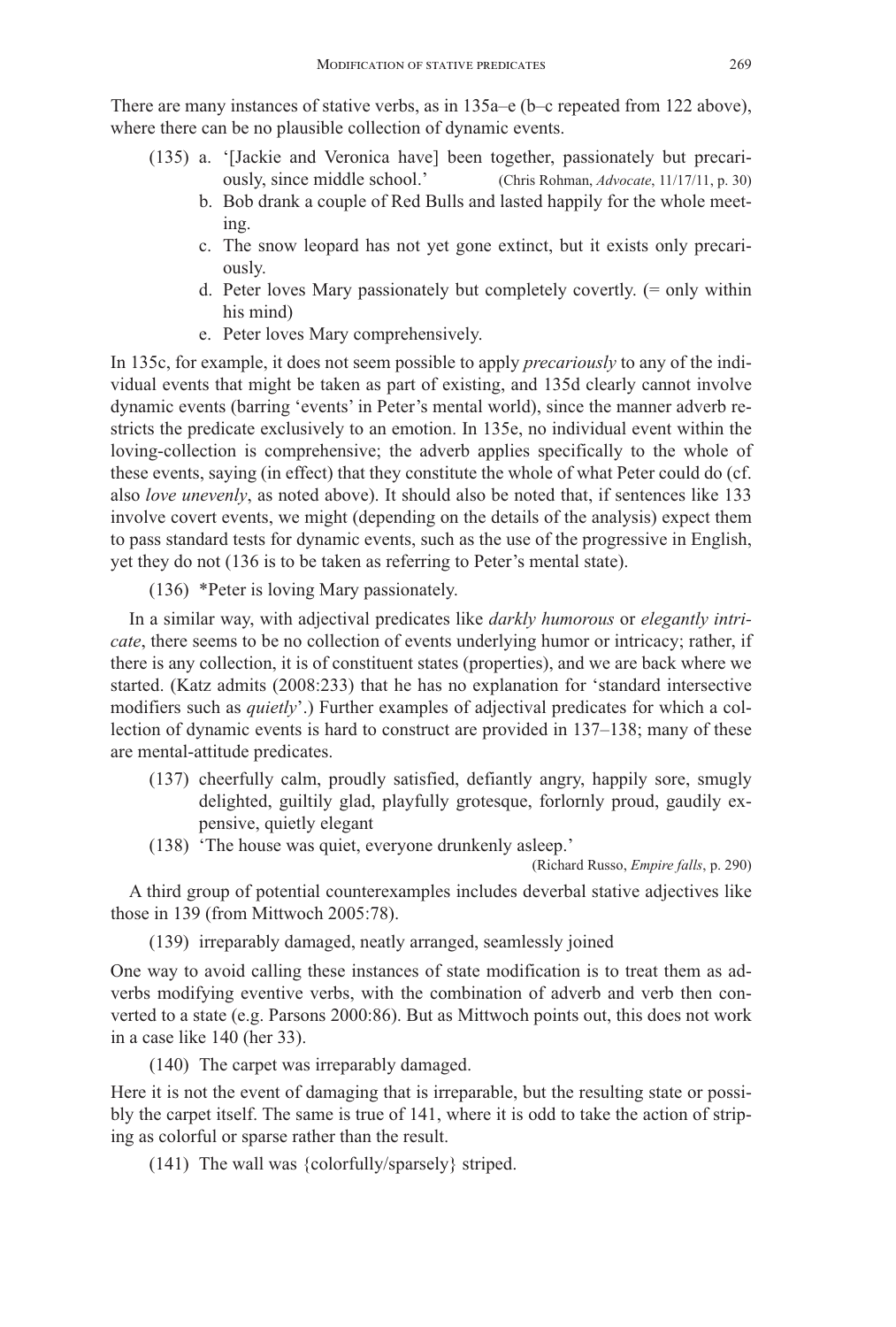Moreover, as Koontz-Garboden 2010 points out, there are many examples where no event has occurred, as with a sunken meadow (describing its relatively low position, created as such originally, and not lowered) or a patch of darkened skin next to lighter skin, created in its present color  $(142 = \text{his } 3a)$ .

(142) 'He has no scars but there is a slightly darkened portion of skin on his right leg, near the femoral artery, which he has had since birth and is in the crude … '

An alternative (Maienborn 2003b:11–12) is to take such adverbs as covert adjectives modifying a resulting object, on the analysis of Geuder 2000. For Geuder, 143a–b are to be analyzed as something like 'the resulting slice of bread is thin' and 'Gretchen's resulting outfit is elegant', respectively.

- (143) a. Gretchen sliced the bread thinly.
	- b. Gretchen dresses elegantly.

Thus 144a–b, in a parallel way, would be read as 'the (ensemble of) grooves on the panel are coarse' and 'the joint is seamless'.

- (144) a. The panel is coarsely grooved.
	- b. The sections were seamlessly joined.

Again, however, this strategy cannot be applied generally, as the examples in 145 illustrate.

- (145) a. intricately partitioned
	- b. dazedly bamboozled
	- c. evenly distributed

To the extent that one can identify a result in such cases, it is not a result object but a result state—respectively, of having partitions, of having been rejected, a mental state, and a physical disposition. While one can take a (result) state as a (result) object, if one is to follow the usual analysis whereby these adjectives indeed denote a state (e.g. in Kratzer 2000, Koontz-Garboden 2010), then it seems redundant and unnecessarily complex to take (for example) 145a as denoting a state created by an event of partitioning of which the resulting pattern is intricate.

**3.6.** Conclusion for manner modification of states. The discussion above indicates that the possibility of manner modification of stative predicates is a matter of semantic (in)compatibilities. In general, stative predicates are semantically impoverished, lacking the range of temporal, agentive, and aspectual properties that normally are a part of dynamic events, and so there are simply fewer properties that allow modification. When modification does occur, it tends to be with predicates that are semantically richer, such as adjectives denoting artistic or social properties like *elegant* or *belligerent*, as opposed to semantically simpler, more physical predicates like *wet* or *hard*. Thus it is not necessary (nor is it desirable) to try to account for the relative rarity of manner modification by denying the existence of an eventuality variable (as for Katz) or invoking Kimian states (as for Maienborn), attempting to explain away the apparent exceptions as instances of coercion, or of hidden modification of collections of events, resultant objects, or the like. If we follow Katz and Maienborn, then there are many examples, perhaps the majority, for which none of their strategies for explaining them away work. By contrast, if we admit true Davidsonian eventuality variables for states, everything falls into place.

**4.** Conclusion: the nature of stative predicate modification. In the two major sections of this article, I discussed (respectively) locative and manner modification of stative predicates, using primarily adjectives but also the smaller number of sta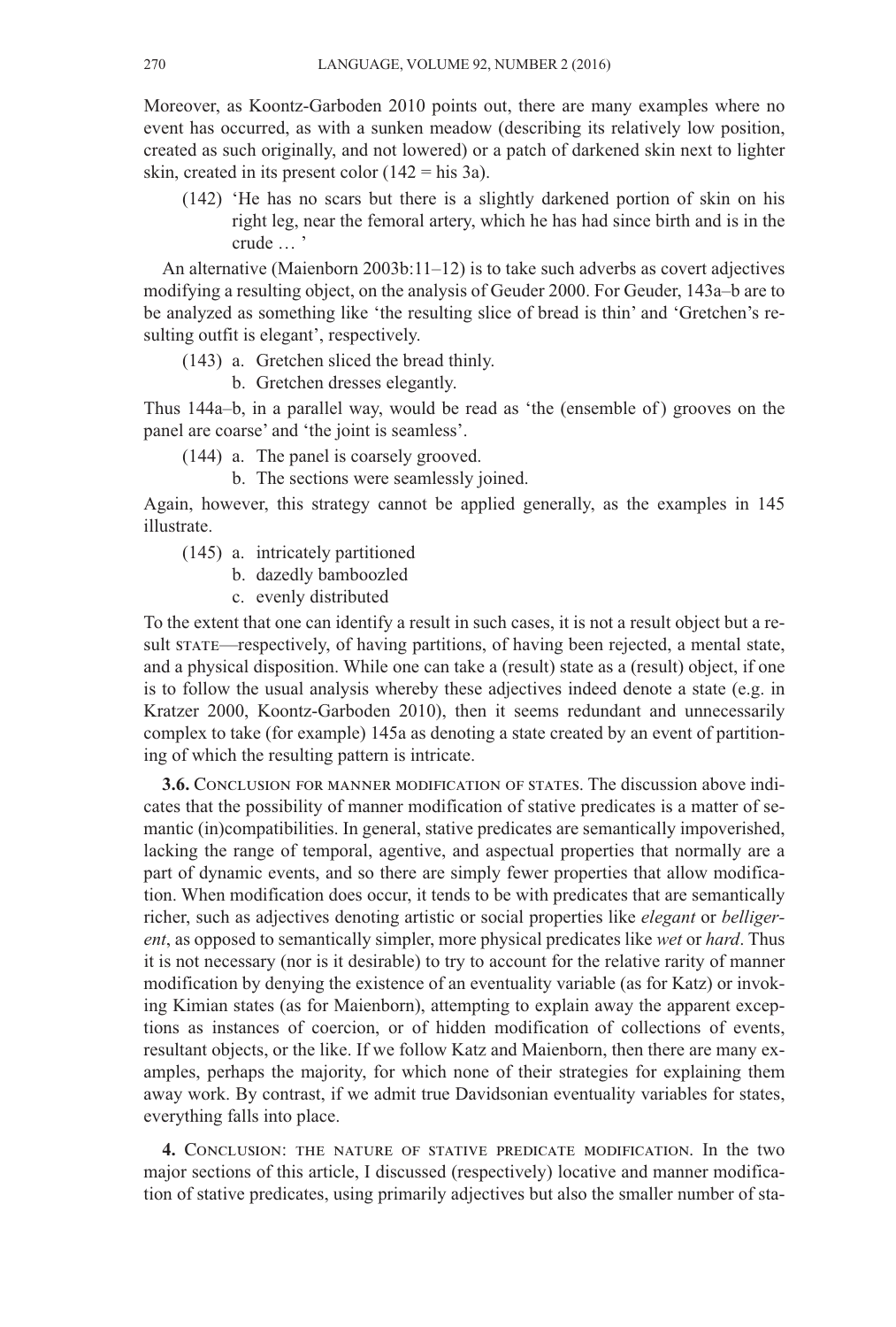tive verbs. I have shown that—despite the claims of Maienborn and Katz—such predicates do permit these two kinds of modification, and in fact so do quite easily when the pragmatic conditions are met and the right combinations of modifier and predicate are used.

For locatives, I proposed an alternative analysis rooted in the idea that states normally hold for a given individual regardless of location. This is embodied in the statelocation default axiom, whose informal version is in 27 (repeated from above).

(27) The state-location default axiom (SLDA): informal version: In sentences where focus on a locative expression is possible, in all  $DEFAULT_{ck}$ worlds, if an individual is in a state at some location, then that individual would be in that state at any location.

Given the SLDA, and a normal (default) context, locatives create contradictions between this common knowledge and the implication that the state does not hold in other locations, as stated in the mismatch hypothesis (31).

(31) Mismatch hypothesis: If the blind strengthened meaning of a sentence P is a contradiction given common knowledge, then P is odd.

This analysis correctly predicts that, when the SLDA does not apply, so that contextual knowledge is overridden, locatives are fine with stative predicates. Such cases include (i) those with a nondefault context highlighting the variability of a state across locations, (ii) universally quantified locatives, which also require a nondefault context, (iii) descriptive sentences where no focus on the locative is possible, and (iv) expletive (and similar) subjects, where there is no individual holder of the state (though this latter case has an element of stipulation, pending a clearer characterization of the phenomenon). I showed also that Maienborn's analysis of such cases in terms of frame-setting modifiers faces a number of serious problems.

For manner adverbs, modification is possible with relatively multidimensional predicates, and even with unidimensional ones there are ways around this, such as having modification expressing the degree to which the state is overtly manifested, or represents a prototypical instance of that state. This generalization was given in 88.

- (88) a. Possibilities for manner modification generally increase with the conceptual complexity (multidimensionality) of a predicate.
	- b. Stative predicates are less conceptually complex than dynamic/eventive predicates.

The descriptive conclusion is that the counterexamples provided by Mittwoch 2005, Rothstein 2005, Geuder 2006, and others are not isolated examples, but represent the larger generalization that stative predicates can take locative and manner modification in principle. From a theoretical point of view, we can say two things. First, there is evidence for the type of grammaticized pragmatic treatment of external locatives with states represented by Magri 2009, as embodied in the SLDA and mismatch hypothesis. Second, and more importantly, there is no need to invoke Kimian states (contra Maienborn), and there is a need to invoke regular Davidsonian eventuality variables for states (contra Katz). Thus, possible modification patterns for states include not just temporal, degree, and domain, but manner and locative as well.

If stative predicates do not represent Kimian states, but instead represent regular Davidsonian eventualities, then what exactly is the difference between states and dynamic events? The primary difference seems to be that states are homogenous: they do not involve change, and every instant of time within the state is the same as any other with respect to the relevant property (Kamp 1979)—thinness for *thin*, elaborateness for *elaborate*, and so forth. As such, they do not involve either causation (and so do not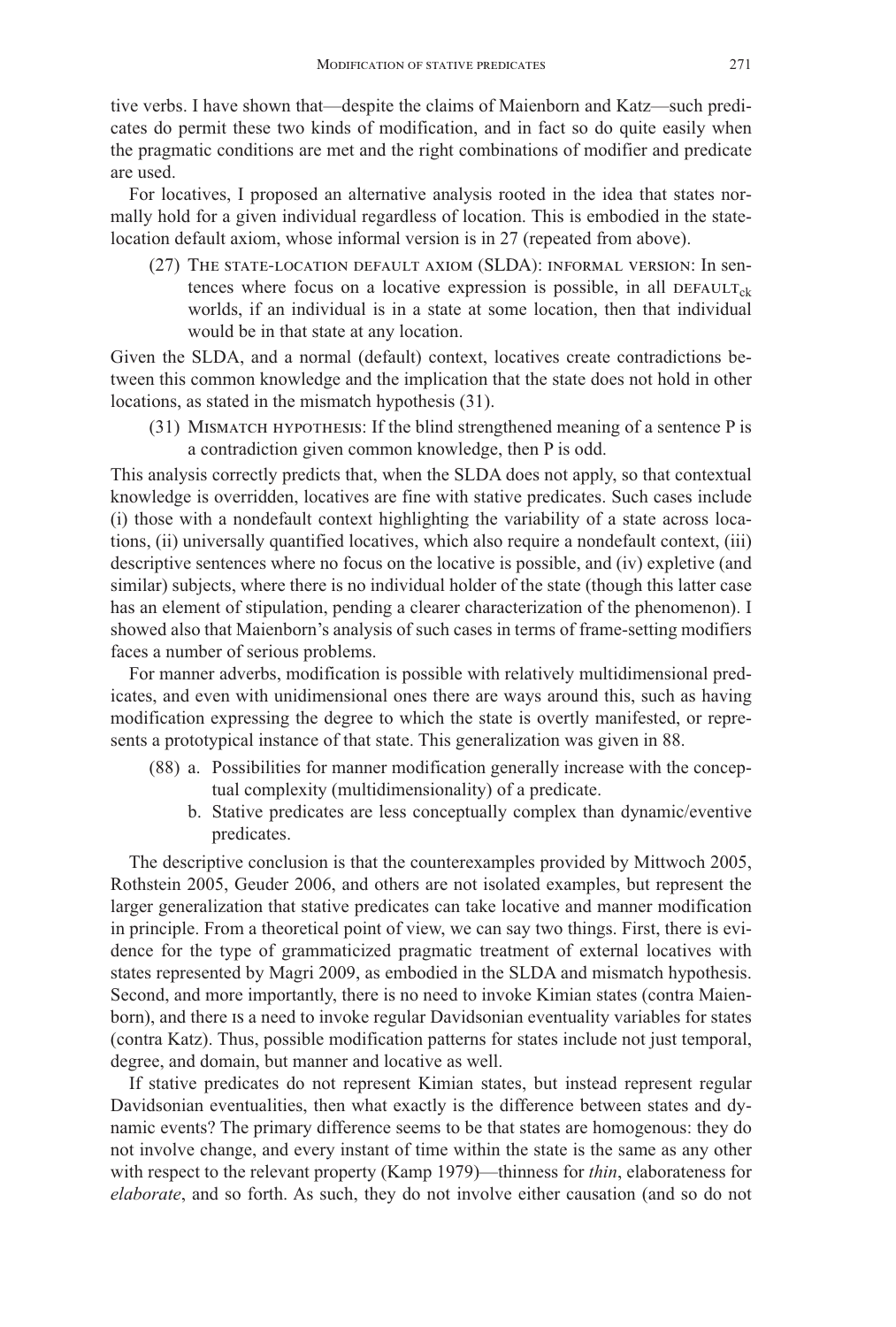have agents) or results (though they themselves can be the result of some action). This homogeneity is well known and has been used (for example) to account for stative predicates' ungrammaticality with progressives. <sup>20</sup> This is not to say that all predicates that appear homogenous behave exactly alike: there may be subtle differences, as in cases where an otherwise homogenous predicate has certain other dynamic properties, such as posture verbs like *crouch* or *kneel*, which involve a conscious holding of a position by an agent (Levin & Rappaport Hovav 1995; see Rothmayr 2009 for discussion of the subtleties of stative and related predicates). But such distinctions are not basic ontological differences such as are posited for Kimian vs. Davidsonian states. Instead, they are the same sort of semantic properties that distinguish (for example) subtypes of achievement verbs or varieties of activity verbs. States should thus still be seen as different from dynamic events—but they are differentiated simply by more impactful semantic properties than enter into differences among subtypes of dynamic entities, not by properties with fundamental ontological differences.

## REFERENCES

Asher, Nicholas. 1993. *Reference to abstract objects in discourse*. Dordrecht: Kluwer.

- Bach, Emmon. 1986. The algebra of events. *Linguistics and Philosophy* 9.5–16. DOI: [10.1007/BF00627432.](http://dx.doi.org/10.1007/BF00627432)
- Bonami, Olivier; Danièle Godard; and Brigitte Kampers-Manhe. 2004. Adverb classification. *Handbook of French semantics*, ed. by Francis Corblin and Henriëtte de Swart, 143–84. Stanford, CA: CSLI Publications.

Carlson, Gregory N. 1977. *Reference to kinds in English*. New York: Garland.

- Carlson, Gregory N. 1982. Generic terms and generic sentences. *Journal of Philosophical Logic* 11.145–81. DOI: [10.1007/BF00278382.](http://dx.doi.org/10.1007/BF00278382)
- Chafe, Wallace. 1976. Givenness, contrastiveness, definiteness, subjects, topics, and point of view. *Subject and topic*, ed. by Charles N. Li, 22–55. New York: Academic Press.
- Chierchia, Gennaro. 1995. Individual-level predicates as inherent generics. *The generic book*, ed. by Gregory N. Carlson and Francis Jeffry Pelletier, 176–223. Chicago: University of Chicago Press.
- CONDORAVDI, CLEO. 1992. Individual predicates in conditional clauses. Stanford, CA: Stanford University, ms.
- Diesing, Molly. 1992. *Indefinites*. Cambridge, MA: MIT Press.
- Dowty, David. 1979. *Word meaning and Montague grammar*. Dordrecht: Reidel.

Eckardt, Regine. 1998. *Adverbs, events, and other things*. Tübingen: Niemeyer.

- Engelberg, Stefan. 2005. Kimian states and the grammar of predicative adjectives. *Theoretical Linguistics* 31.331–47. DOI: [10.1515/thli.2005.31.3.331.](http://dx.doi.org/10.1515/thli.2005.31.3.331)
- Ernst, Thomas. 1984. *Towards an integrated theory of adverb position in English*. Bloomington: Indiana University Linguistics Club.
- Ernst, Thomas. 2002. *The syntax of adjuncts*. Cambridge: Cambridge University Press.
- Ernst, Thomas. 2003. Semantic features and the distribution of adverbs. *Modifying adjuncts*, ed. by Cathrine Fabricius-Hansen, Ewald Lang, and Claudia Maienborn, 307– 34. Berlin: Mouton de Gruyter.
- Ernst, Thomas. 2014. The syntax of adverbs. *The Routledge handbook of syntax*, ed. by Andrew Carnie, Yosuke Sato, and Daniel Saddiqi, 108–30. London: Routledge.
- Erteschik-Shir, Nomi. 2007. *Information structure*. Oxford: Oxford University Press.
- Fernald, Theodore. 2000. *Predicates and temporal arguments*. Oxford: Oxford University Press.
- Geuder, Wilhelm. 2000. *Oriented adverbs: Issues in the lexical semantics of event adverbs*. Tübingen: University of Tübingen dissertation.

<sup>&</sup>lt;sup>20</sup> See Landman 1992 for one analysis; for general discussion of states and the progressive, see Rothstein 2004:144ff. and references cited there.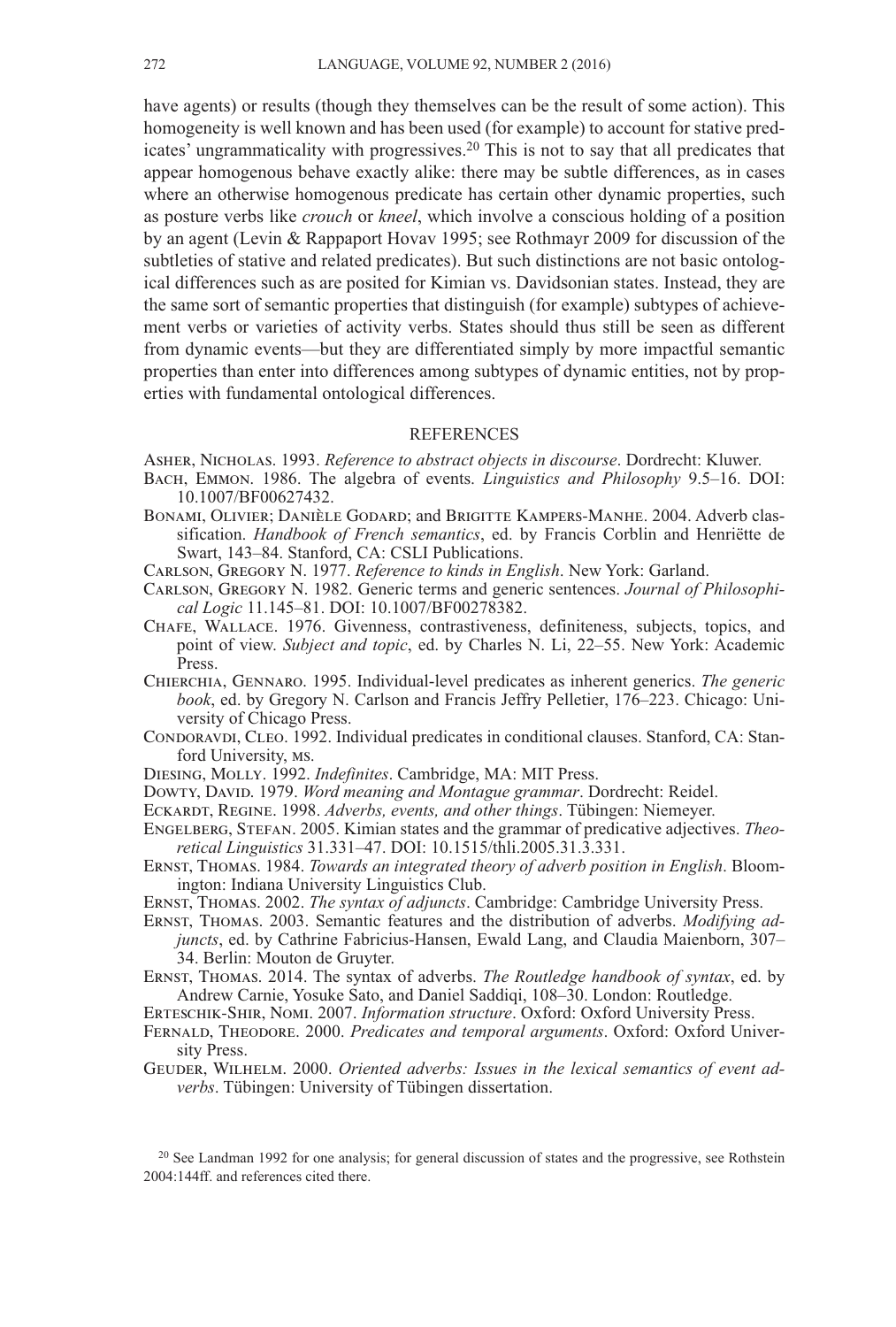- Geuder, Wilhelm. 2006. Manner modification of states. *Proceedings of Sinn und Bedeutung* 10.111–24.
- Higginbotham, James. 1985. On semantics. *Linguistic Inquiry* 16.547–93. Online: http://www.jstor.org/stable/4178457.
- Higginbotham, James. 2000. On events in linguistic semantics. *Speaking of events*, ed. by James Higginbotham, Fabio Pianesi, and Achille Varzi, 49–79. Oxford: Oxford University Press.
- Higginbotham, James. 2005. Event positions: Suppression and emergence. *Theoretical Linguistics* 31.349–58. DOI: [10.1515/thli.2005.31.3.349.](http://dx.doi.org/10.1515/thli.2005.31.3.349)
- Husband, E. Matthew. 2012. *On the compositional nature of states*. Amsterdam: John Benjamins.
- Jäger, Gerhard. 2001. Topic-comment structure and the contrast between stage level and individual level predicates. *Journal of Semantics* 18.83–126. DOI: [10.1093/jos/18.2.83.](http://dx.doi.org/10.1093/jos/18.2.83)
- Kamp, Hans. 1979. Events, instants, and temporal reference. *Semantics from different points of view*, ed. by Rainer Bäuerle, Urs Egli, and Arnim von Stechow, 376–418. Dordrecht: Springer.
- Katz, Graham. 1997. Against underlying states. *Proceedings from the twelfth meeting of the Israeli Association of Theoretical Linguistics*, 120–40.
- Katz, Graham. 2000. Anti-Neo-Davidsonianism. *Events as grammatical objects*, ed. by Carol Tenny and James Pustejovsky, 393–416. Stanford, CA: CSLI Publications.
- Katz, Graham. 2003. Event arguments, adverb selection, and the stative adverb gap. *Modifying adjuncts*, ed. by Cathrine Fabricius-Hansen, Ewald Lang, and Claudia Maienborn, 455–74. Berlin: Mouton de Gruyter.
- Katz, Graham. 2008. Manner modification of state verbs. *Adjectives and adverbs*, ed. by Louise McNally and Christopher Kennedy, 220–48. Oxford: Oxford University Press.
- Koontz-Garboden, Andrew. 2010. The lexical semantics of derived statives. *Linguistics and Philosophy* 33.285–324. DOI: [10.1007/s10988-011-9082-9.](http://dx.doi.org/10.1007/s10988-011-9082-9)
- Kratzer, Angelika. 1991. Modality. *Semantics: An international handbook of contemporary research*, ed. by Arnim von Stechow and Dieter Wunderlich, 639–50. Berlin: De Gruyter.
- Kratzer, Angelika. 1995. Stage level and individual level predicates. *The generic book*, ed. by Gregory N. Carlson and Francis Jeffrey Pelletier, 125–75. Chicago: University of Chicago Press.
- Kratzer, Angelika. 2000. Building statives. *Berkeley Linguistics Society* 26.385–99. DOI: [10.3765/bls.v26i1.1131.](http://dx.doi.org/10.3765/bls.v26i1.1131)
- Kubota, Ai. 2015. Transforming manner adverbs into subject-oriented adverbs: Evidence from Japanese. *Natural Language and Linguistic Theory* 33.1019–46. DOI: [10.1007](http://dx.doi.org/10.1007/s11049-015-9287-7) [/s11049-015-9287-7.](http://dx.doi.org/10.1007/s11049-015-9287-7)
- Lambrecht, Knud. 1994. *Information structure and sentence form*. Cambridge: Cambridge University Press.
- Landman, Fred. 1992. The progressive. *Natural Language Semantics* 1.1–32. DOI: [10.1007/BF02342615.](http://dx.doi.org/10.1007/BF02342615)
- LANDMAN, MEREDITH, and MARCIN MORZYCKI. 2003. Event-kinds and the representation of manner. *Western Conference on Linguistics (WECOL)* 14.136–47. Online: [http://](http://www.fresnostate.edu/artshum/linguistics/documents/WECOL%202002%20VOLUME%2014.pdf) [www.fresnostate.edu/artshum/linguistics/documents/WECOL%202002%20VOLUME](http://www.fresnostate.edu/artshum/linguistics/documents/WECOL%202002%20VOLUME%2014.pdf) [%2014.pdf.](http://www.fresnostate.edu/artshum/linguistics/documents/WECOL%202002%20VOLUME%2014.pdf)
- Levin, Beth, and Malka Rappaport-Hovav. 1995. *Unaccusativity*. Cambridge, MA: Harvard University Press.
- Lewis, Davin. 1973. *Counterfactuals*. Cambridge, MA: Harvard University Press.
- Magri, Giorgio. 2009. A theory of individual-level predicates based on blind mandatory scalar implicatures. *Natural Language Semantics* 17.245–97. DOI: [10.1007/s11050-](http://dx.doi.org/10.1007/s11050-009-9042-x) [009-9042-x.](http://dx.doi.org/10.1007/s11050-009-9042-x)
- MAIENBORN, CLAUDIA. 2001. On the position and interpretation of locative modifiers. *Natural Language Semantics* 9.191–240. DOI: [10.1023/A:1012405607146.](http://dx.doi.org/10.1023/A:1012405607146)
- Maienborn, Claudia. 2003a. Against a Davidsonian analysis of copula sentences. *North East Linguistic Society (NELS)* 33.167–86.
- Maienborn, Claudia. 2003b. On Davidsonian and Kimian states. *Existence: Semantics and syntax*, ed. by Ileana Comorovski and Klaus von Heusinger, 107–30. Dordrecht: Kluwer.